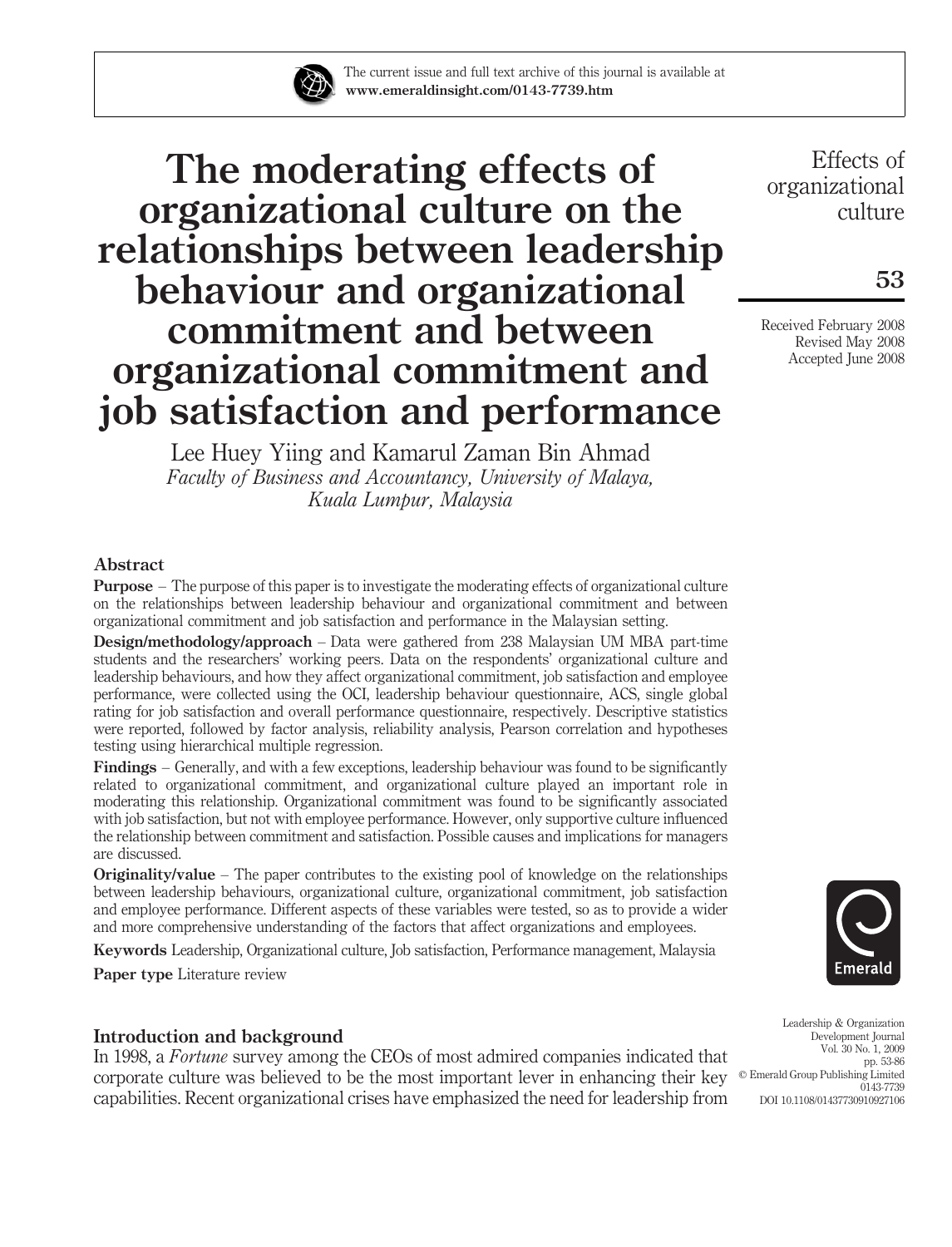decision makers which, then, become more critical for achieving organizational success (Earle, 1996).

There exists a substantial amount of research on antecedents and outcomes of organizational culture, leadership behaviour, organizational commitment, job satisfaction and employee performance. For example, work ethics (Yousef, 2001), person-organization fit (Silverthorne, 2004), national culture (Lok and Crawford, 2004), task structure and role ambiguity (Tan, 2005), and turnover (Poh, 2002). Much of these focused on independent relationships, such as culture and performance, or commitment and performance (Rashid et al., 2003). Only a handful looked into identifying precise relationships between multiple areas of organization behaviour and the application of such findings to the corporate firms. These have practical implications for managers and consultants in management development, and ultimately could bring about superior performance in their respective organizations.

With increasing globalization, greater knowledge of the interactions between these factors in non-western cultures can be beneficial for assessing the effectiveness of current theories, as well as benefiting practicing leaders and decision makers. Only a handful of researchers focused on the Asian setting, and very few are relevant or specific to Malaysia. This study intends to contribute to the existing knowledge base, in particular, from a Malaysian perspective.

The objective of the research is to examine the moderating effects of organizational culture on the relationships between leadership behaviour and organizational commitment and between organizational commitment and job satisfaction and performance in the Malaysian setting. For the purpose of this study, Li's (2004) conceptualizationoftherelationshipsbetweenthesevariableshasbeenpartiallyadapted.

It is noted that the use of convenience sampling is a major limitation of this study, as findings from the study sample cannot be confidently generalized to the population. However, the benefits of time and cost-effectiveness, and the fact that adequate information about the study population is not readily available for probability sampling, are taken into account when deciding the sampling method for this study.

### Literature review and theoretical framework

#### Antecedents and independent variables

Leadership behaviour. Daft (2005) defined leadership as an influence relationship among leaders and followers who intend real changes and outcomes that reflect their shared purposes. Over the course of time, a number of dimensions or facets of leadership behaviour have been developed and applied as researchers continue to discover what contributes to leadership success and failures. These included, among others, autocratic versus democratic, task-oriented versus people-oriented, and the contingency approaches.

Currently, the most influential contingency approach to leadership is the Path-Goal theory, developed by Robert House (Robbins, 2005). This theory states that the main goal of the leader is to help subordinates attain the subordinates' goals effectively, and to provide them with the necessary direction and support to achieve their own goals as well as those of the organization (Silverthorne, 2001). The two situational contingencies in the Path-Goal theory are:

- (1) the personal characteristics of group members; and
- (2) the work environment (Daft, 2005).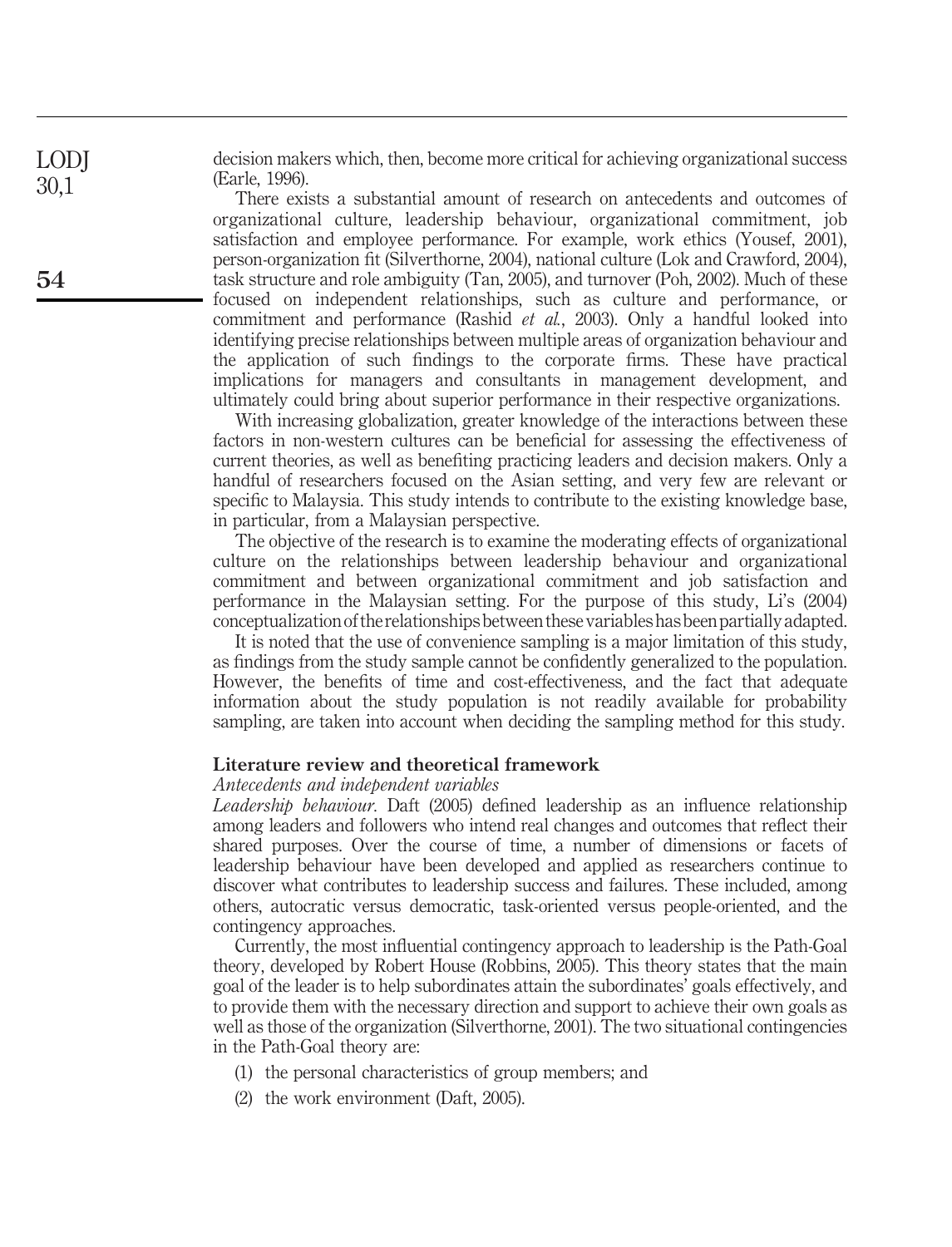The Path-Goal theory suggests a fourfold classification of leader behaviours, as described below.

Directive leadership (initiating structure; task-oriented) tells subordinates exactly what they are supposed to do. This leadership behaviour is similar to the initiating structure or task-oriented leadership styles. Supportive leadership (consideration; people-oriented) shows concern for subordinates' wellbeing and personal needs, and is similar to the consideration or people-oriented leadership styles. Participative leadership consults with subordinates about decisions. Achievement-oriented leadership sets clear and challenging goals for subordinates. No one leadership style is ideal for every situation (Rad and Yarmohammadian, 2006).

The study of leadership behaviours as conceptualized under the Path-Goal theory has been applied in many types of researches. For example, in the context of business strategies in international marketing channels (Mehta et al., 1990; Mehta et al., 2003), small and middle-sized firms (Li, 2004), company managers (Silverthorne, 2001), steel industry (Downey et al., 1975), automotive industry (Chang et al., 2003), and market orientation of UK firms (Harris and Ogbonna, 2001).

Past research on corporate leadership in Malaysia frequently focused on its unique, multi-ethnic, multi-cultural and collectivist society. No one, distinct management style can be identified, and it is acknowledged that leadership in Malaysia is deeply entrenched and connected to its diverse Asian culture, traditions and values. Hence, commonly-accepted leadership theories from the west, and how it is thought to affect other organizational behaviour factors, may not be directly transferable to the Malaysian context.

Organizational culture. Organizational culture is generally seen as a set of key values, assumptions, understandings, and norms that is shared by members of an organization and taught to new members as correct (Daft, 2005). It is argued that organizational culture may be the critical key that managers can use to direct the course of their firms (Smircich, 1983).

The study on organizational culture can take on a multitude of aspects, including levels (visible, expressed values, and underlying assumptions), strength (strong or weak), and adaptiveness (adaptive or unadaptive). Organizational cultures can be assessed along many dimensions, resulting in conceptually different, but fundamentally similar, models and theories. For example, culture can be categorized as adaptability/achievement/clan/bureaucratic (Daft, 2005), clan/adhocracy/hierarchy/ market (Cameron and Freeman, 1991; Quinn and Cameron, 1983; Quinn and Rohrbaugh, 1983), and communal/fragmented/networked/mercenary (Goffee and Jones, 1998).

According to Wallach (1983), an organization's culture can be a combination of three categories – bureaucratic, innovative or supportive – to varying degrees. Wallach's (1983) framework is adapted for the purpose of this study. Wallach (1983) states that the Organizational Culture Index (OCI) profiles culture on the three stereotypical dimensions, and the "flavor" of an organization can be derived from the combination of these three dimensions.

A bureaucratic culture is hierarchical, compartmentalized, organized, systematic, and has clear lines of responsibility and authority. An innovative culture refers to a creative, results-oriented, challenging work environment. A supportive culture exhibits teamwork and a people-oriented, encouraging, trusting work environment. An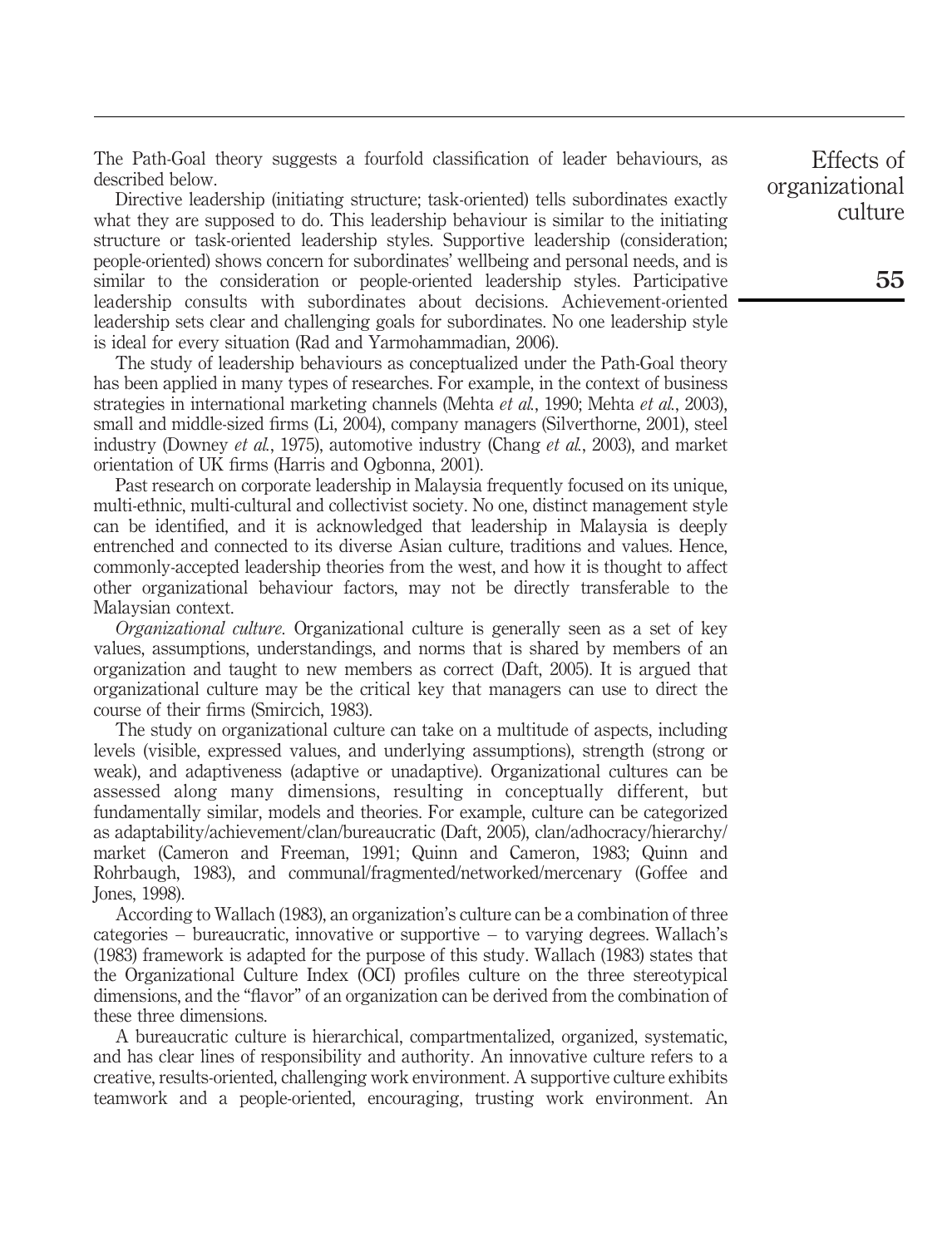employee can be more effective in his or her current job, and realize his or her best potentials, when there is a match between the individual's motivation and the organizational culture. This has significant implications in recruitment, management, motivation, development and retention of employees (Shadur et al., 1999).

Few published studies exist that describe the corporate culture of Malaysian companies, which are generally are more or less similar to other fast-growing, competitive, developing Asian countries. Government offices are generally considered to be bureaucratic, while public-listed and private companies are more entrepreneurial in nature. This is exemplified in a study done by Rashid et al. (2003), where companies listed in the Kuala Lumpur Stock Exchange were found to be predominantly competitive, and value risk-taking, demanding goals, and market superiority. Another study by Rashid *et al.* (2004) showed that among manufacturers in the country, many had mercernary culture, which emphasized on strategy and winning in the marketplace. To balance this, there exists to a lesser degree consensual, network and supportive cultures within Malaysian companies, consistent to the cultural values of Malaysian managers. Tradition, loyalty, teamwork and personal commitment are among some of the values prevalent in Malaysian companies.

### Dependent variables

Organizational commitment. Organizational commitment refers to an employee's belief in the organization's goals and values, desire to remain a member of the organization and loyalty to the organization (Mowday et al., 1982; Hackett et al., 2001). With the increasing speed and scale of change in organizations, managers are constantly seeking ways to generate employees' commitment, which translates to competitive advantage and improved work attitudes such as job satisfaction, performance, absenteeism, and turnover intentions (Lok and Crawford, 2001; Yousef, 2000).

Allen and Meyer (1990) conceptualized a model of organizational commitment and identified three components:

- (1) affective;
- (2) continuance; and
- (3) normative commitment.

The affective component refers to the employee's emotional attachment to, identification with, and involvement in, the organization. Much of the research undertaken in the area of organizational commitment focused on affective commitment (Brunetto and Farr-Wharton, 2003). The continuance component refers to commitment based on the costs that the employee associates with leaving the organization. The normative component refers to the employee's feeling of obligation to remain with the organization. Normative involvement has received less research attention.

Many studies have revealed that the level of organizational and managerial support an employee feels, their involvement in decision making (Porter et al., 1974; Mowday et al., 1982) the amount of feedback received about job performance and job role (Mathieu and Zajac, 1990), leadership behaviours and organizational culture influence whether a person has high or low organizational commitment.

Job satisfaction. Robbins (2005) defined job satisfaction as a collection of feelings that an individual holds towards his or her job. Numerous factors influence employee job satisfaction, as reviewed by Rad and Yarmohammadian (2006). Job satisfaction has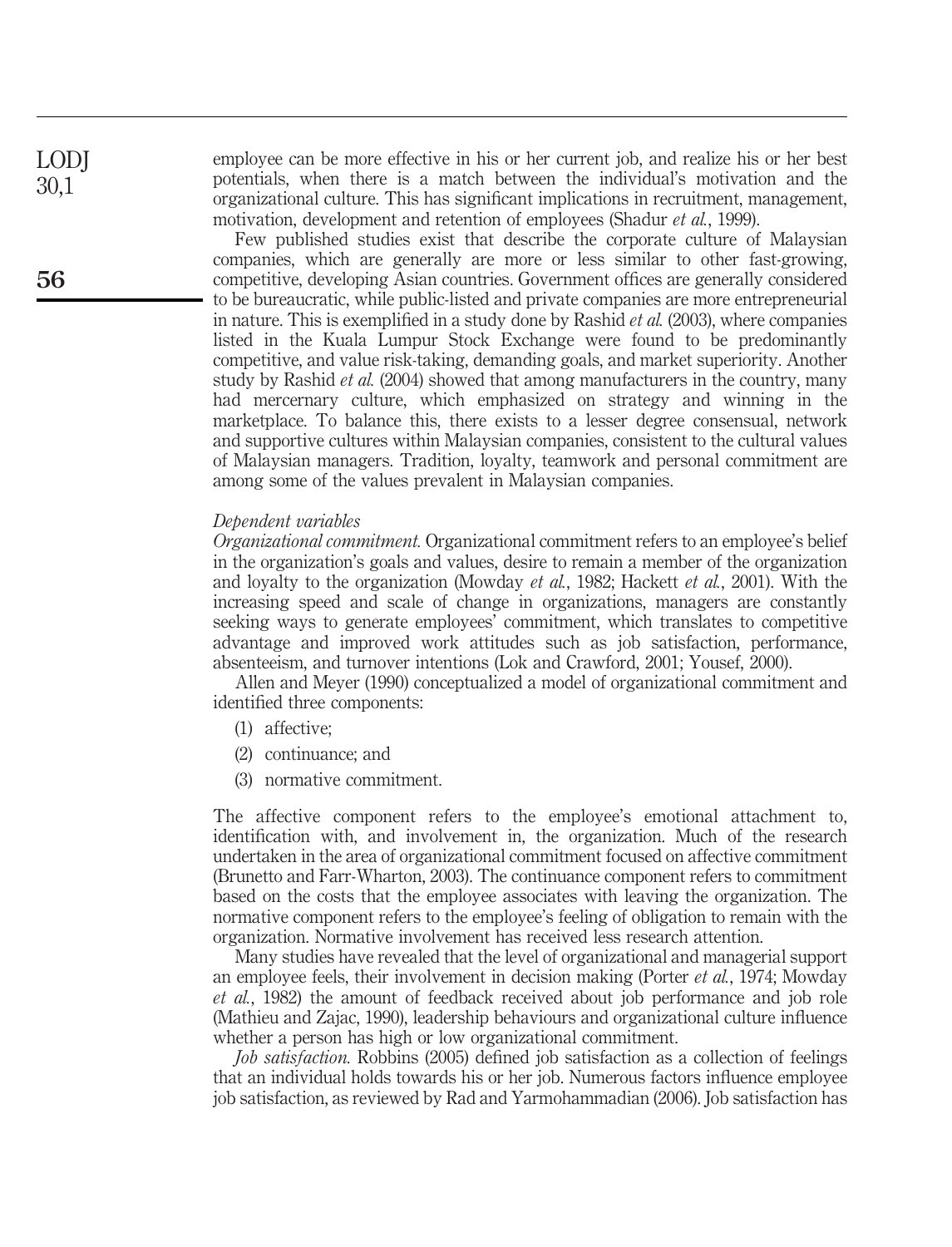been observed to affect levels of job dissatisfaction, absenteeism, grievance expression, tardiness, low morale, high turnover, quality improvement and participation in decision-making.

Employee performance. Motowidlo and Van Scotter (1994) proposed two dimensions of employee performance. Task performance (or technical job performance) is the behaviour associated with maintaining and servicing an organization's technical core. Contextual performance (or interpersonal job performance) is a function of one's interpersonal skill knowledge that supports the broader social environment in which the technical core must function.

#### Relationship between variables

Although a considerable number of researchers have argued that there is a constant interplay between organizational culture and leadership, there are limited empirical studies examining the relation between leadership and culture as well as their joint effect on important organizational outcomes (Hickman and Silva, 1984; Peters and Waterman, 1982; Schein, 1985; Sergiovanni and Corbally, 1984; Smith and Peterson, 1988; Tichy and Cohen, 1997; Trice and Beyer, 1993). More importantly, research has found that the harmonious combination of appropriate leadership behaviours with certain types of organizational cultures can positively influence employees' performance (Harris and Ogbonna, 2001; Hickman and Silva, 1984; Lim, 1995).

According to Appelbaum et al. (2004) and Yousef (2000), the relationship between leadership behaviour and job satisfaction has received a great deal of attention in past research, however, findings have been mixed (Pool, 1997; Savery, 1994; Yousef, 2000). Research therefore does not directly link employee satisfaction to a specific leadership style. Instead, many suggest that leadership style needs to adapt to the culture or situation as it attempts to reduce employee dissatisfaction.

According to a comprehensive literature review by Yousef (2000), several researchers have also looked into the relationship between leadership behaviour and job performance. Findings were inconsistent as well. A couple of studies in the steel industry and electronic meeting systems reported higher satisfaction and performance levels under directive leadership style when given a highly structured task, while supportive leadership style is preferred for unstructured problems (Downey *et al.*, 1975; Kahai et al., 1997).

Results from investigations of antecedents of commitment have not been entirely consistent (Yousef, 2000). Blau (1985) and Williams and Hazer (1986) reported that consideration leadership style had greater influence on commitment than a structured or task-oriented one, while Kim (2002) identified a positive relationship between participative management style and employees' job satisfaction and commitment.

Organizational culture too, plays an important role in generating commitment and enhancing performance (Deal and Kennedy, 1982; Lok and Crawford, 2001; Peters and Waterman, 1982). In particular, studies in various industries and countries showed that innovative and supportive cultures had strong positive effects on commitment and job satisfaction, while bureaucratic cultures had a negative impact (Brewer, 1993; Brewer, 1994; Brewer and Clippard, 2002; Kratrina, 1990; Krausz et al., 1995; Lok and Crawford, 2001; London and Larsen, 1999; Rashid et al., 2003; Silverthorne, 2004; Trice and Beyer, 1993; Wallach, 1983).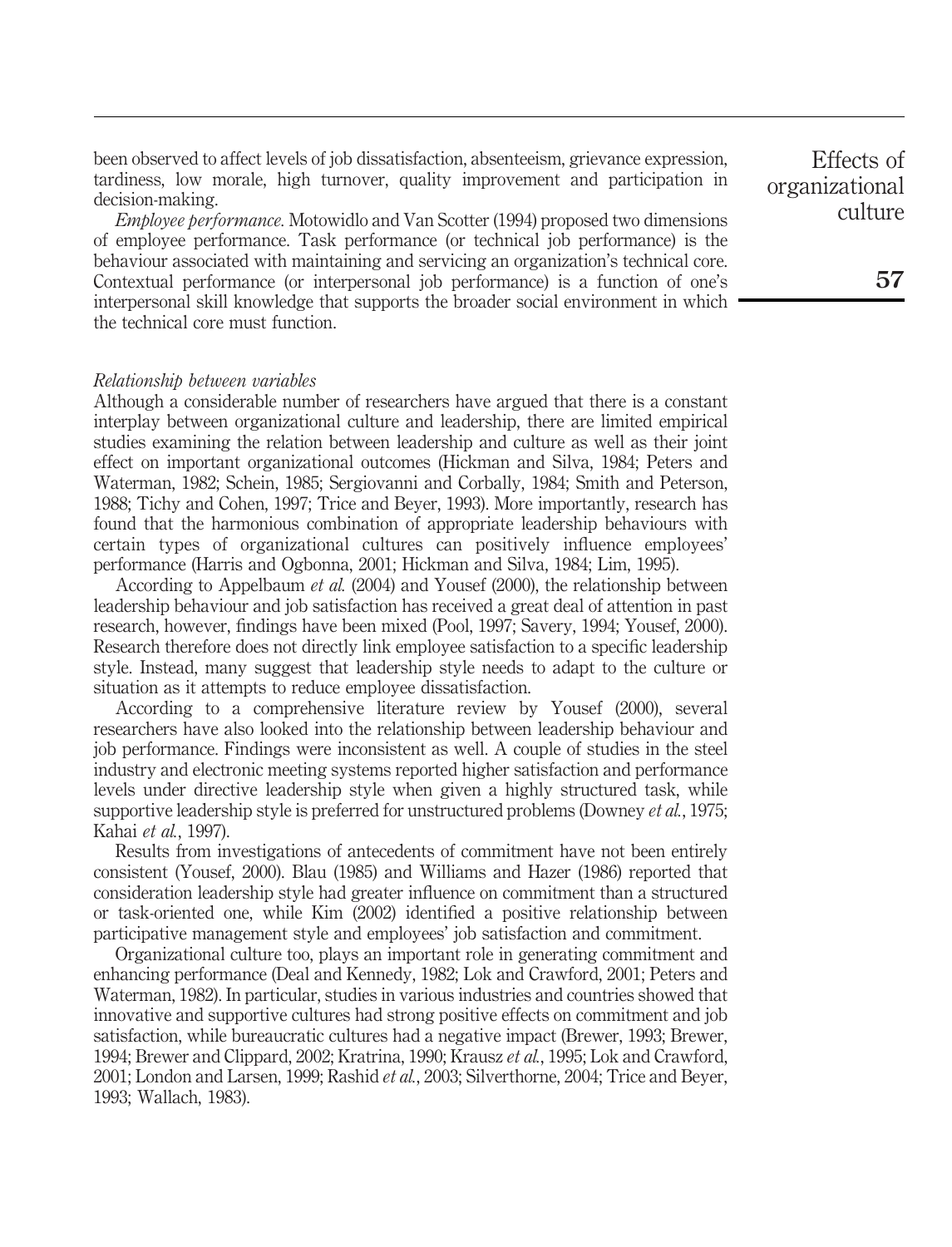Yousef (2000) investigated the role of organizational commitment as a mediator of the relationships between leadership behaviour with job satisfaction and performance, specifically in a multicultural, non-western country. Results from various organizations in the United Arab Emirates suggest (in support of many western studies) that those who perceive their superiors as adopting consultative or participative leadership behaviour are more committed to their organizations, more satisfied with their jobs, and their performance is high.

When employees are dissatisfied at work, they are less committed and will look for other opportunities to quit. If opportunities are unavailable, they may emotionally or mentally "withdraw" from the organization. Thus, organizational commitment and job satisfaction are important attitudes in assessing employees' intention to quit and the overall contribution of the employee to the organization. Many studies across different industries and geographical regions revealed strong correlations between organizational commitment with job satisfaction (Benkhoff, 1997; Caykoylu et al., 2007; Chen, 2007; Iverson and Roy, 1994; Jernigan *et al.*, 2002; Leong *et al.*, 1996; Lok and Crawford, 2001; Mathieu and Hamel, 1989; Mathieu and Zajac, 1990; Michaels, 1994; Price and Mueller, 1981; Samad, 2005; Taunton et al., 1989; Williams and Hazer, 1986; Yousef, 2001), and organizational commitment with job performance (Baugh and Roberts, 1994; Brett et al., 1995; Kalleberg and Marden, 1995; Mathieu and Zajac, 1990; Meyer et al., 1989; Mowday et al., 1974; Putti et al., 1990; Ward and Davis, 1995; Yousef, 2000). However, Leong *et al.* (1994) found a weak correlation between the two variables, Lee and Mowday (1989) found negligible relationship, and Wright (1997) reported a negative relationship between the two.

Very few relevant studies in the Malaysian context have been published to date. Samad (2005) studied 584 managerial-level of employees in Telekom Malaysia, and reported that job satisfaction did play a positive moderating role in the relationship between organizational commitment and job performance. Rashid et al. (2003) surveyed over 200 companies listed in the Kuala Lumpur Stock Exchange. Different types of corporate cultures were found to influence affective commitment, but overall, corporate culture was found to significantly affect the financial performance of these companies (return on assets, return on investment). Combining these findings with studies from other countries, both western and non-western, it is reasonable to expect that different types of leadership behaviour does affect organizational commitment, which in turn, influences both job satisfaction and employee performance. It is anticipated that these relationships are dependent on the type of organizational culture exhibited by the companies.

In summary, there have been a number of researches devoted to the relationship between leadership behaviour, organizational culture, organizational commitment, job performance and/or job satisfaction. The findings are, however, not entirely consistent. A Taiwanese study by Li (2004) confirmed that the effect of leadership behaviours on organizational commitment is differed by organizational culture. In addition, it was found that organizational commitment might mediate the relationship between leadership behaviours and job satisfaction and performance; however the presence of this mediating effect was contingent upon the type of leadership and organizational culture.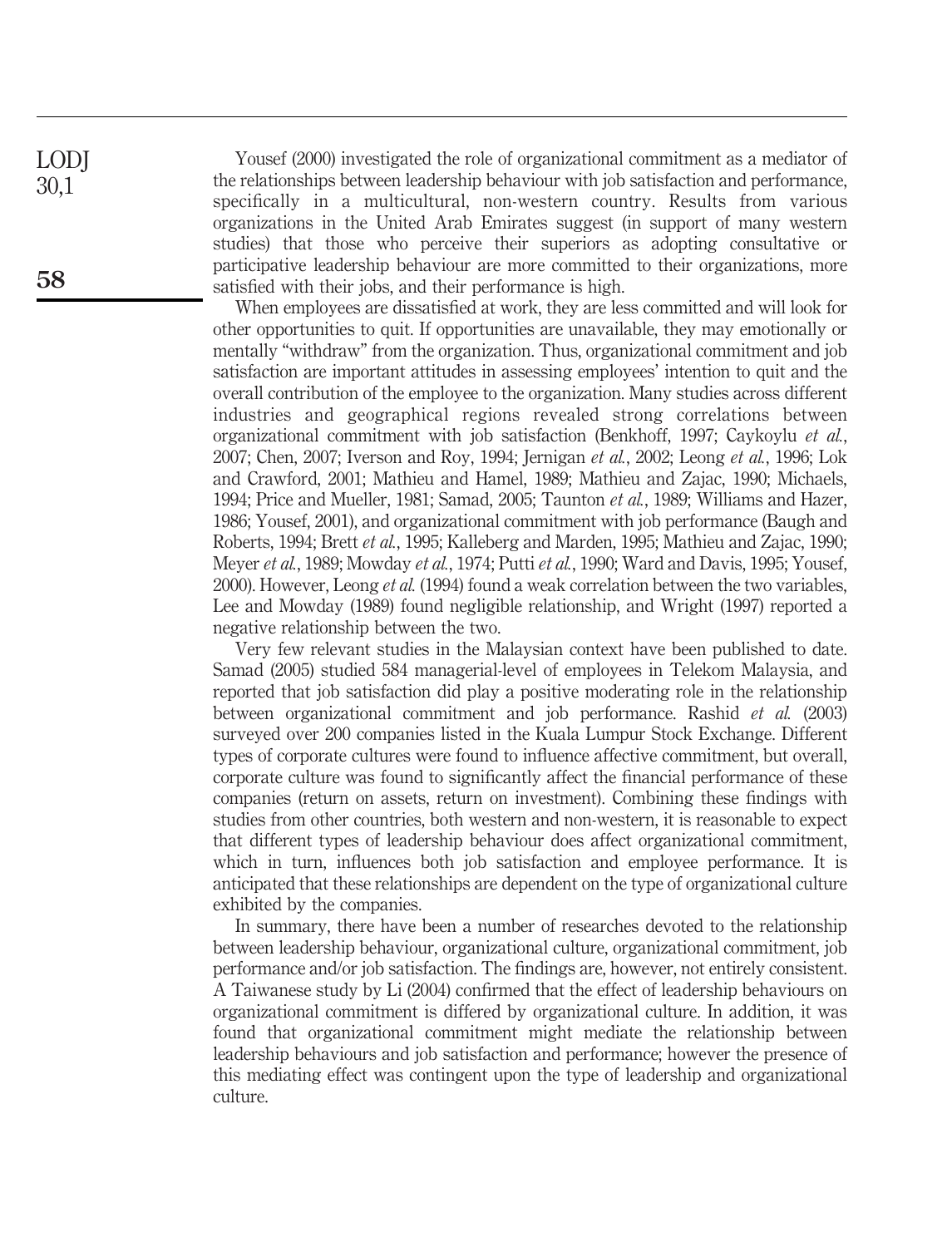# Demographics

Demographics have been found to exert influence on organizational behaviour constructs. For example, age (Mathieu and Zajac, 1990; Michaels, 1994; Williams and Hazer, 1986), cultural background (Al-Meer, 1989), organizational tenure (Mathieu and Hamel, 1989; Mathieu and Zajac, 1990), job position (McCaul et al., 1995) and position tenure (Gregersen and Black, 1992; Mathieu and Zajac, 1990) have been found to be positively associated with organizational commitment.

Kirchmeyer (1995) and Madsen *et al.* (2005) determined that organizational commitment was slightly related to gender (being female) and age. However, Goulet and Singh (2002) concluded that organizational commitment was not related to age but was instead related to gender.

Educational level has been reported to be negatively correlated with organizational commitment (DeCotiis and Summers, 1987; Mathieu and Zajac, 1990; Mottaz, 1988; Mowday et al., 1982). It has been argued that this inverse relationship is attributable to the fact that more highly educated individuals have higher expectations. They are therefore more likely to feel that their employers are not rewarding them adequately, and so the level of organizational commitment is diminished (DeCotiis and Summers, 1987).

Russ and McNeilly (1995) looked into the relationship between organizational commitment and job satisfaction using experience, gender and performance as moderators. They discovered that experience and performance moderate the relationship between organizational commitment and job satisfaction.

## Theoretical framework

Based on the literature review, the theoretical framework is proposed as shown in Figure 1. This framework is similar to that of Li's (2004), except that the directive, participative and supportive leadership behaviours are studied, instead of transformational and transactional leadership styles. Organizational commitment is considered as a dependent and independent variable, rather than a mediating factor.

## Research methodology

### Development of hypotheses

As mixed findings are observed in prior studies as described in the literature review, null hypotheses are proposed to test the relationships between the variables, as shown in Figure 1:

- $H_1$  Leader's directive, participative and supportive behaviours have no significant relationship with organizational commitment.
- $H<sub>2</sub>$  Organizational culture (bureaucratic, innovative and supportive) has no effect on the relationship between leadership behaviour and organizational commitment.
- $H_3$  Organizational commitment has no significant relationship with job satisfaction and job performance.
- $H_4$  Organizational culture (bureaucratic, innovative and supportive) has no effect on the relationship between organization commitment and job satisfaction and job performance.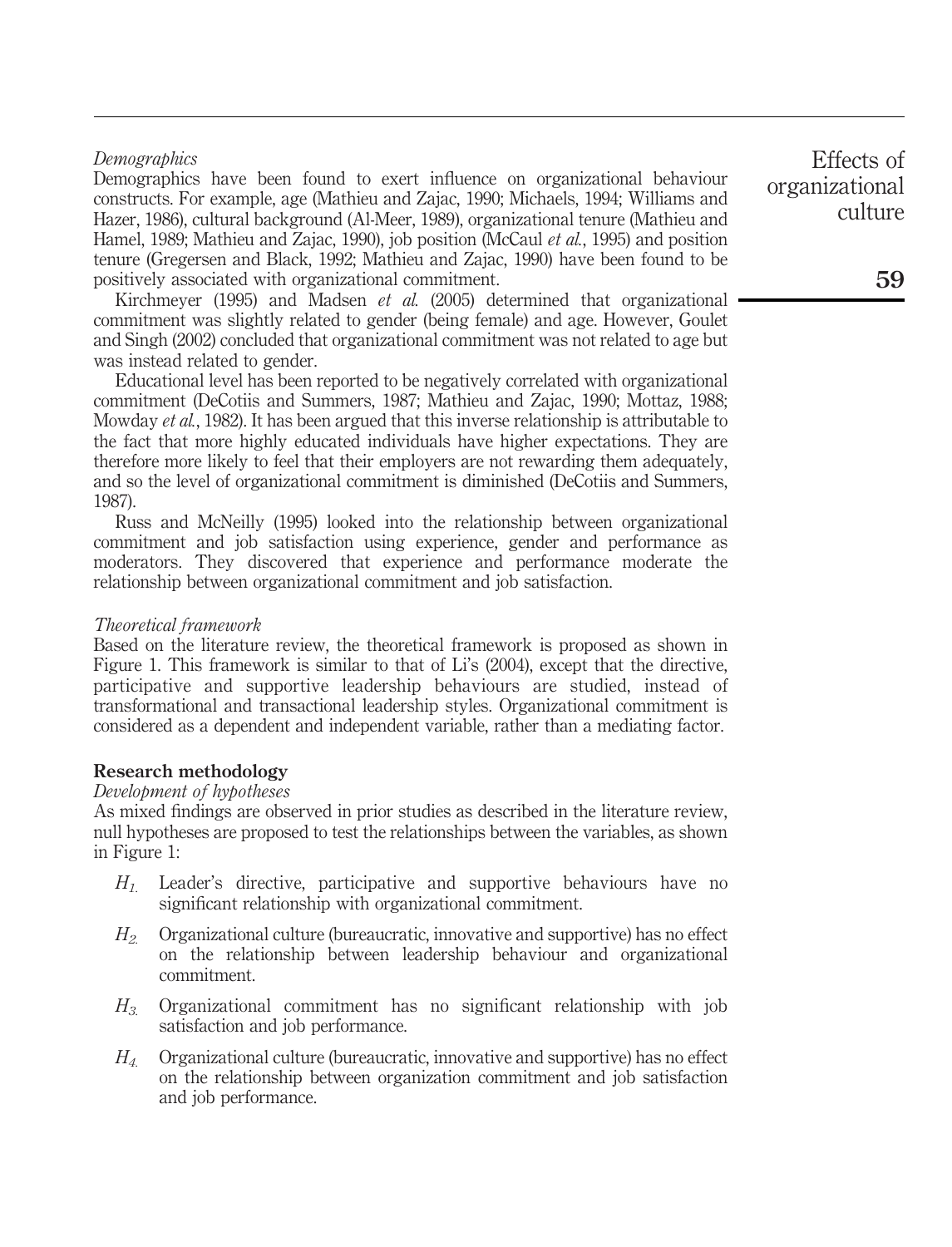

## Selection of instruments and measures

The selection of instruments differed partly from Li's (2004) study due to consideration for the ease and time limitation for respondents to answer the questions, and space constraints in the questionnaire. Moreover, some of the instruments measured different dimensions of the variables to add originality value to this research.

Organizational culture. Although a number of typologies, categorizations and instruments for measuring organizational culture exist, there is little agreement on which ones are more appropriate or superior to the other. Hence, the popular 24-item OCI by Wallach (1983) has been used for the purpose of this study, the reason being that it was also used in Li's (2004) research. Wallach (1983) classified organizational culture profiles as bureaucratic, innovative and supportive, and each of the three profiles is assigned 8 items in the OCI. The OCI has also been used by other researchers (Koberg and Chusmir, 1987, cited in Lok and Crawford, 2004; Lok and Crawford, 2004).

Respondents were asked about how they perceive their organization's culture. A four-point Likert scale was used, ranging from "does not describe my organization" valued as a "1" to "describes my organization most of the time" valued as a "4". The scores were added up for every profile, and an observation was assigned to the profile with the highest mean score.

Leadership behaviour. In this study, the 13-item measure of leadership behaviour has been adapted from Harris and Ogbonna (2001), which was based on previous research by House (1971), House and Dessler (1974), Fleishman (1957) and Stogdill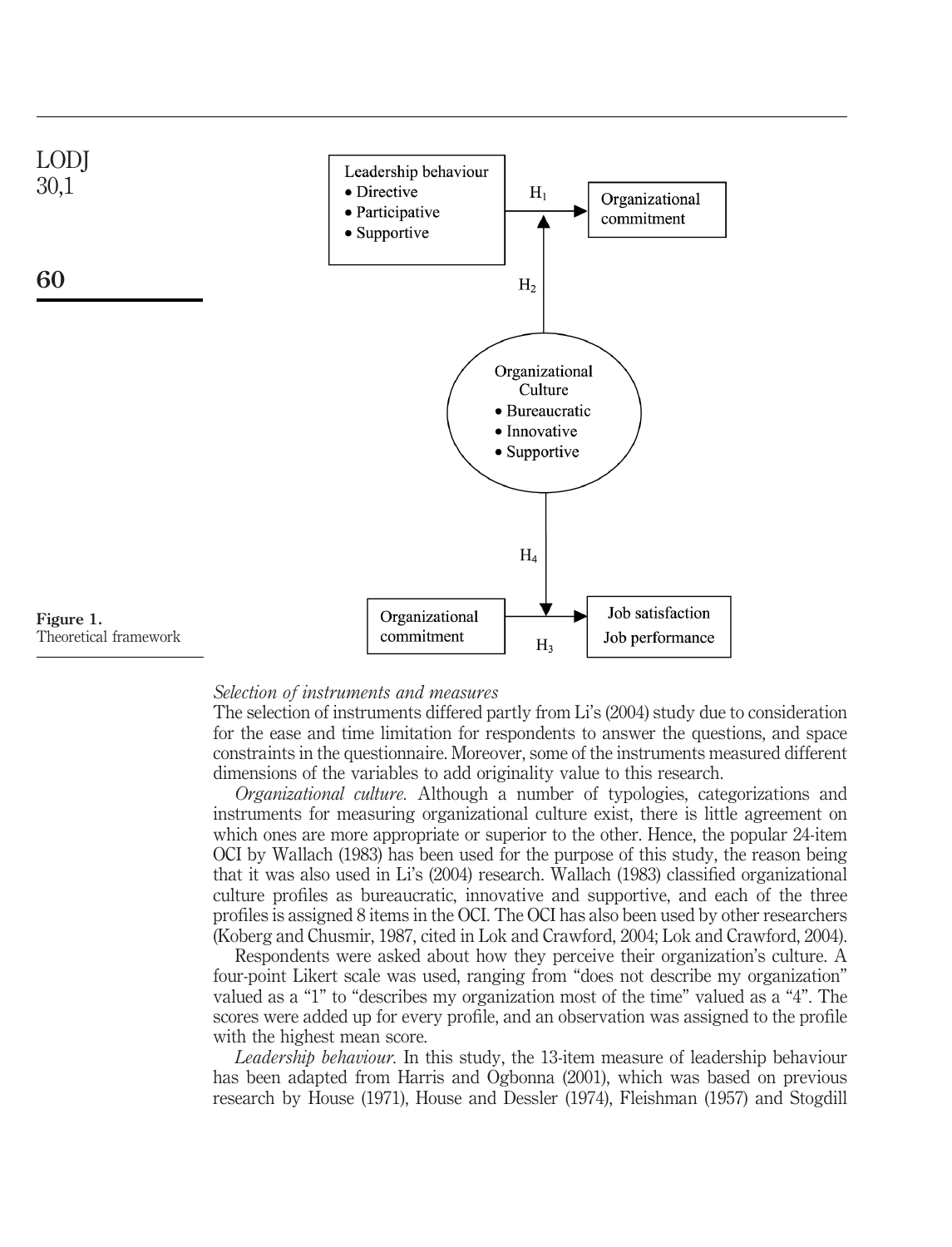(1963). This measure of leadership has been widely used in the marketing and strategy literatures and has been generally accepted as a good measure of subordinate's perceptions of leadership style and behaviour (Harris and Ogbonna, 2001). It has been used to identify the leadership behaviour as participative (five items), supportive (four items) and directive (four items).

Churchill (1991) argued that to determine the form of response to individual questions is a crucial aspect of empirical data collection. Consequently, it was decided to adopt the commonly used seven-point Likert-type scoring for all items. Past uses of measures of perceived leadership behaviours had previously utilized five-point scales. However, Barnes et al. (1994) argued that a switch to the seven-point scale has no effect on principal components analysis but often improves the reliability of answers. Thus, a seven-point scale was used for reasons of reliability and validity, as well as for the ease of response and administration (Malhotra, 1993). This is similar to what was done in Harris and Ogbonna's study (Harris and Ogbonna, 2001).

Respondents were asked to describe the leadership behaviour of their immediate supervisor. The seven-point Likert scale was used, ranging from "strongly agree/very true" valued as a "1" to "strongly disagree/very unlikely" valued as a "7". The mean scores for each leadership style were obtained.

Organizational commitment. According to Mathieu and Zajac (1990) and Liu (2007), currently the most widely used measure of organizational commitment is the Organizational Commitment Questionnaire (OCQ) (Mowday et al., 1979). However, for the purpose of this study, the 11-item Affective Commitment Scale (ACS) (Allen and Meyer, 1990) has been used to assess the affective orientation of employees towards the organization. It is shorter than the OCQ, and Dunham et al. (1994) and Randall et al. (1990) found that the OCQ converged with the ACS. The ACS also has the advantage that its items were written to assess only affective orientation towards the organization and not employees' behaviour or behavioural intentions (e.g. intention to exert effort or leave the organization).

Continuance and normative components of commitment were not assessed because:

- . employees' behaviour or behavioural intentions (e.g. intention to exert effort or leave the organization) are either beyond the scope of the research (e.g. turnover), or already measured as other variables (e.g. performance); and
- . there is still a lack of confidence and validity in the Normative Commitment Scale (Allen and Meyer, 1990; Ko et al., 1997).

Furthermore, according to Liu (2007), it is more appropriate to use affective commitment as a measure of impressions and attitudes of new employees, because there is little chance to develop a meaningful continuance or normative commitment to the organization in the early employment stage. This happened to be suitable for this study's sample population, which was predominantly employees with less than three years tenure in their organizations.

Most investigations of organizational commitment have been conducted using self-report measures, however, the veracity of self-reports is often questioned. Goffin and Gellatly (2001) assessed affective commitment among public-sector administrative staff, by using different sources of raters to test the explanations of the factors influencing self-report measures. They found that self-report commitment measures are affected mainly by observations or experiences of the self-reporter rather than by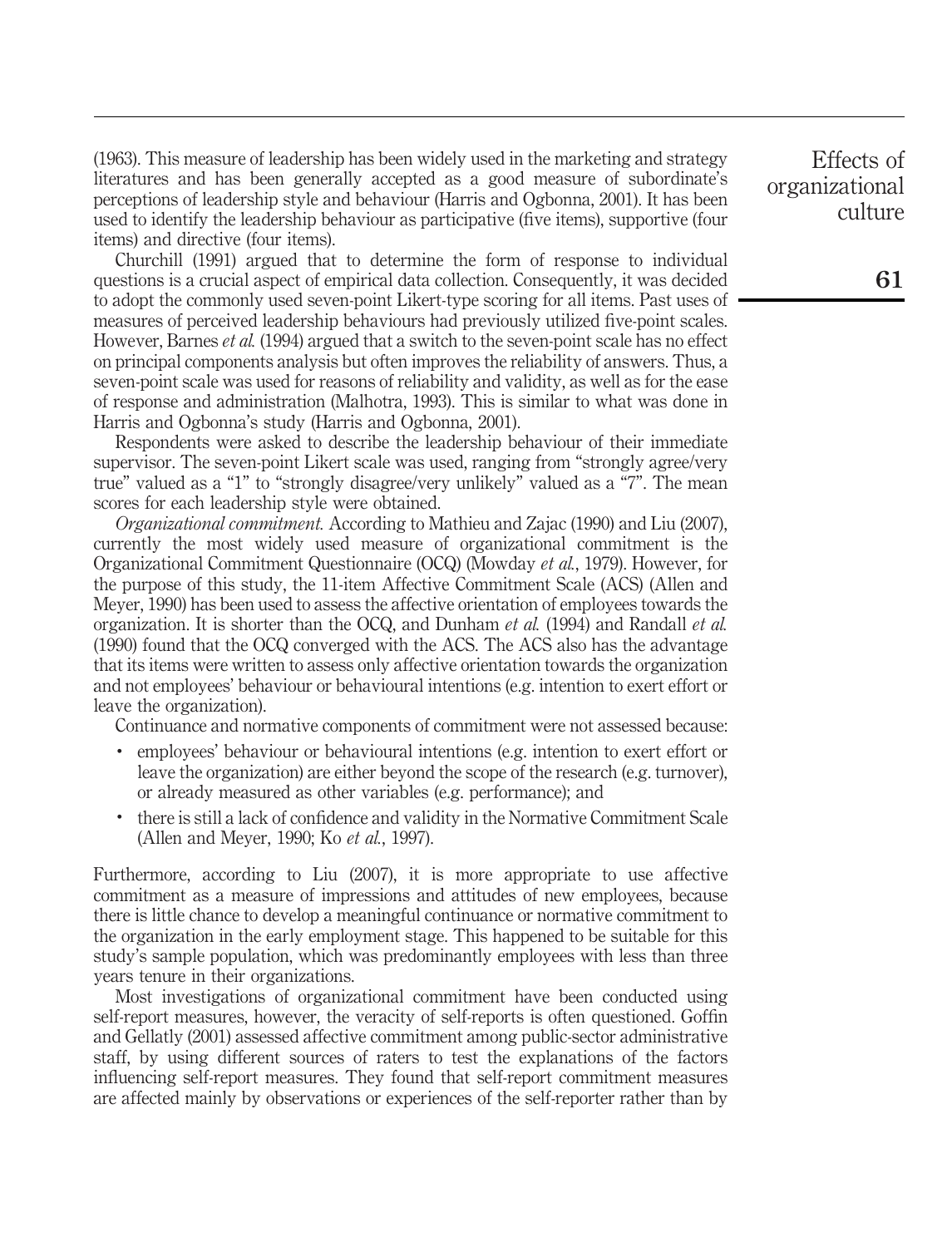systematic bias related to defensive responding. This increases confidence that scores from self-report measures of affective commitment are veridical.

In this study, respondents were asked to describe their affective commitment towards their organizations. The seven-point Likert scale was used, ranging from "strongly agree/very true" valued as a "1" to "strongly disagree/very unlikely" valued as a "7". A higher mean score indicated a higher level of commitment. Negative items were reverse-coded prior to data analysis.

Job satisfaction. According to Robbins (2005), job satisfaction can be measured using a single global rating by asking the question: "All things considered, how satisfied are you with your job?".

According to Yousef (2000), a number of researchers supported the usefulness of a single-item measure of global job satisfaction (Scarpello and Campbell, 1983; Begley and Czajka, 1993; Bhuian and Islam, 1996). Wanous et al. (1987) supported the use of a single-item measure unless a study's inquiries or circumstances direct toward selecting a well-constructed scale. They also argued that the single-item measure could be used if space on a questionnaire is limited.

Respondents were asked to describe their job satisfaction. The five-point Likert scale was used, ranging from "not satisfied" valued as a "1" to "very satisfied" valued as a "5". A higher mean score indicated a higher level of job satisfaction.

Employee performance. To measure employee performance, the self-rating 3-item overall performance definition developed by Motowidlo and Van Scotter (1994) has been used, as described by Li (2004). Researchers have criticized that self-ratings tend to be inflated, suffering from leniency and social desirability bias. In fact, it is argued that a non-self-report or multi-rater approach would be more accurate (i.e. ratings from supervisors, peers, etc.). This downside of self-rating is due to self-serving bias, where people tend to ascribe their own successes to internal personal factors, and their failures to external situational causes.

However, a self-appraisal approach for rating performance has been used for other types of performance measurements, as done previously by Al-Gattan (1983), Stevens et al. (1978) and Yousef (2000) with acceptable outcomes. Young and Dulewicz (2007), in a wider study into effective performance in the British Royal Navy, demonstrated that self-evaluation of own performance was significantly correlated with appraised (actual) performance using different psychometric questionnaires.

Respondents have been asked to determine:

- . their standard of job performance as measured by self that ranged from "does not meet standard" valued as a "1" to "exceeds standard" valued as a "5";
- . performance as compared with others of the same rank that ranged from "low level" valued as a "1" to "high level" valued as a "5"; and
- . job contribution to the organization as compared to other members of the work unit that ranged from "less contribution" valued as a "1" to "more contribution" valued as a "5".

## A higher mean score represented a higher level of performance.

Classification questions. Classification questions have been included at the end of the questionnaires. These were used for profiling the companies, for example, type of business, years of establishment, number of employees, and also for profiling the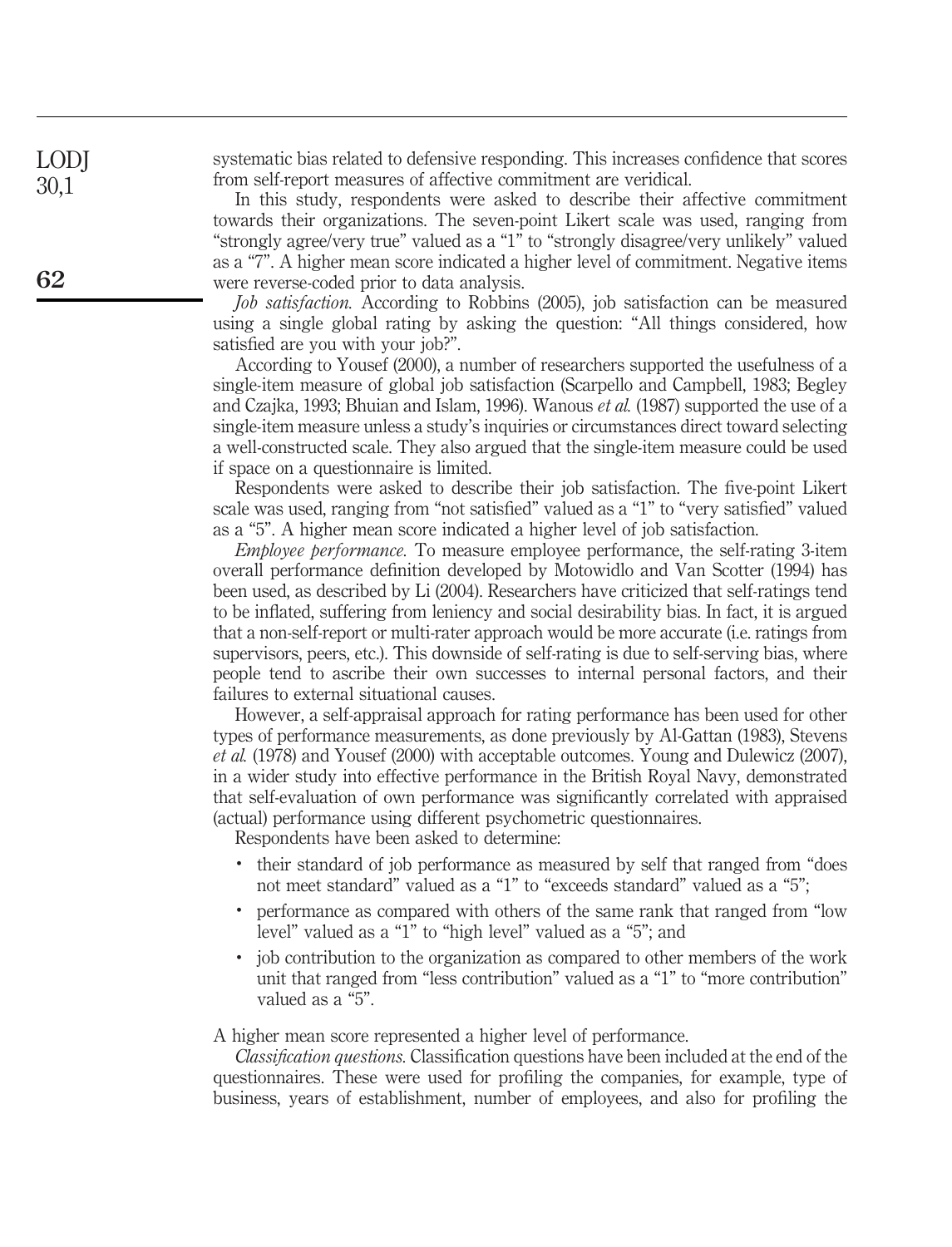respondents, for example, age, gender, job position, education, number of years in present organization/position.

#### Sampling design and data collection

Data was collected using self-administered questionnaires to examine the preceding issues because:

- . responses could be easily quantified and summarized;
- . data could be collected quickly, inexpensively and efficiently; and
- . a large number of participants could be reached in a short span of time.

A small-scale piloting was conducted prior to distribution of the questionnaires. Several important aspects were checked (see Oppenheim, 2004, pp. 47-50), which resulted mostly in changes in the layout of the questionnaire. For the electronic version of the questionnaire, participants were asked to mark "x" in the appropriate yellow-colored boxes, rather than circling the responses. This is to ease the respondents' work and to reduce non-response rates. Overall, the wording/phrasing of the questions were preserved to maintain the measurements' integrity.

Questionnaires were distributed via e-mail and personally-administered by hand to 400 participants consisting of Malaysian UM MBA part-time students and the researcher's working peers. This non-probability convenience sampling was chosen for convenience and for time- and cost-effectiveness for the research.

Approximately 70 percent of the questionnaires were distributed among MBA students, while the remaining 30 percent were handed to the researcher's working peers. A total of 238 usable responses were received, giving a response rate of 59.5 percent. The response rates were roughly equal among MBA students and the researcher's working peers.

It is anticipated that there are no differences between the responses from the MBA students and the working peers. This is because the MBA students comprise of working people from various career backgrounds who, in the course of their work, encounter different leadership behaviours and organizational cultures, and experience different states of commitment, performance and job satisfaction – which is similar to the researcher's own work colleagues. Hence, they are in a position to give meaningful responses to the questionnaires as the researcher's working peers.

Moreover, it was not the intention of this research to compare any differences between these two groups of subjects. Therefore, the any distinction between these two groups of subjects were not identified in the questionnaires that were handed out.

A very small number of returned questionnaires had missing data in one or more sections, but these are taken into account to make full use of the available data, e.g. by using "exclude cases pairwise" option when assessing normality using the SPSS program.

# Results and discussion

### Summary statistics of respondents

Demographic variables of the respondent sample were extracted by asking questions on age, gender, marital status, job position, number of years worked with current employer, type and nature of organizations, number of years of establishment of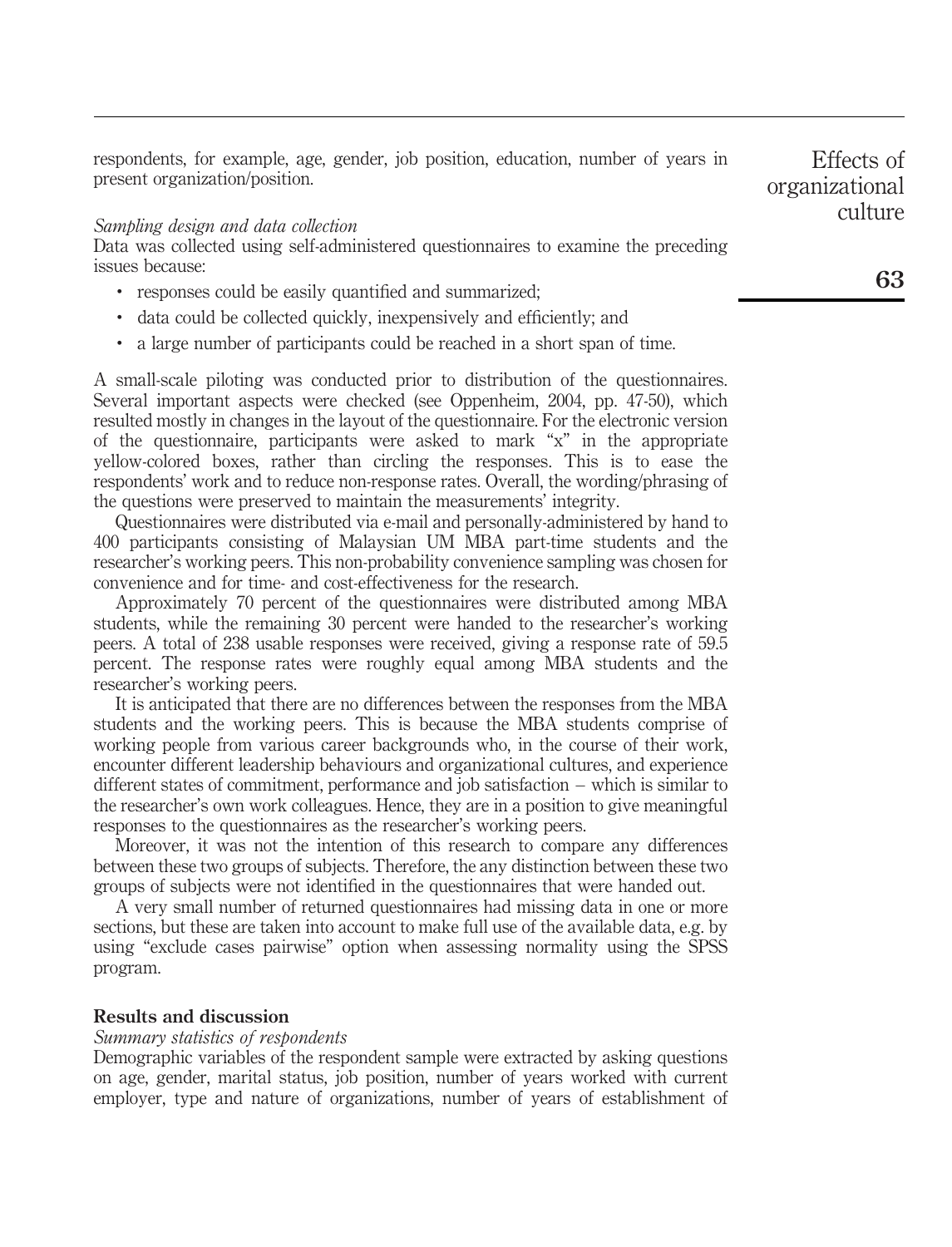LODJ 30,1

64

organizations and size of organizations (number of employees). Table I summarizes the demographic information of the sample population for this study.

Majority of the respondents were single and young (aged 20-39 years), of nearly equal gender distribution, were degree holders and working as executives or senior executives in their organizations. Most were relatively new employees, having worked less than three years with their current employer.

Many of the respondents worked in private or proprietary organizations that had been operating for more than 15 years. Most of these organizations were service-oriented, such as in the sales, banking, education and consultancy lines. The size of the respondents' organizations was predominantly small or very large (less than 100 employees, and more than 700 employees, respectively).

## Analyses of measures

Descriptive statistics. Table II shows that the standard deviations, skewness and kurtosis levels are low. Hence, the collected data was robust, representative of the samples, and normal. Parametric analyses techniques are therefore possible in the subsequent sections.

The measures of organizational culture, job satisfaction and employee performance all exhibited mean scores notably above their respective mid-points. In contrast, the measures of leadership and organizational commitment were notably lower than their mid-points. Although few inferences can be gained from this analysis, however, it may be argued that demographics could be an important factor. As an example, drawing from past literature, the low mean scores of organizational commitment could be due to the majority of respondents being young, highly-educated, and having short organizational tenures (DeCotiis and Summers, 1987; Mathieu and Hamel, 1989; Mathieu and Zajac, 1990; Michaels, 1994; Mottaz, 1988; Mowday et al., 1982; Williams and Hazer, 1986).

Factor analysis. From the comprehensive review of the references, it was found that factor analysis was generally not conducted for items or dimensions in the instruments, as they were perceived as well-established and possessed well-documented reliability and validity.

Sampling adequacy was conducted using the Kaiser-Meyer-Olkin (KMO) analysis for all measures. Table III summarizes the KMO measurements and shows significant results for Bartlett's test of sphericity ( $p = 0.000$ ), which further supported sampling adequacy of the data.

Factor analysis was conducted using principal axis factoring extraction method, and factors with eigenvalues of greater than one were extracted and retained. In analyzing matrices, factors with loadings below 0.3 were suppressed.

For organizational culture and leadership behaviour, it was expected that the factors extracted would be independent of one another according to pre-existing categories demonstrated in the original research by Wallach (1983) and Harris and Ogbonna (2001), respectively. Hence, orthogonal rotation (varimax) was selected to interpret factor loadings. Analyses results described three factors which can be extracted for each measurement, hence corresponding exactly to the structure of the measurements used by Wallach (1983) and Harris and Ogbonna (2001).

For organizational commitment and employee performance, as items were originally supposed to measure a single variable, therefore it was expected that the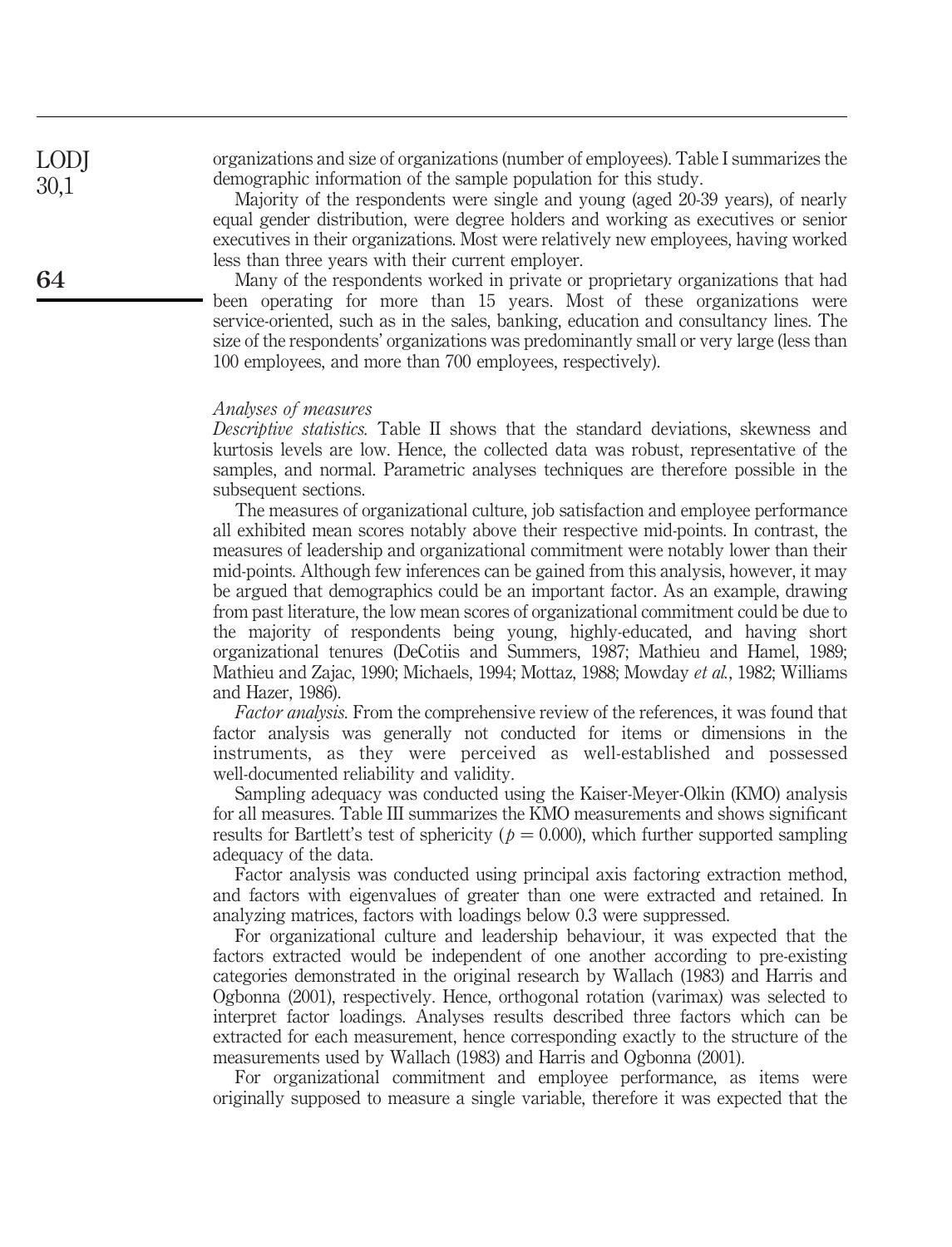| Demographic variable                             | Percentage of sample | Effects of            |
|--------------------------------------------------|----------------------|-----------------------|
|                                                  |                      | organizational        |
| Age<br>$20-29$ years                             | 43.9                 | culture               |
| 30-39 years                                      | 41.4                 |                       |
| $40-49$ years                                    | 11.8                 |                       |
| 50 and above                                     | 3.0                  | 65                    |
| Gender                                           |                      |                       |
| Female                                           | 51.1                 |                       |
| Male                                             | 48.9                 |                       |
| Education level                                  |                      |                       |
| Secondary                                        | 3.8                  |                       |
| Diploma                                          | 8.0                  |                       |
| Degree                                           | 57.8                 |                       |
| Postgraduate                                     | 30.4                 |                       |
| Marital status                                   |                      |                       |
| Single                                           | 58.9                 |                       |
| Married                                          | 41.1                 |                       |
| Job position                                     |                      |                       |
| Administrative or clerical                       | 6.4                  |                       |
| Technician                                       | 3.0                  |                       |
| Executives or senior executive                   | 37.3                 |                       |
| Assistant manager                                | 10.6                 |                       |
| Managers or senior manager                       | 28.0                 |                       |
| Others                                           | 14.8                 |                       |
| Number of years worked with current employer     |                      |                       |
| Less than 3 years                                | 45.6                 |                       |
| 3-6 years                                        | 32.9                 |                       |
| 7-10 years                                       | 11.4                 |                       |
| More than 10 years                               | 10.1                 |                       |
| Type of organization                             |                      |                       |
| Manufacturing                                    | 11.4                 |                       |
| Service                                          | 58.6                 |                       |
| Others                                           | 30.0                 |                       |
| Nature of organization                           |                      |                       |
| Private/proprietary                              | 72.6                 |                       |
| Government                                       | 5.1                  |                       |
| Government-linked (GLC)                          | 16.7                 |                       |
| Others                                           | 5.6                  |                       |
| Number of years of establishment of organization |                      |                       |
| Less than 10 years                               | 23.7                 |                       |
| $10-15$ years                                    | 17.8                 |                       |
| More than 15 years                               | 58.5                 |                       |
| Number of employees in organization              |                      |                       |
| Less than 100                                    | $34.5\,$             |                       |
| 101-300                                          | 23.4                 | Table I.              |
| 301-700                                          | 10.6                 | Summary statistics of |
| More than 700                                    | $31.5\,$             | respondents           |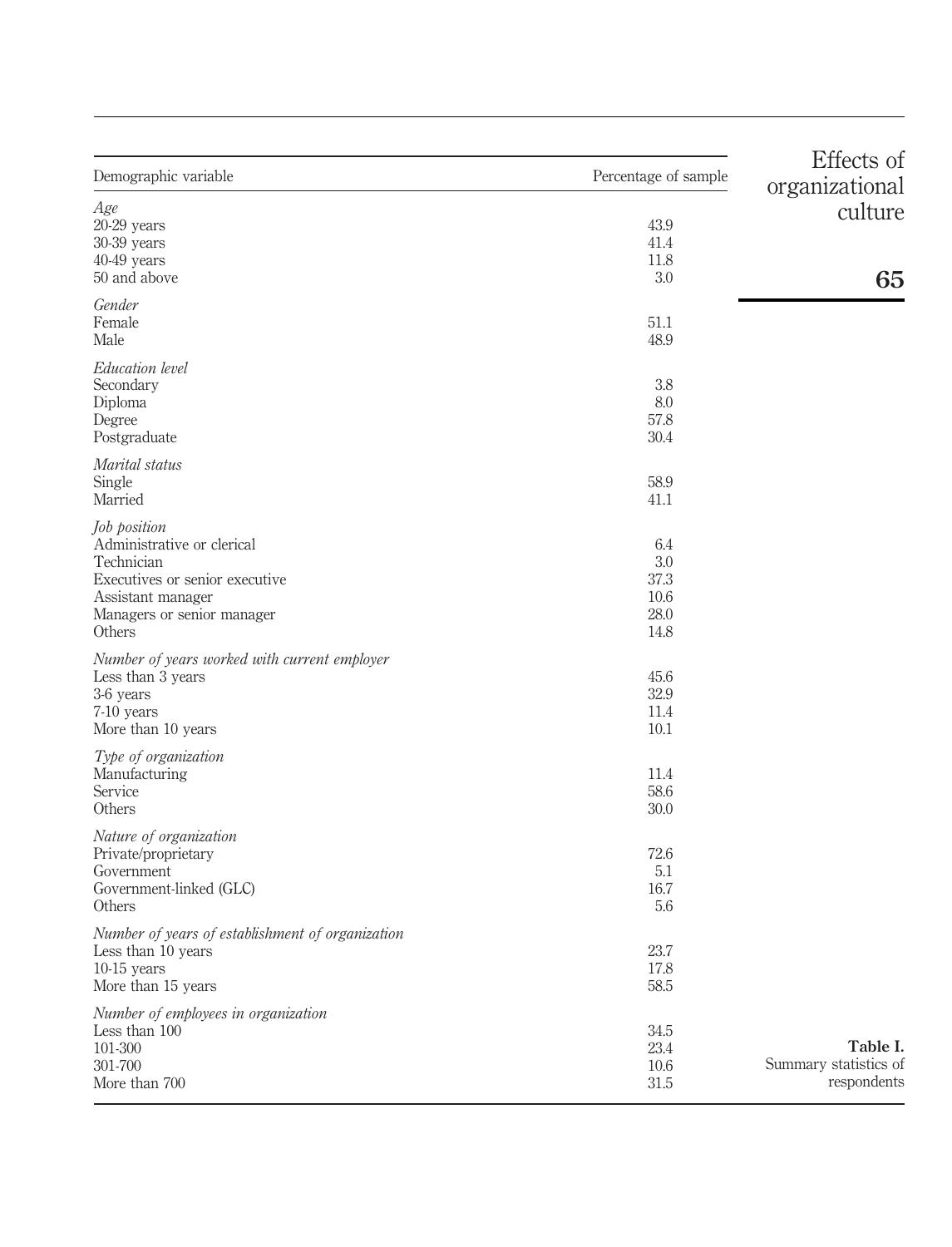| LOD]<br>30,1 |                           | Valid cases | Mean <sup>a</sup> | Std. dev. | <b>Skewness</b> | Kurtosis |
|--------------|---------------------------|-------------|-------------------|-----------|-----------------|----------|
|              | Bureaucratic culture      | 238         | 3.04              | 0.56      | $-0.56$         | 0.48     |
|              | Innovative culture        | 238         | 2.92              | 0.59      | $-0.14$         | 0.94     |
|              | Supportive culture        | 238         | 2.91              | 0.52      | $-0.33$         | $-0.19$  |
|              | Participative leadership  | 238         | 3.35              | 1.25      | 0.61            | 0.08     |
| 66           | Supportive leadership     | 238         | 3.62              | 1.19      | 0.38            | 0.17     |
|              | Directive leadership      | 237         | 3.31              | 1.28      | 0.25            | $-0.51$  |
|              | Organizational commitment | 238         | 3.65              | 0.75      | $-0.20$         | 0.38     |
|              | Job satisfaction          | 235         | 3.33              | 0.83      | $-0.36$         | 0.59     |
|              | Employee performance      | 237         | 3.75              | 0.64      | $-0.22$         | $-0.11$  |

Table II. Descriptive statistics

Notes: <sup>a</sup>The OCI was measured on a four-point scale, resulting in a mid-point of 2.5. Both job satisfaction and employee performance were measured on a five-point scale, hence a mid-point of 3. Leadership behaviour and organizational commitment were measured using seven-point scales; therefore they have a mid-point of 4

|                                       |                                                                                                     |                                  | KMO measure of<br>sampling adequacy         | Bartlett's test of sphericity<br>(Sig.) |  |
|---------------------------------------|-----------------------------------------------------------------------------------------------------|----------------------------------|---------------------------------------------|-----------------------------------------|--|
| Table III.<br>KMO and Bartlett's test | Organizational culture<br>Leadership behaviour<br>Organizational commitment<br>Employee performance | 0.878<br>0.904<br>0.784<br>0.692 | (Great)<br>(Superb)<br>(Good)<br>(Mediocre) | 0.000<br>0.000<br>0.000<br>0.000        |  |

factors extracted would be independent of one another. Hence oblique rotation (direct oblimin) was selected to interpret factor loadings. Analyses results showed that three factors could be extracted for the organizational commitment measurement, suggesting the possibility of further refinements on Allen and Meyer's (1990) ACS. On the other hand, only one factor could be extracted in the employee performance measurement, which describes accurately the structure of the employee performance instrument used by Li (2004).

Reliability analysis. Table IV shows that the results in the calculation of Cronbach Alpha coefficients ranged from 0.709 (for organizational commitment) to 0.921 (for participative leadership). The Cronbach Alpha coefficients obtained from this study were found to be relatively similar to reference studies. The high coefficient scores (more than 0.7) led to the conclusion that the scales were acceptably reliable. No items were deleted so as to maintain the integrity of these established, original instruments.

Correlation analyses. To study the correlation between variables, Pearson coefficient was selected as it was designed for interval level or continuous variables. The correlation patterns in Table V only partially followed the findings from Li's (2004) study. That is, organizational culture was found be significantly and positively correlated to job satisfaction, but not with employee performance. In addition, leadership behaviours were found to significantly and positively correlate to organizational commitment.

However, the results differ from Li's (2004) study in a number of aspects. Organizational culture was found to be either not significantly or significantly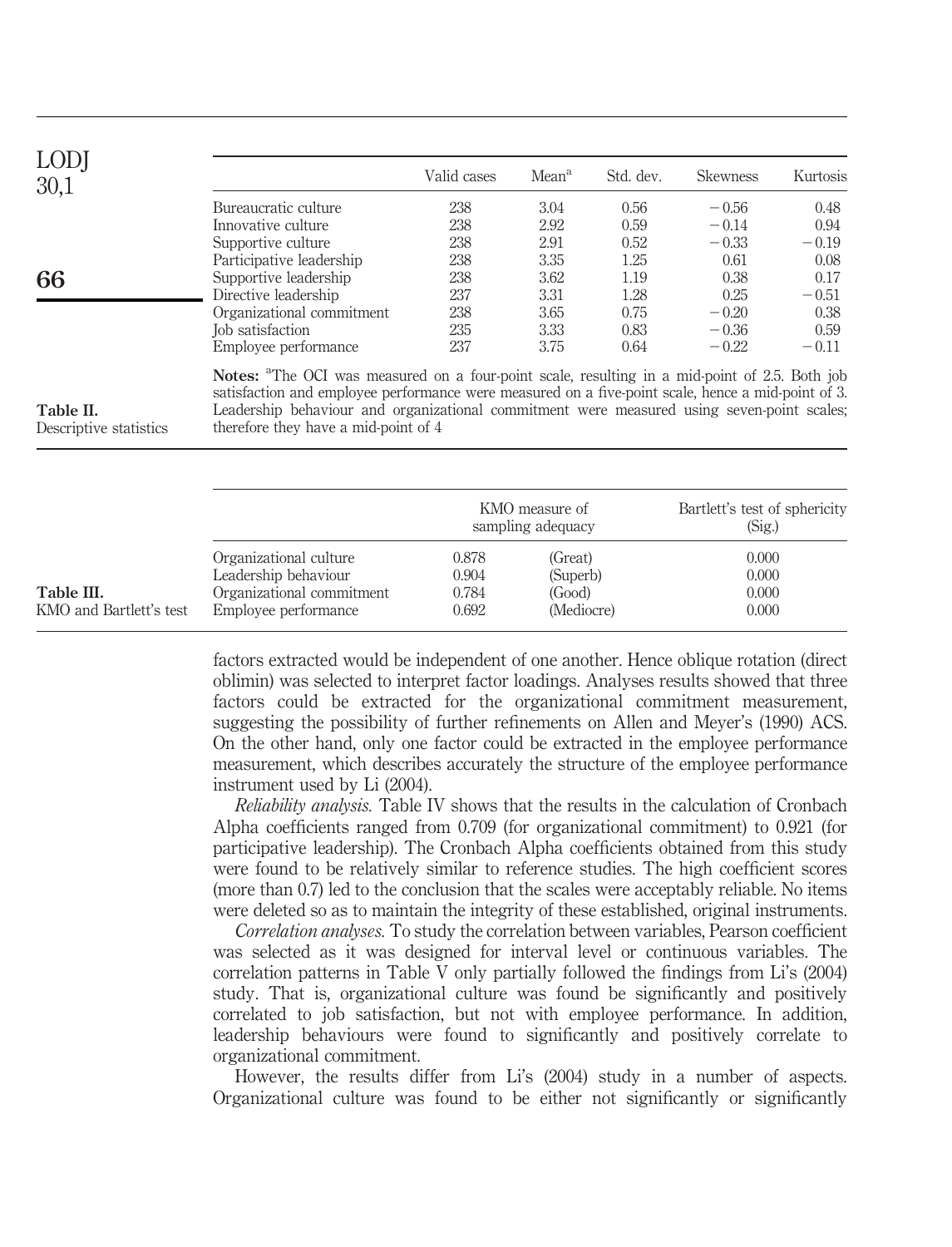|                                                                                                              | No. of items | Cronbach Alpha<br>(present study) | Cronbach Alpha<br>(reference study) | Effects of<br>organizational |
|--------------------------------------------------------------------------------------------------------------|--------------|-----------------------------------|-------------------------------------|------------------------------|
| Bureaucratic culture                                                                                         | 8            | 0.824                             | $0.86^{\rm a}$                      | culture                      |
| Innovative culture                                                                                           | 8            | 0.790                             | $0.70^{\rm a}$                      |                              |
| Supportive culture                                                                                           | 8            | 0.812                             | 0.97 <sup>a</sup>                   |                              |
|                                                                                                              |              |                                   |                                     |                              |
| Participative leadership                                                                                     | 5            | 0.921                             | 0.9279 <sup>b</sup>                 |                              |
| Supportive leadership                                                                                        | 4            | 0.788                             | 0.7693 <sup>b</sup>                 |                              |
| Directive leadership                                                                                         | 4            | 0.860                             | $0.6688^{b}$                        |                              |
| Organizational commitment                                                                                    | 11           | 0.709                             | 0.87 <sup>c</sup>                   |                              |
| Employee performance                                                                                         | 3            | 0.774                             | $0.83^{\rm a}$                      |                              |
|                                                                                                              |              |                                   |                                     | Table IV.                    |
| Sources: <sup>a</sup> Li (2004); <sup>b</sup> Harris and Ogbonna (2001); <sup>c</sup> Allen and Meyer (1990) |              |                                   |                                     | Reliability analysis         |

negatively correlated to leadership behaviours. Organizational culture also had significant negative correlation with organizational commitment. Leadership behaviours did not affect employee performance significantly, but significantly affected job satisfaction negatively. Employee performance was found to be significantly and positively correlated to job satisfaction.

## Testing of hypotheses

To test the hypotheses using SPSS, hierarchical multiple regression was used following Coakes et al. (2006, pp. 140-143). This method was selected as the order in which independent variables are entered into the regression equation were known, and were based on logical or theoretical considerations (Ahmad, 2001; Tabachnick and Fidell, 1983). Tables VI-XI show the results of hierarchical multiple regression analyses.

Leadership behaviour, organizational culture and organizational commitment.  $H_1$ stated that a leader's directive, participative and supportive behaviours have no significant relationship with organizational commitment. From the analyses, leadership behaviours explained about 20 to 30 percent of the variance  $(R^2)$  in organizational commitment, all of which were significant as indicated by the respective F-values ( $p < 0.05$ ). Based on the R-values and t-values, all three types of leadership behaviours contributed positively and significantly to the prediction of organizational commitment ( $p < 0.05$ ). Higher scores for each leadership behaviour led to stronger organizational commitment in the employees. Therefore, the null hypothesis  $H_1$  is rejected, that is, leader's directive, participative and supportive behaviours have positive and significant relationship with organizational commitment.

This finding is consistent with some previous studies (Blau, 1985; Williams and Hazer, 1986) and lends credibility to the notion that leadership does play an influential role in generating commitment. Employees who are committed are highly involved in their organization, and are more willing to put in considerable effort at work, and possess a strong desire to remain in their organizations.

According to  $H_2$ , the organizational culture (bureaucratic, innovative and supportive) has no effect on the relationship between leadership behaviour and organizational commitment. From the  $R^2$  Change and Sig. F Change values, both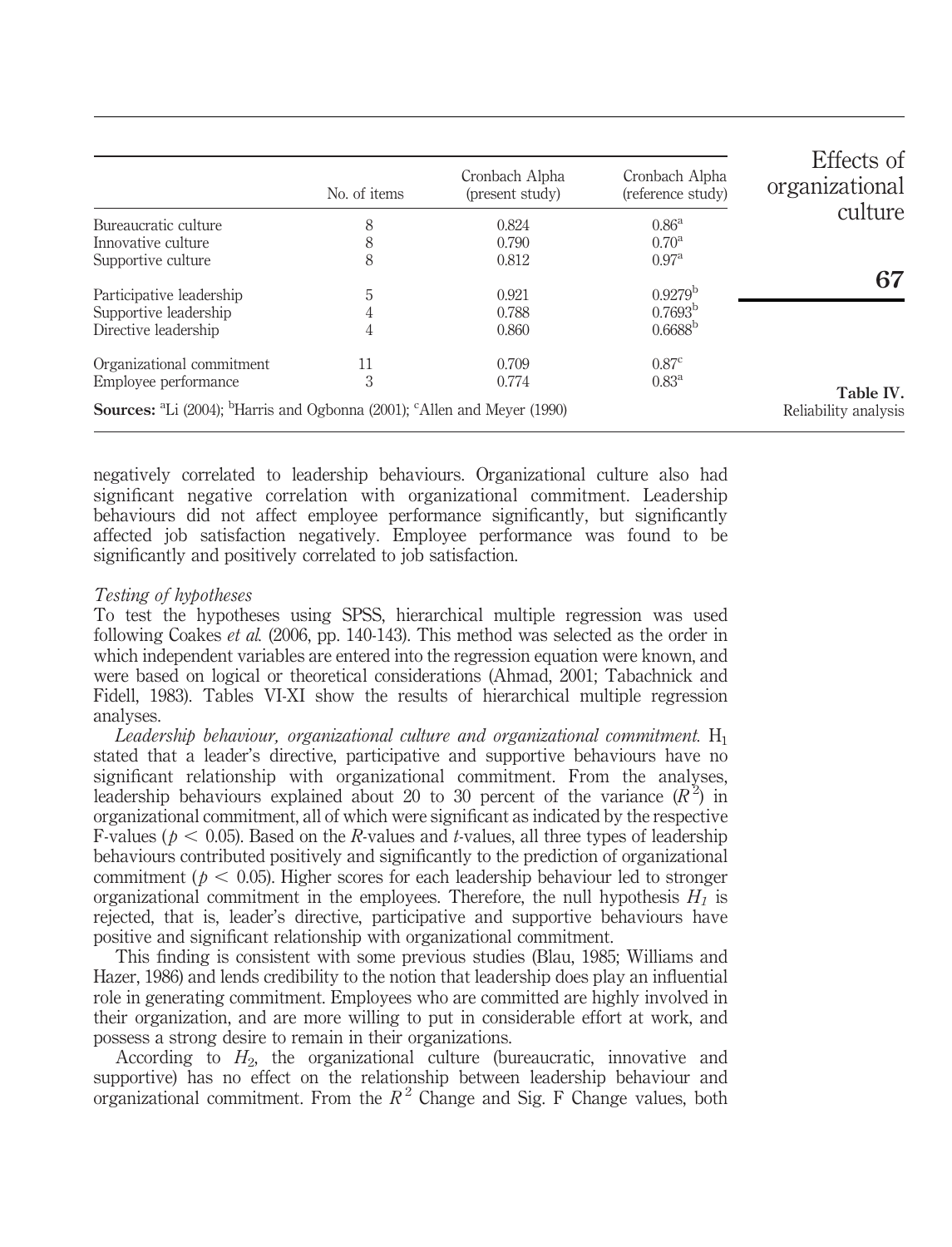| Table V.<br>Correlation                                                                        |                                                                                                                       |                                                                  |                                                           |                                                                      |                                                                      |                                                           |                                                                      |                                                                      | 68                                                        | LODJ<br>30,1                                          |
|------------------------------------------------------------------------------------------------|-----------------------------------------------------------------------------------------------------------------------|------------------------------------------------------------------|-----------------------------------------------------------|----------------------------------------------------------------------|----------------------------------------------------------------------|-----------------------------------------------------------|----------------------------------------------------------------------|----------------------------------------------------------------------|-----------------------------------------------------------|-------------------------------------------------------|
|                                                                                                | Bureaucratic<br>$\mathfrak{S}$<br>cultur                                                                              | Innovative<br>culture                                            | Supportive<br>culture                                     | Participative<br>leadership                                          | Supportive<br>leadership                                             | eadership<br>Directive                                    | performance<br>Employee                                              | Organizational<br>commitment                                         | Job<br>satisfaction                                       |                                                       |
| Bureaucratic<br>culture                                                                        | Pearson                                                                                                               |                                                                  | $0.427$ **                                                | $0.307$ $^{\ast\ast}$                                                | 0.019                                                                | 0.006                                                     | $-0.125$                                                             | $-0.065$                                                             | $-0.128$ <sup>*</sup>                                     | $0.146$ $^{\ast}$                                     |
| Innovative<br>culture                                                                          | correlation Sig. (1-tailed) $\boldsymbol{n}$<br>Pearson<br>correlation                                                | $0.427$ **<br>238                                                | $\begin{array}{c} 0.000 \\ 238 \end{array}$               | $0.565$ $^{\ast\ast}$<br>$\begin{array}{c} 0.000 \\ 238 \end{array}$ | $-0.126$ <sup>*</sup><br>$\begin{array}{c} 0.383 \\ 238 \end{array}$ | $-0.163**$<br>$\begin{array}{c} 0.462 \\ 238 \end{array}$ | $-0.105$<br>$\frac{0.027}{237}$                                      | $\begin{array}{c} 0.160 \\ 237 \end{array}$<br>$-0.020$              | $-0.375**$<br>$\begin{array}{c} 0.024 \\ 238 \end{array}$ | $0.253\,$ **<br>$\frac{0.012}{235}$                   |
| Supportive<br>culture                                                                          | Sig. (1-tailed) $\displaystyle{n}$<br>Pearson                                                                         | $0.307$ $^{\ast\ast}$<br>$\frac{0.000}{238}$                     | $^{238}$ $^{**}$                                          | 0.000<br>$238$ $\,$                                                  | $-0.406**$<br>$\frac{0.026}{238}$                                    | $- \, 0.401^{\, *}$<br>$\frac{0.006}{238}$                | $-0.208$ **<br>$\begin{array}{c} 0.054 \\ 237 \end{array}$           | $\begin{array}{c} 0.378 \\ 237 \end{array}$<br>0.045                 | $-0.454$ $^{\ast}$<br>$\frac{0.000}{238}$                 | $\frac{0.000}{235}$<br>$0.300**$                      |
|                                                                                                | correlation<br>Sig. (1-tailed)<br>$n$<br>Pearson                                                                      | $\begin{array}{c} 0.000 \\ 238 \end{array}$                      | $\frac{0.000}{238}$                                       |                                                                      | $\begin{array}{c} 0.000 \\ 238 \end{array}$                          | $\frac{0.000}{238}$                                       | $\begin{array}{c} 0.001 \\ 237 \end{array}$                          | $\begin{array}{c} 0.244 \\ 237 \end{array}$                          | $\begin{array}{c} 0.000 \\ 238 \end{array}$               | $\frac{0.000}{235}$ **                                |
| Participative<br>leadership                                                                    | correlation                                                                                                           | 0.019                                                            | $-0.126$ <sup>*</sup>                                     | $^{238}_{-0.406}$ **                                                 |                                                                      | $0.688^{\,*}$                                             | $0.452\,$ **                                                         | 0.068                                                                | $0.500$ $^{\ast}$                                         |                                                       |
| Supportive<br>leadership                                                                       | Sig. (1-tailed) $\frac{n}{n}$<br>Pearson                                                                              | 0.006<br>$\begin{array}{c} 0.383 \\ 238 \end{array}$             | $-0.163**$<br>$\begin{array}{c} 0.026 \\ 238 \end{array}$ | $-0.401$ **<br>$\begin{array}{c} 0.000 \\ 238 \end{array}$           | $0.688^{\,*}$<br>238                                                 | $\begin{array}{c} 0.000 \\ 238 \end{array}$               | $0.515$ $^{\ast\ast}$<br>$\begin{array}{c} 0.000 \\ 237 \end{array}$ | $\begin{array}{c} 0.150 \\ 237 \end{array}$<br>0.088                 | $0.541$ **<br>$\begin{array}{c} 0.000 \\ 238 \end{array}$ | $-$ 0.246 $^{\ast}$<br>$\frac{0.000}{235}$            |
|                                                                                                | correlation<br>Sig. (1-tailed)<br>$\frac{n}{P}$<br>Pearson<br>correlation                                             | $\begin{array}{c} 0.462 \\ 238 \\ -0.125 \end{array} *$          | $\begin{array}{c} 0.006 \\ 238 \end{array}$<br>$-0.105$   | $-0.208$ $^{\ast\ast}$<br>$\frac{0.000}{238}$                        | $0.452**$<br>$\frac{0.000}{238}$                                     | $0.515$ $^{\ast}$<br>238                                  | $\begin{array}{c} 0.000 \\ 237 \\ 1 \end{array}$                     | $\begin{array}{c} 0.089 \\ 237 \\ 0.033 \end{array}$                 | $0.450$ $^{\ast}$<br>$\frac{0.000}{238}$                  | $\begin{array}{c} 0.000 \\ 235 \\ -0.147 \end{array}$ |
| Directive<br>leadership                                                                        | Sig. (1-tailed) $\displaystyle{n}$                                                                                    | $\begin{array}{c} 0.027 \\ 237 \\ -0.065 \end{array}$            | $\begin{array}{c} 0.054 \\ 237 \end{array}$               | $\begin{array}{c} 0.001 \\ 237 \end{array}$                          | $\begin{array}{c} 0.000 \\ 237 \end{array}$                          | $\begin{array}{c} 0.000 \\ 237 \end{array}$               | 237                                                                  | $\begin{array}{c} 0.306 \\ 237 \\ 1 \end{array}$                     | $\begin{array}{c} 0.000 \\ 237 \end{array}$               | $\frac{0.012}{234}$                                   |
| performance<br>Employee                                                                        | Sig. (1-tailed)<br>Pearson<br>correlation                                                                             | $\begin{array}{c} 0.160 \\ 237 \end{array}$                      | $-0.020$<br>$\begin{array}{c} 0.378 \\ 237 \end{array}$   | 0.045                                                                | 0.068<br>$\begin{array}{c} 0.150 \\ 237 \end{array}$                 | 0.088<br>$\begin{array}{c} 0.089 \\ 237 \end{array}$      | $\begin{array}{c} 0.306 \\ 237 \end{array}$<br>0.033                 |                                                                      | $-0.119$ <sup>*</sup>                                     | $0.305$ $^{\ast\,*}$<br>$\frac{0.000}{234}$           |
| Organizational<br>commitment                                                                   | $n$<br>Pearson                                                                                                        | $-0.128$ <sup>*</sup>                                            | $-0.375**$                                                | $\begin{array}{c} 0.244 \\ 237 \\ -0.454 \end{array} **$             | $0.500$ $^{\ast}$                                                    | $0.541**$                                                 | $0.450**$                                                            | $-0.119$<br>237                                                      | $\frac{0.033}{237}$                                       | $-0.423**$                                            |
| Job satisfaction                                                                               | correlation<br>Sig. (1-tailed)<br>Pearson<br>$\boldsymbol{n}$                                                         | $0.146$ $^{\ast}$<br>$\begin{array}{c} 0.024 \\ 238 \end{array}$ | $0.253***$<br>$\begin{array}{c} 0.000 \\ 238 \end{array}$ | $0.300\,^{\ast\ast}$<br>$\begin{array}{c} 0.000 \\ 238 \end{array}$  | $-0.259$ **<br>$\frac{0.000}{238}$                                   | $-0.246**$<br>$\begin{array}{c} 0.000 \\ 238 \end{array}$ | $-0.147$<br>$\begin{array}{c} 0.000 \\ 237 \end{array}$              | $0.305$ $^{\ast\ast}$<br>$\begin{array}{c} 0.033 \\ 237 \end{array}$ | $-0.423**$<br>238                                         | $\begin{array}{c} 0.000 \\ 235 \\ 1 \end{array}$      |
|                                                                                                | correlation $\label{eq:3.1} \begin{array}{ll} \text{correlation} \\ \text{Sig.} \ (1\text{-tailed}) \\ n \end{array}$ | $\begin{array}{c} 0.012 \\ 235 \end{array}$                      | $0.000$<br>$235$                                          | $\begin{array}{c} 0.000 \\ 235 \end{array}$                          | $\begin{array}{c} 0.000 \\ 235 \end{array}$                          | $0.000$<br>$235$                                          | $\begin{array}{c} 0.012 \\ 234 \end{array}$                          | $\begin{array}{c} 0.000 \\ 234 \end{array}$                          | $\begin{array}{c} 0.000 \\ 235 \end{array}$               | 235                                                   |
| Notes: ** Significant at the 0.01 level (1-tailed); * Significant at the 0.05 level (1-tailed) |                                                                                                                       |                                                                  |                                                           |                                                                      |                                                                      |                                                           |                                                                      |                                                                      |                                                           |                                                       |

68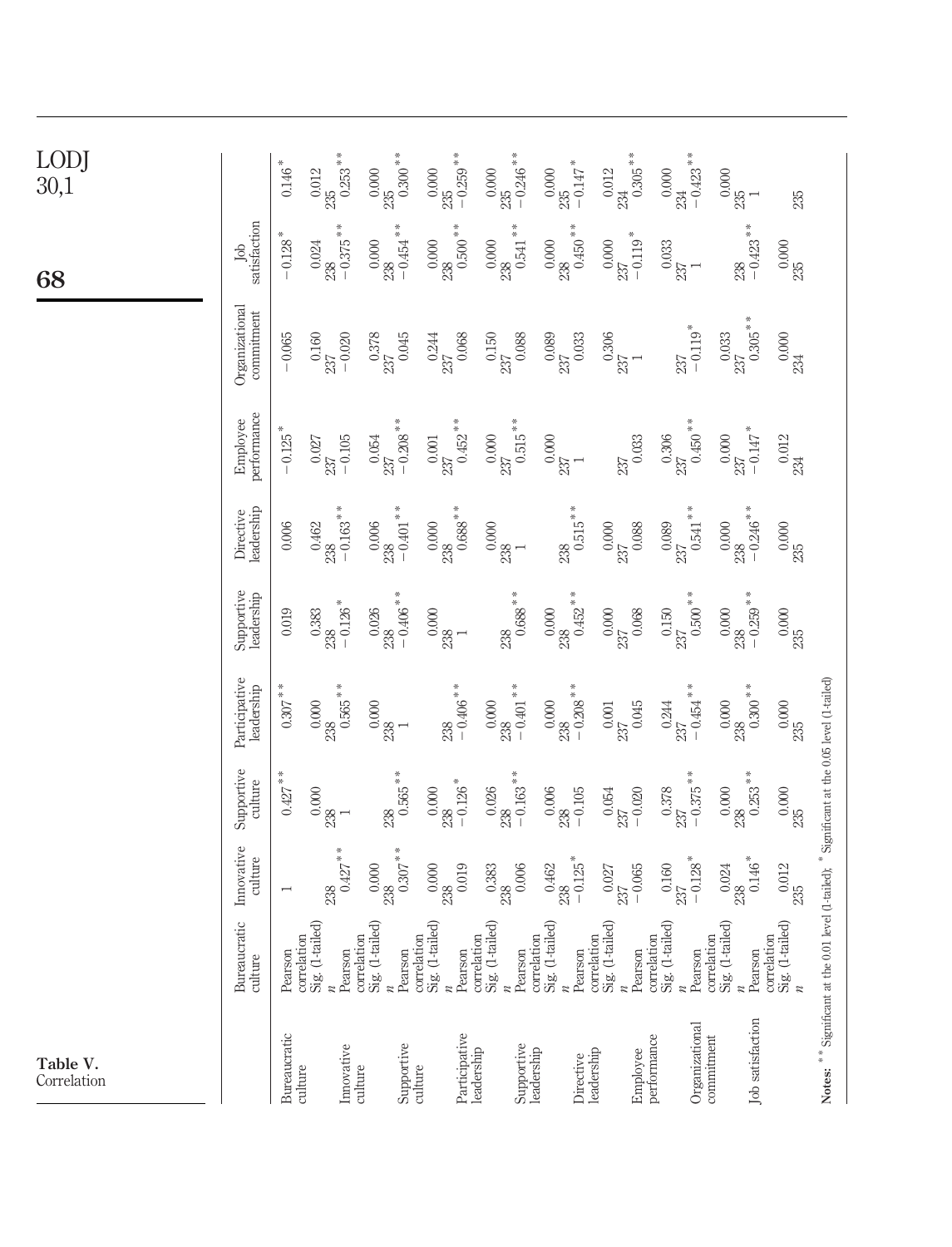| Effects of<br>organizational                                                                                                                          |                                                                                                                                                                                                                                                                                                                                                                                                                                                                               | 0.016<br>0.219<br>0.014                                                   | Coefficients <sup>d</sup><br>Sig.                     |
|-------------------------------------------------------------------------------------------------------------------------------------------------------|-------------------------------------------------------------------------------------------------------------------------------------------------------------------------------------------------------------------------------------------------------------------------------------------------------------------------------------------------------------------------------------------------------------------------------------------------------------------------------|---------------------------------------------------------------------------|-------------------------------------------------------|
| culture                                                                                                                                               |                                                                                                                                                                                                                                                                                                                                                                                                                                                                               | $-2.473$<br>$-2.430$<br>$-1.233$                                          |                                                       |
| 69                                                                                                                                                    |                                                                                                                                                                                                                                                                                                                                                                                                                                                                               | $-0.138$<br>$-0.132$<br>$-0.072$                                          | Beta                                                  |
|                                                                                                                                                       |                                                                                                                                                                                                                                                                                                                                                                                                                                                                               | $-0.185$<br>$-\,0.177$<br>$-0.098$                                        | $\mathcal{B}$                                         |
|                                                                                                                                                       |                                                                                                                                                                                                                                                                                                                                                                                                                                                                               | 0.000<br>0.000<br>0.000                                                   | Sig.                                                  |
|                                                                                                                                                       |                                                                                                                                                                                                                                                                                                                                                                                                                                                                               | 43.212<br>52.899<br>30.742                                                | <b>ANOVA<sup>c</sup></b><br>F                         |
|                                                                                                                                                       |                                                                                                                                                                                                                                                                                                                                                                                                                                                                               | 0.016<br>$0.219$<br>$0.014$                                               | Sig. F change                                         |
|                                                                                                                                                       |                                                                                                                                                                                                                                                                                                                                                                                                                                                                               | 0.019<br>$0.005$<br>0.017                                                 | $\Delta\,R^2$                                         |
|                                                                                                                                                       |                                                                                                                                                                                                                                                                                                                                                                                                                                                                               | 0.208<br>0.269<br>0.310                                                   | Model summary<br>$R^2$ incl. interaction <sup>b</sup> |
|                                                                                                                                                       |                                                                                                                                                                                                                                                                                                                                                                                                                                                                               | 0.203<br>0.250<br>0.293                                                   | $R^2$ excl. interaction <sup>a</sup>                  |
| Table VI.<br>Results of hierarchical<br>regression analysis of<br>organizational<br>commitment on<br>leadership behaviours in<br>bureaucratic culture | Notes: ${}^{3}R$ <sup>2</sup> with leadership behaviour and organizational culture, but excluding interaction leadership behaviour $*$ organizational culture; ${}^{5}R$ <sup>2</sup> including<br>interaction term leadership behaviour * organizational culture; CANOVA predictors: (constant), leadership behaviour, organizational culture; <sup>d</sup> Coefficients<br>of organizational culture in the model: (constant), leadership behaviour, organizational culture | Participative leadership<br>Supportive leadership<br>Directive leadership | Independent variables                                 |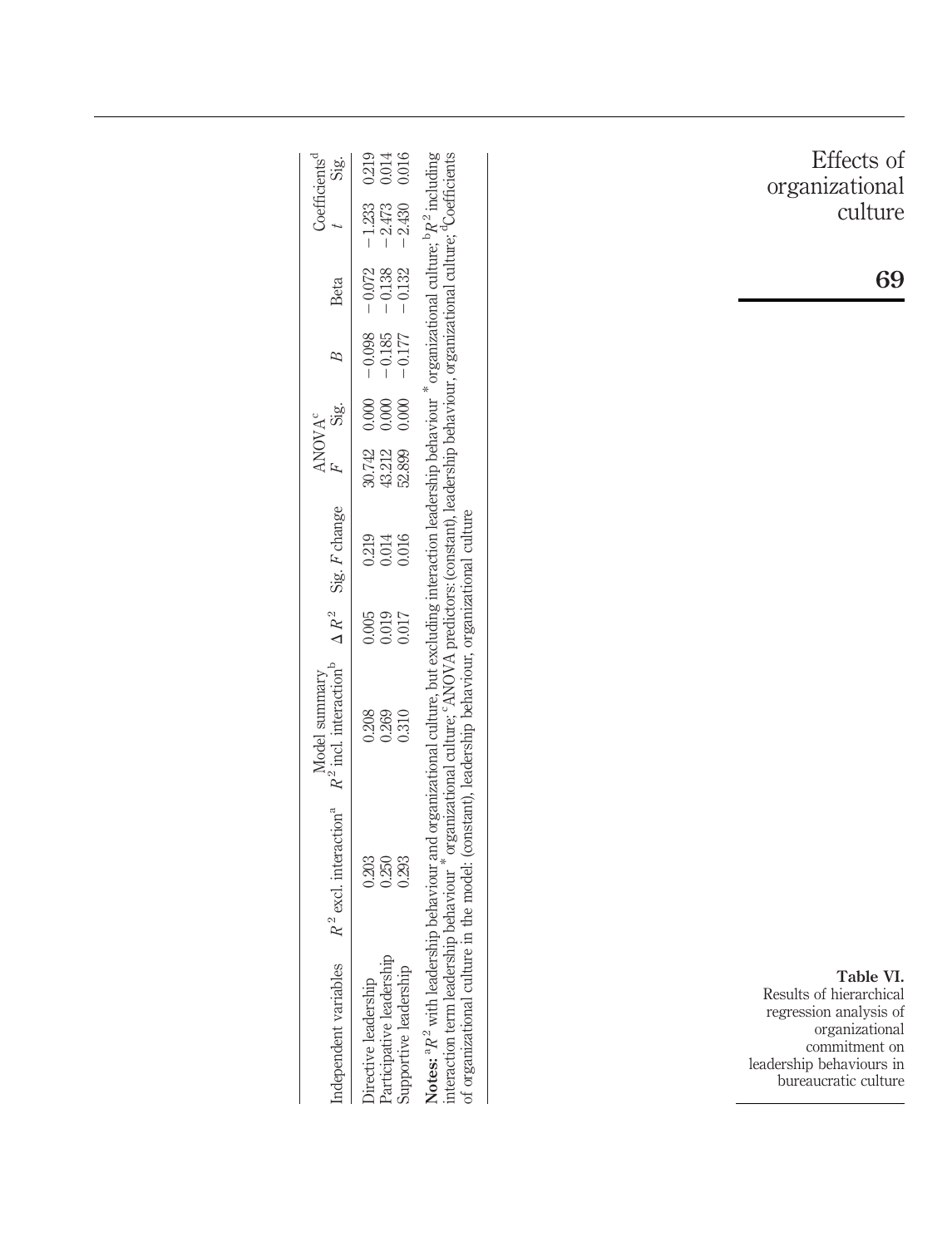| $\begin{array}{c}\text{LODJ} \\ \text{30,1}\end{array}$                                                                                              | Sig.                                                  | $0.000$<br>0.000<br>0.000                                                     |                                                                                                                                                                                                                                                                                                                                                                                                      |
|------------------------------------------------------------------------------------------------------------------------------------------------------|-------------------------------------------------------|-------------------------------------------------------------------------------|------------------------------------------------------------------------------------------------------------------------------------------------------------------------------------------------------------------------------------------------------------------------------------------------------------------------------------------------------------------------------------------------------|
|                                                                                                                                                      | $\ddot{}$                                             | $-5.976$<br>$-5.653$<br>$-6.081$                                              |                                                                                                                                                                                                                                                                                                                                                                                                      |
| 70                                                                                                                                                   | Coefficients <sup>d</sup><br>Beta                     | $-0.332$<br>$-0.295$<br>$-0.317$                                              |                                                                                                                                                                                                                                                                                                                                                                                                      |
|                                                                                                                                                      | $\mathcal{B}%$                                        | $-0.402$<br>$-0.374$<br>$-0.421$                                              |                                                                                                                                                                                                                                                                                                                                                                                                      |
|                                                                                                                                                      | Sig.                                                  | 0.000<br>0.000<br>0.000                                                       |                                                                                                                                                                                                                                                                                                                                                                                                      |
|                                                                                                                                                      | <b>ANOVA<sup>c</sup></b><br>$\mathcal{F}$             | 52.983<br>62.938<br>71.330                                                    |                                                                                                                                                                                                                                                                                                                                                                                                      |
|                                                                                                                                                      | Sig. F change                                         | $0.000$<br>0.000<br>0.000                                                     |                                                                                                                                                                                                                                                                                                                                                                                                      |
|                                                                                                                                                      | $\Delta\,R^2$                                         | 0.099<br>0.109<br>0.085                                                       |                                                                                                                                                                                                                                                                                                                                                                                                      |
|                                                                                                                                                      | $R^2$ incl. interaction <sup>b</sup><br>Model summary | 0.349<br>0.312<br>0.378                                                       |                                                                                                                                                                                                                                                                                                                                                                                                      |
|                                                                                                                                                      | $R^2$ excl. interaction <sup>a</sup>                  | 0.203<br>0.250<br>0.293                                                       | are in the model: (constant), leadership behaviour, organizational culture                                                                                                                                                                                                                                                                                                                           |
| Table VII.<br>Results of hierarchical<br>regression analysis of<br>organizational<br>commitment on<br>leadership behaviours in<br>innovative culture | Independent variables                                 | ₽<br>Participative leadershi<br>Supportive leadership<br>Directive leadership | Notes: ${}^{3}R$ <sup>2</sup> with leadership behaviour and organizational culture, but excluding interaction leadership behaviour $*$ organizational culture; ${}^{5}R$ <sup>2</sup> including<br>interaction term leadership behaviour * organizational culture; °ANOVA predictors: (constant), leadership behaviour, organizational culture; <sup>d</sup> Coefficients<br>of organizational cultu |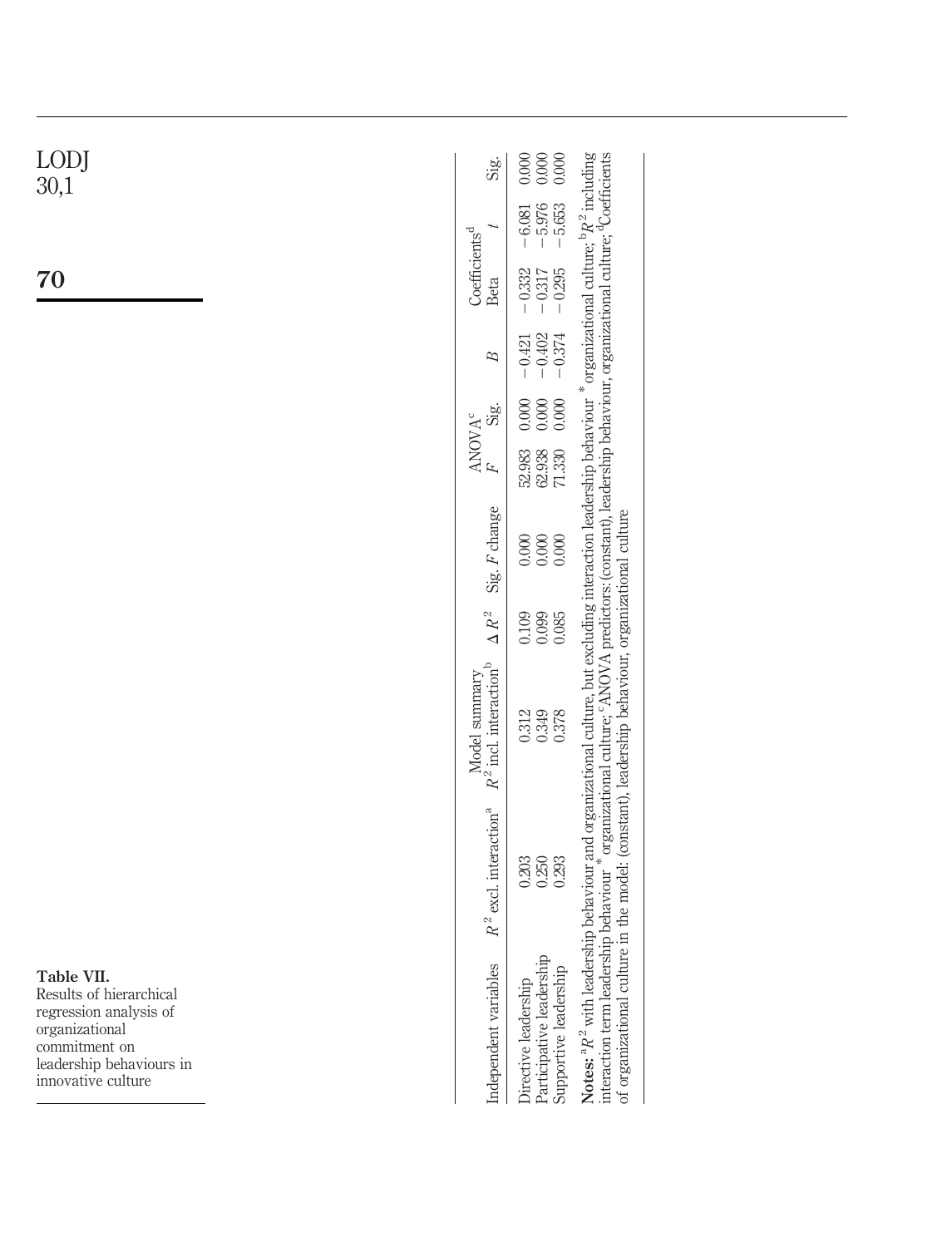| Effects of<br>organizational                                                                                                                          |                                                                                                                                                                                                                                                                                                                                                 | 0.000<br>0.000                                                            | Sig.                                                |
|-------------------------------------------------------------------------------------------------------------------------------------------------------|-------------------------------------------------------------------------------------------------------------------------------------------------------------------------------------------------------------------------------------------------------------------------------------------------------------------------------------------------|---------------------------------------------------------------------------|-----------------------------------------------------|
| culture                                                                                                                                               |                                                                                                                                                                                                                                                                                                                                                 | $-5.125$<br>$-4.951$<br>$-6.927$                                          | $\ddot{}$                                           |
| 71                                                                                                                                                    |                                                                                                                                                                                                                                                                                                                                                 | $-0.282$<br>$-0.300$<br>$-0.377$                                          | Coefficients <sup>d</sup><br>Beta                   |
|                                                                                                                                                       |                                                                                                                                                                                                                                                                                                                                                 | $-0.408$<br>$-0.435$<br>$-0.545$                                          | B                                                   |
|                                                                                                                                                       |                                                                                                                                                                                                                                                                                                                                                 | 0.000<br>0.000<br>0.000                                                   | Sig.                                                |
|                                                                                                                                                       |                                                                                                                                                                                                                                                                                                                                                 | 66.058<br>59.891<br>56.640                                                | <b>ANOVA<sup>c</sup></b><br>F                       |
|                                                                                                                                                       |                                                                                                                                                                                                                                                                                                                                                 | 0.000<br>0.000                                                            | Sig. F change                                       |
|                                                                                                                                                       |                                                                                                                                                                                                                                                                                                                                                 | 0.075<br>0.136<br>0.067                                                   | $\Delta R^2$                                        |
|                                                                                                                                                       |                                                                                                                                                                                                                                                                                                                                                 | 0.335<br>0.325<br>0.360                                                   | Model summary<br>$R^2$ incl. interaction $^{\rm b}$ |
|                                                                                                                                                       |                                                                                                                                                                                                                                                                                                                                                 | 0.203<br>0.250<br>0.293                                                   | $R^2$ excl. interaction <sup>a</sup>                |
| Table VIII.<br>Results of hierarchical<br>regression analysis of<br>organizational<br>commitment on<br>leadership behaviours in<br>supportive culture | <b>Notes:</b> ${}^{3}R^{2}$ with leadership behaviour and organizational culture, but excluding interaction leadership behaviour ${}^{*}$ organizational culture; ${}^{b}R^{2}$ including interaction tends of $R^{2}$ including interactio<br>of organizational culture in the model: (constant), leadership behaviour, organizational culture | Participative leadership<br>Supportive leadership<br>Directive leadership | Independent variables                               |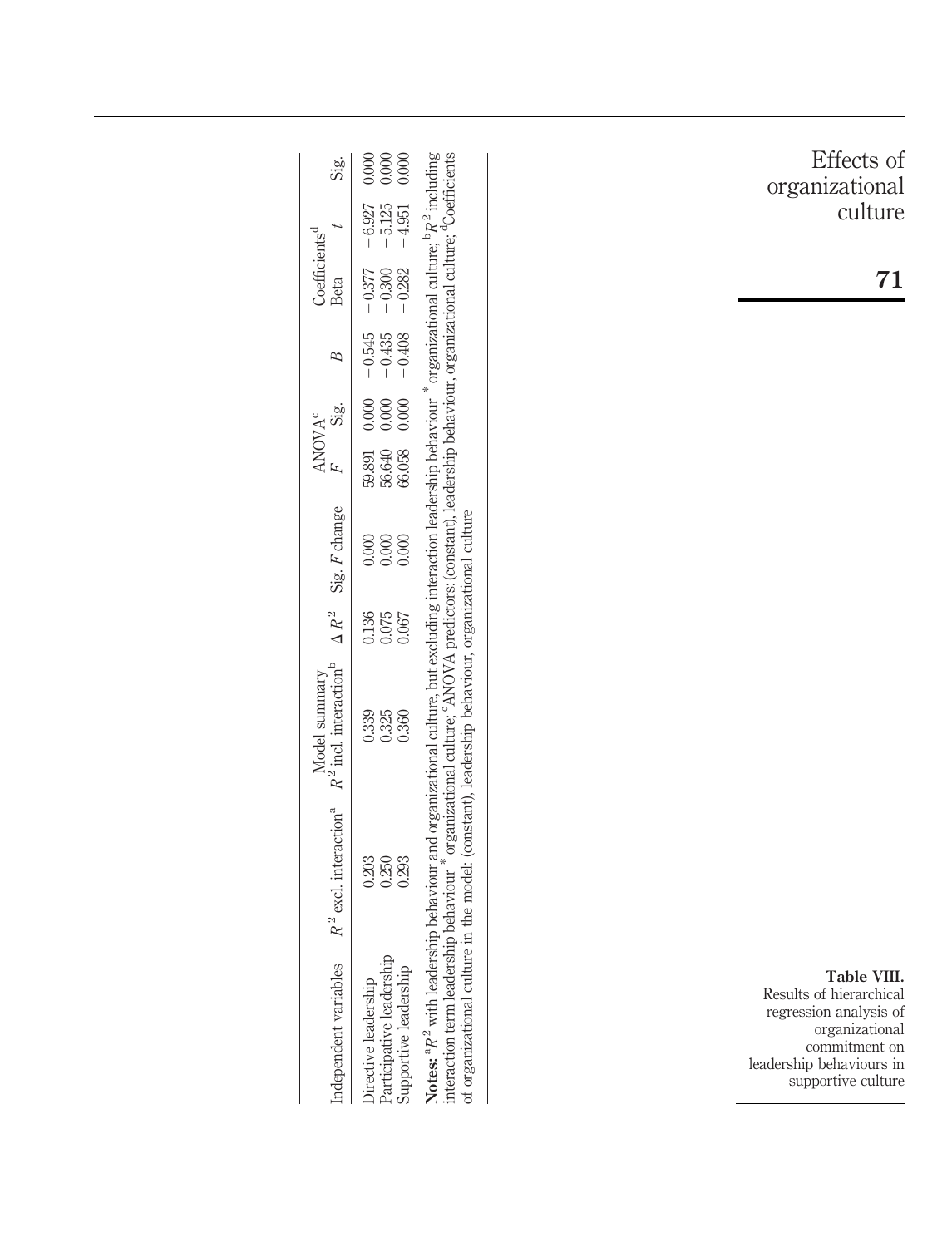| LODJ<br>30,1                                                                                                                                                                 | Sig.                                                  | 0.213<br>0.113                           |                                                                                                                                                                                                                                                                                                                                                                                                                         |
|------------------------------------------------------------------------------------------------------------------------------------------------------------------------------|-------------------------------------------------------|------------------------------------------|-------------------------------------------------------------------------------------------------------------------------------------------------------------------------------------------------------------------------------------------------------------------------------------------------------------------------------------------------------------------------------------------------------------------------|
|                                                                                                                                                                              |                                                       | $-1.248$<br>$-591$                       |                                                                                                                                                                                                                                                                                                                                                                                                                         |
| 72                                                                                                                                                                           | Coefficients <sup>d</sup><br>Beta                     | 0.095<br>$-0.081$                        |                                                                                                                                                                                                                                                                                                                                                                                                                         |
|                                                                                                                                                                              | B                                                     | $-0.093$<br>0.141                        | ANOVA predictors: (constant), organizational commitment,                                                                                                                                                                                                                                                                                                                                                                |
|                                                                                                                                                                              | Sig.                                                  | 0.086<br>0.000                           |                                                                                                                                                                                                                                                                                                                                                                                                                         |
|                                                                                                                                                                              | <b>ANOVA<sup>c</sup></b><br>F                         | 2.482<br>26.760                          |                                                                                                                                                                                                                                                                                                                                                                                                                         |
|                                                                                                                                                                              | Sig. F change                                         | 0.113<br>0.213                           |                                                                                                                                                                                                                                                                                                                                                                                                                         |
|                                                                                                                                                                              | $\Delta\,R^{\,2}$                                     | 0.009<br>$0.007$                         |                                                                                                                                                                                                                                                                                                                                                                                                                         |
|                                                                                                                                                                              | $R^2$ incl. interaction <sup>b</sup><br>Model summary | 0.187<br>0.021                           |                                                                                                                                                                                                                                                                                                                                                                                                                         |
|                                                                                                                                                                              | excl. interaction <sup>a</sup><br>$\ensuremath{R}^2$  | 0.179<br>0.014                           |                                                                                                                                                                                                                                                                                                                                                                                                                         |
| Table IX.<br>Results of hierarchical<br>regression analysis of job<br>satisfaction and employee<br>performance on<br>organizational<br>commitment in<br>bureaucratic culture | Dependent variables                                   | Employee performance<br>Job satisfaction | <b>Notes:</b> ${}^{3}R$ <sup>2</sup> with organizational commitment and organizational culture, but excluding interaction leadership behaviour ${}^{*}$ organizational culture; ${}^{b}R$ <sup>2</sup> including interaction term organizational commitment,<br>organizational culture; <sup>d</sup> Coefficients of organizational culture in the model: (constant), organizational commitment, organizational culture |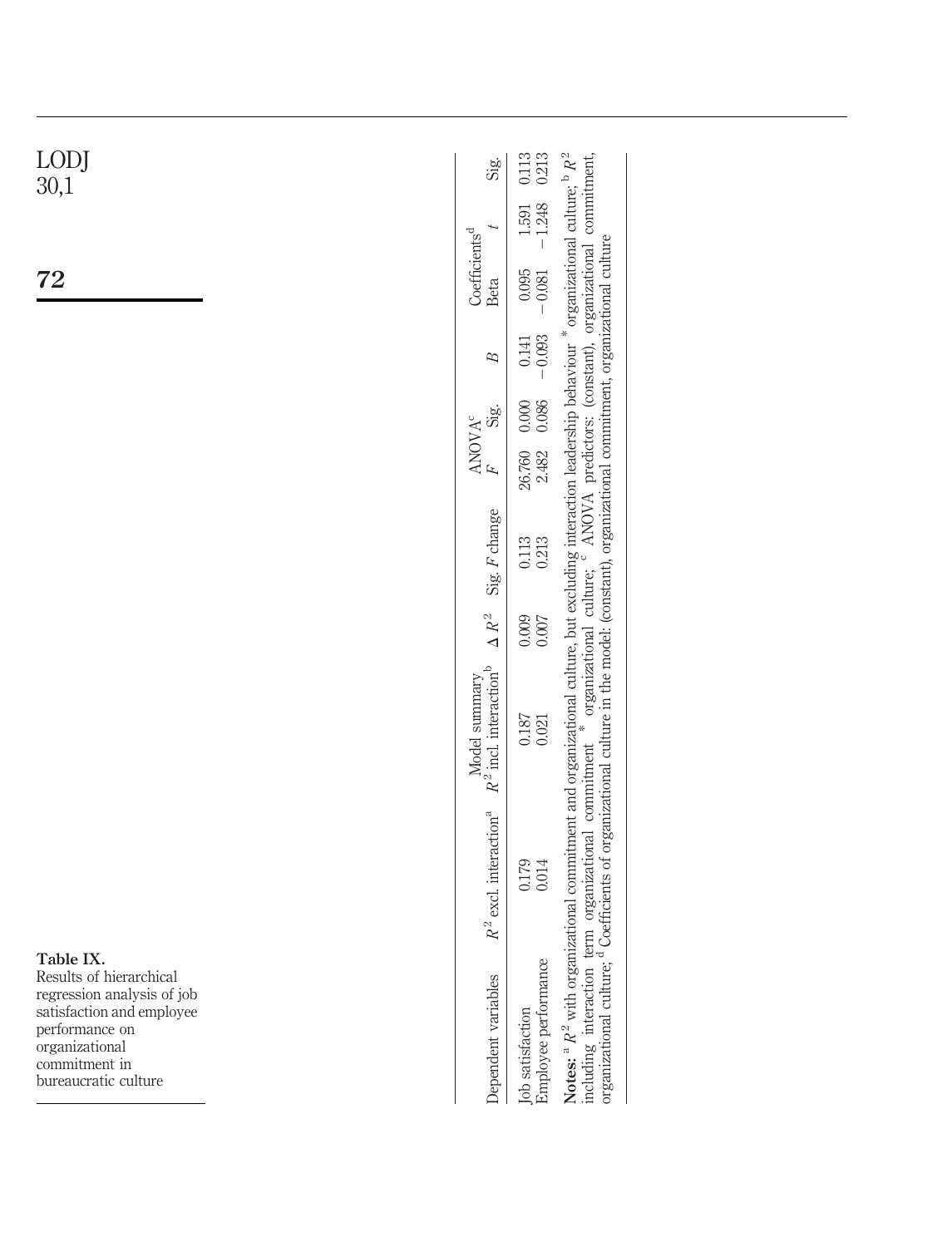| Effects of<br>organizational                                                                                                                                              | 0.082<br>0.280                                                                                                                                                                                                                                                                                                                                                                                     | Sig.                                   |
|---------------------------------------------------------------------------------------------------------------------------------------------------------------------------|----------------------------------------------------------------------------------------------------------------------------------------------------------------------------------------------------------------------------------------------------------------------------------------------------------------------------------------------------------------------------------------------------|----------------------------------------|
| culture                                                                                                                                                                   | 1.084<br>1.744<br>$\begin{array}{c} \rule{0pt}{2.5ex} \rule{0pt}{2.5ex} \rule{0pt}{2.5ex} \rule{0pt}{2.5ex} \rule{0pt}{2.5ex} \rule{0pt}{2.5ex} \rule{0pt}{2.5ex} \rule{0pt}{2.5ex} \rule{0pt}{2.5ex} \rule{0pt}{2.5ex} \rule{0pt}{2.5ex} \rule{0pt}{2.5ex} \rule{0pt}{2.5ex} \rule{0pt}{2.5ex} \rule{0pt}{2.5ex} \rule{0pt}{2.5ex} \rule{0pt}{2.5ex} \rule{0pt}{2.5ex} \rule{0pt}{2.5ex} \rule{0$ | $\ddot{}$<br>Coefficients <sup>d</sup> |
| 73                                                                                                                                                                        | $-0.076$<br>0.111                                                                                                                                                                                                                                                                                                                                                                                  | Beta                                   |
|                                                                                                                                                                           | 0.155<br>$-0.081$                                                                                                                                                                                                                                                                                                                                                                                  | B                                      |
|                                                                                                                                                                           | 0.104<br>0.000                                                                                                                                                                                                                                                                                                                                                                                     | Sig.                                   |
|                                                                                                                                                                           | 2.288<br>27.071                                                                                                                                                                                                                                                                                                                                                                                    | <b>ANOVA<sup>c</sup></b><br>F          |
|                                                                                                                                                                           | * organizational culture; CANOVA predictors: (constant), organizational commitment,<br>0.082<br>0.280                                                                                                                                                                                                                                                                                              | Sig. F change                          |
|                                                                                                                                                                           | 0.005<br>0.011                                                                                                                                                                                                                                                                                                                                                                                     | $\Delta\,R^2$                          |
|                                                                                                                                                                           | 0.189<br>0.019                                                                                                                                                                                                                                                                                                                                                                                     | $R^2$ incl. interaction <sup>b</sup>   |
|                                                                                                                                                                           | Notes: ${}^3R^2$ with organizational commitment and organizational culture, but excluding interaction leadership behaviour ${}^*$ organizational culture; ${}^{\text{b}}R^2$<br>Coefficients of organizational culture in the model: (constant), organizational commitment, organizational culture<br>including interaction term organizational commitment<br>0.179<br>0.014                       | $R^2$ excl. interaction <sup>a</sup>   |
| Table X.<br>Results of hierarchical<br>regression analysis of job<br>satisfaction and employee<br>performance on<br>organizational<br>commitment in<br>innovative culture | organizational culture; d<br>Employee performance<br>Job satisfaction                                                                                                                                                                                                                                                                                                                              |                                        |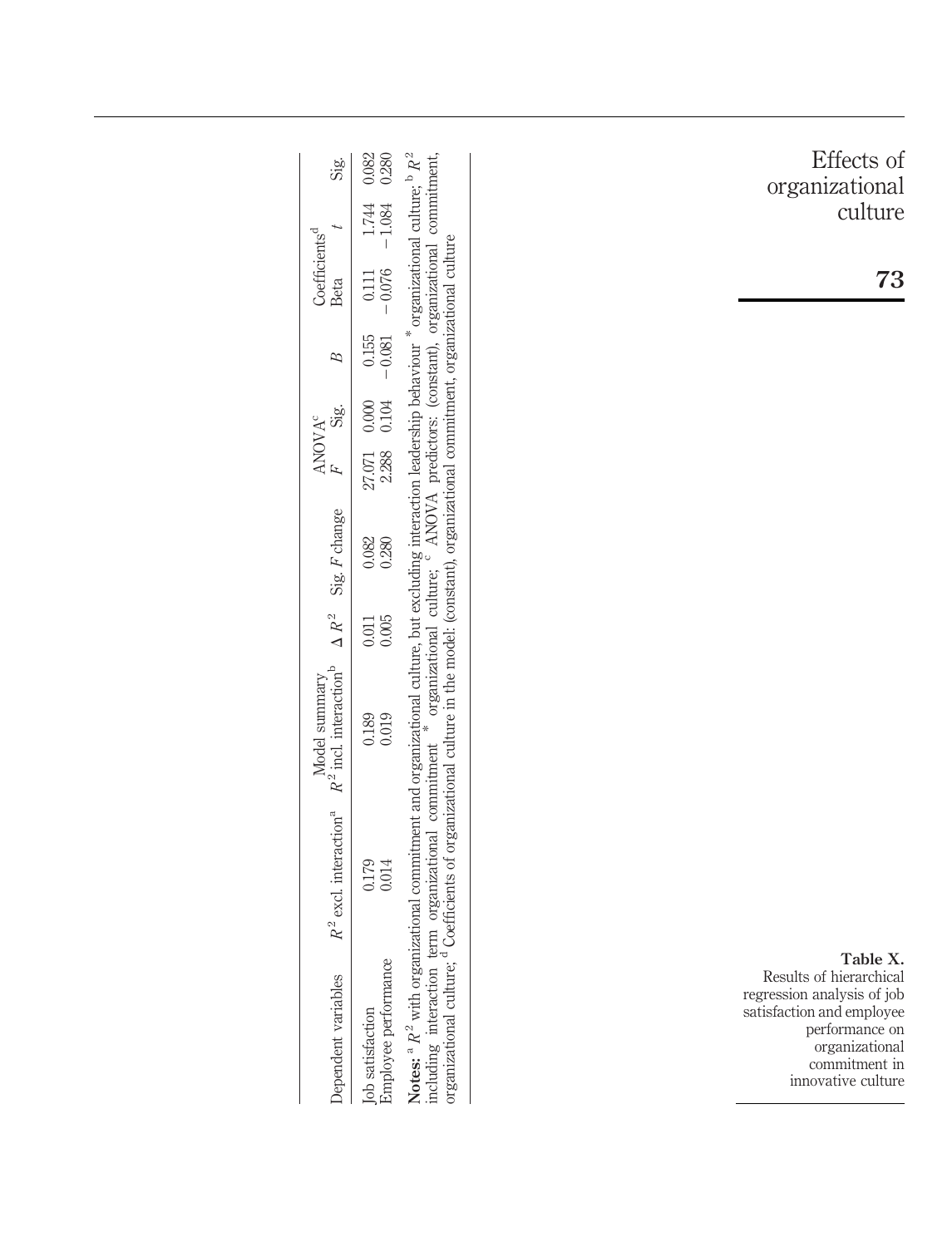| $\begin{array}{c}\text{LODJ} \ \text{30,1}\end{array}$                                                                                                                           | Sig.                                                | $-0.877$<br>0.041                        |                                                                                                                                                                                                                                                                   |
|----------------------------------------------------------------------------------------------------------------------------------------------------------------------------------|-----------------------------------------------------|------------------------------------------|-------------------------------------------------------------------------------------------------------------------------------------------------------------------------------------------------------------------------------------------------------------------|
|                                                                                                                                                                                  |                                                     | $-0.155$<br>2.056                        |                                                                                                                                                                                                                                                                   |
| 74                                                                                                                                                                               | Coefficients <sup>d</sup><br>Beta                   | 0.136<br>$-0.011$                        |                                                                                                                                                                                                                                                                   |
|                                                                                                                                                                                  | B                                                   | 0.217<br>$-0.014$                        |                                                                                                                                                                                                                                                                   |
|                                                                                                                                                                                  | Sig.                                                | 0.184<br>0.000                           |                                                                                                                                                                                                                                                                   |
|                                                                                                                                                                                  | <b>ANOVA<sup>c</sup></b><br>F                       | 1.704<br>27.793                          |                                                                                                                                                                                                                                                                   |
|                                                                                                                                                                                  | Sig. F change                                       | 0.877<br>0.041                           |                                                                                                                                                                                                                                                                   |
|                                                                                                                                                                                  | $\Delta R^2$                                        | 0.015<br>0.000                           |                                                                                                                                                                                                                                                                   |
|                                                                                                                                                                                  | Model summary<br>$R^2$ incl. interaction $^{\rm b}$ | 0.193<br>0.014                           |                                                                                                                                                                                                                                                                   |
|                                                                                                                                                                                  | $R^2$ excl. interaction <sup>a</sup>                | 0.179<br>0.014                           | term organizational commitment * organizational culture; <sup>c</sup> ANOVA predictors: (constant), organizational commitment,<br><sup>d</sup> Coefficients of organizational culture in the model: (constant), organizational commitment, organizational culture |
| <b>Table XI</b><br>Results of hierarchical<br>regression analysis of job<br>satisfaction and employee<br>performance on<br>organizational<br>commitment in<br>supportive culture | Independent variables                               | Job satisfaction<br>Employee performance | Notes: ${}^{3}R^2$ with organizational commitment and organizational culture, but excluding interaction leadership behaviour ${}^{*}$ organizational culture; ${}^{b}R^2$<br>organizational culture;<br>including interaction                                     |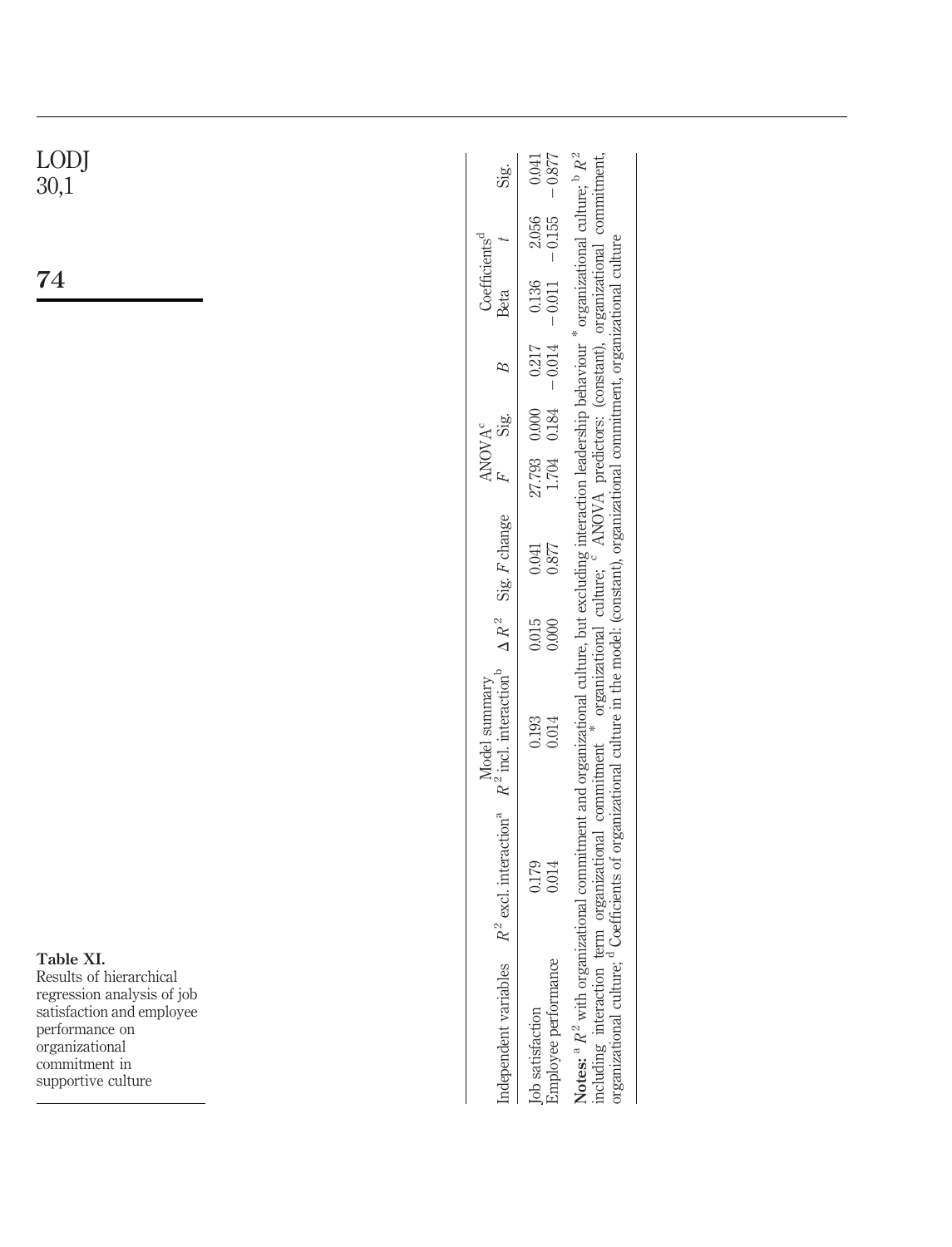innovative and supportive cultures made significant, unique contributions of 8.5 to 10.9 percent, and 6.7 to 13.6 percent, respectively, to the variance of organizational commitment after leadership behaviour had been taken into account ( $p < 0.05$ ). The effect was most pronounced with directive leadership, followed by participative and least of all, supportive leadership styles. The effect is less clear in bureaucratic environments; it did not make any significant contributions to the variance of organizational commitment under directive leadership, but significantly increased the variances by nearly 2 percent under participative and supportive leadership styles.

The negative beta values indicated that higher scores in organizational culture was associated with lower commitment, with the exception of bureaucratic culture with directive leadership. Hence, organizational culture was generally found to be a significant moderator in the relationship between leadership behaviours and organizational commitment.

Therefore, the null hypothesis  $H_2$  is partially rejected. Organizational culture generally has significant moderating effect on the relationship between leadership behaviour and organizational commitment, except for the relationship between directive leadership behaviour and organizational commitment under a bureaucratic environment.

Bureaucratic, innovative and supportive cultures have significant moderating effects on the relationship between participative and supportive leadership behaviours and organizational commitment. The relationship between directive leadership behaviour and organizational commitment is significantly moderated by both innovative and supportive cultures; however, bureaucratic culture did not significantly moderate this relationship.

This finding is in agreement with Li's (2004) study in that the effect of different leadership behaviors on organizational commitment is contingent upon organizational culture. Although all three types of organizational culture moderated the relationships between directive, participative and supportive leadership behaviours with commitment by negatively impacting them, bureaucratic culture was found to exert the least effect. Leaders should recognize this as they seek to influence employees and achieve their organizational goals, of which success can be contingent upon the type of organizational culture being practiced. Regardless of conditions in the labor market, committed employees are always a necessary and valuable organizational resource (Li, 2004).

The finding that directive leadership style is not affected by a bureaucratic environment in generating commitment contributes further evidence that a particular leadership style can be effective in one culture, but may not benefit (or become ineffective) in another culture.

Organizational commitment, organizational culture, job satisfaction and employee *performance*. According to  $H_3$ , organizational commitment is posited to have no significant relationship with job satisfaction and job performance. From the analyses, organizational commitment explained 17.9 percent of the variance  $(R^2)$  in job satisfaction, which was significant as indicated by the F-value ( $p < 0.05$ ). In contrast, organizational commitment explained 1.4 percent of the variance in employee performance, which was not significant as indicated by the F-value ( $p > 0.05$ ). Based on the R-values and  $t$ -values, organizational commitment is a significant and negative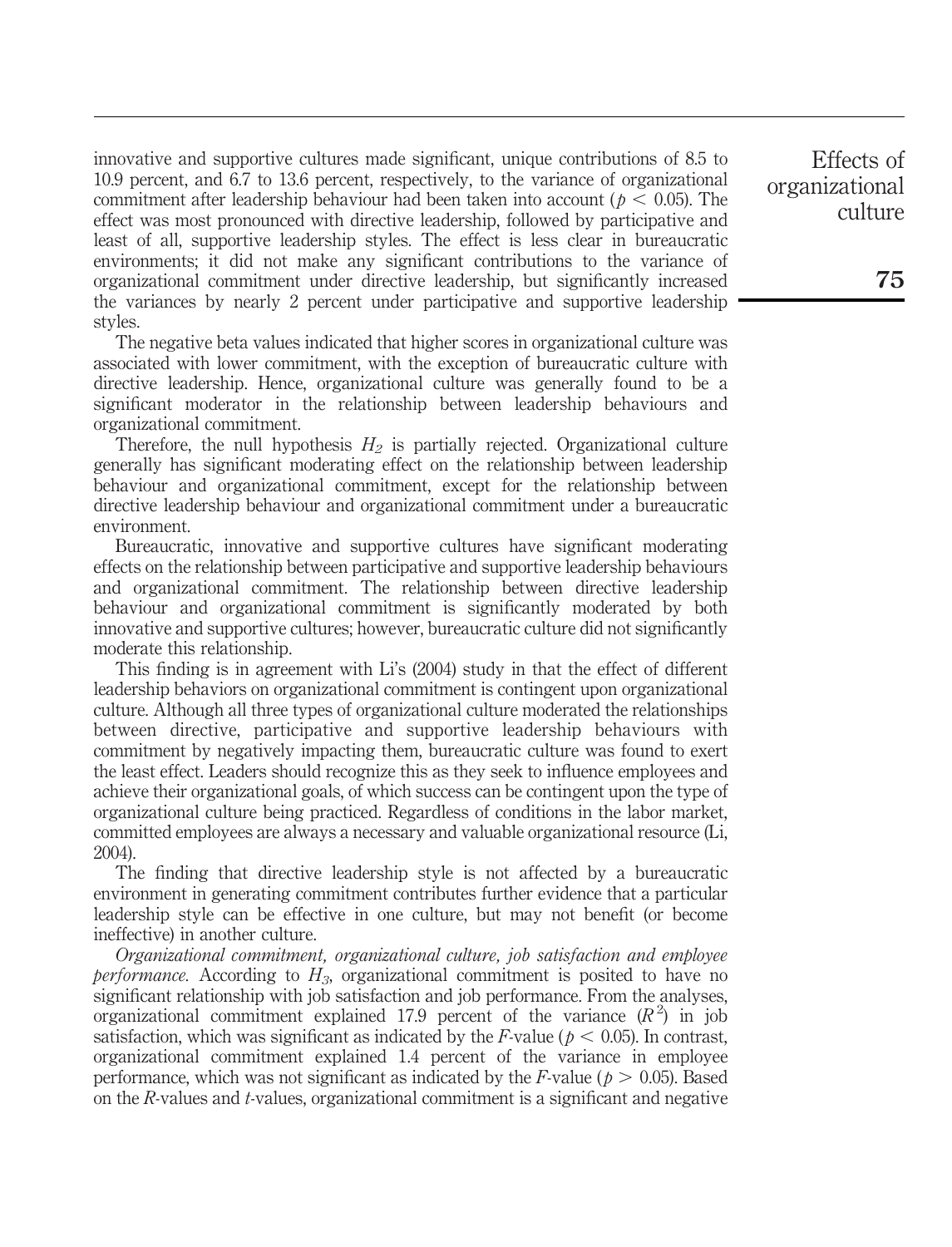predictor of job satisfaction ( $p < 0.05$ ), but is not a predictor for employee performance  $(p > 0.05)$ . The stronger the commitment, the lower the job satisfaction. Therefore, the null hypothesis  $H_3$  is partially rejected, that is, organizational commitment has a negative significant relationship with job satisfaction, and has an insignificant relationship with employee performance.

The findings are contrary to the reviewed literature with regards to the association between organizational commitment and job satisfaction. For instance, Mathieu and Zajac's (1990) research suggested that affective and continuance commitment are positively related with job satisfaction, but this was not observed in this study. One possible reason is that the sample population consists mostly of young, highly educated persons holding high executive or managerial positions. They may be involved and be enthusiastic about their work professionally, however, actual expectations and feelings about their work may differ, which may lead to dissatisfaction. On the other hand, the findings agree to Lee and Mowday's (1989) study, where there is negligible relationship between commitment and employee performance. There may be other more important factors which impacts performance and productivity besides organizational commitment. Managers can benefit by attempting to uncover underlying factors that are critical in determining job satisfaction and performance levels, as organizational commitment itself may not contribute as much as previously thought.

 $H_4$  stated that organizational culture (bureaucratic, innovative and supportive) has no effect on the relationship between organization commitment and job satisfaction and job performance. From the  $R^2$  Change and Sig. F Change values, only supportive culture made a significant, unique (albeit weak) contribution of 1.5 percent to the variance of job satisfaction after organizational commitment ( $p = 0.041$ ). The positive beta (beta  $= 0.136$ ) indicated that higher score in supportive culture was associated with higher job satisfaction. Hence, supportive culture was found to be a significant moderator in the relationship between organizational commitment and job satisfaction.

Organizational culture was found not to contribute significantly to the variance of employee performance after organizational commitment ( $p > 0.05$ ). Hence, in the sample population, organizational culture was not a significant moderator in the relationship between organizational commitment and employee performance.

Therefore, the null hypothesis  $H_4$  is partially rejected, that is, only supportive culture has a significant moderating effect on the relationship between organizational commitment and job satisfaction. Bureaucratic and innovative cultures did not significantly influence the relationship between organizational commitment with job satisfaction. In addition, all three types of organizational cultures did not moderate the relationship between organizational commitment and employee performance.

This finding is in agreement with past literature, where a trusting, encouraging and team-oriented environment increased job satisfaction levels. In corporations where rigid bureaucratic, or challenging, aggressive innovative cultures exist, Malaysian managers may want to consider introducing softer and more people-oriented elements into the working environment, so as to increase satisfaction, which in turn, may benefit productivity, stress levels or turnover rates.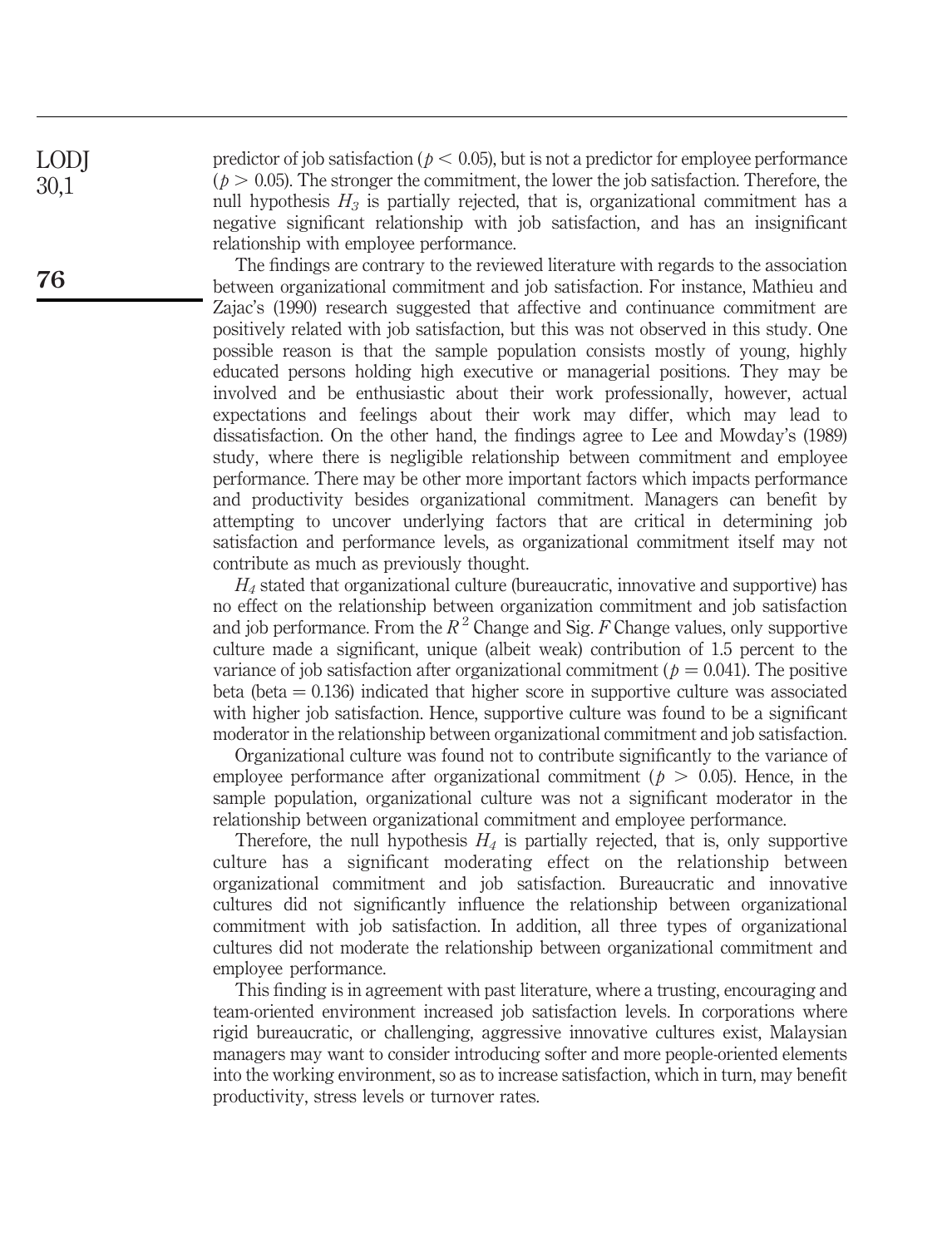## Conclusion and recommendations

Summary of findings

The purpose of this study was to investigate the moderating effects of organizational culture on the relationships between leadership behaviour and organizational commitment and between organizational commitment and job satisfaction and performance, particularly in the Malaysian setting.

To date, little empirical research has been done to investigate the relationships and organizational outcomes of these constructs. This study, therefore, is unique in that it has helped to fill this gap in an effort to improve our understanding of the role of leadership and organizational commitment in the Malaysian environment and beyond. With the advent of globalization in recent years, greater knowledge of the interactions of these factors specifically in the multiracial and multicultural Malaysian setting can be beneficial for assessing the effectiveness of current theory as well as benefiting practicing leaders and decision makers. Findings from this study can help leaders and scholars, especially those concerned with Malaysian companies.

By using questionnaires, data was gathered from 238 Malaysian UM MBA part-time students and the researcher's working peers. Data on the respondents' organizational culture and leadership behaviours, and how they affect organizational commitment, job satisfaction and employee performance, were collected using the OCI (Wallach, 1983), leadership behaviour questionnaire (Harris and Ogbonna, 2001), ACS (Allen and Meyer, 1990), single global rating for job satisfaction (Robbins, 2005), and overall performance questionnaire (Motowidlo and Van Scotter, 1994), respectively. Descriptive statistics were reported, followed by factor analysis, reliability analysis, Pearson correlation and hypotheses testing using hierarchical multiple regression.

In this study, although the correlations were statistically significant ( $p < 0.05$ ), the amount of correlation with each variable was relatively small. One of the reasons could be that there are other, possibly stronger, predictors and dependents for the variables investigated in this study. For example, there are numerous factors which influence, or are influenced by job satisfaction, as described by Rad and Yarmohammadian (2006).

Four hypotheses were developed based on the research objectives and from the existing literature. The hypotheses were tested and thus, the research objectives were achieved.

 $H_1$  stated that a leader's directive, participative and supportive behaviours have no significant relationship with organizational commitment. However, based on the research results, the null hypothesis  $H_1$  is rejected. The leader's directive, participative and supportive behaviours were found to have positive and significant relationship with organizational commitment. These results were consistent with the pattern found in a number of western studies, as described by Yousef (2000). In his research on major United Arab Emirates organizations, he found that employees can be highly committed to their organizations when they perceive their superiors as adopting consultative or participative leadership behaviours.

According to  $H_2$ , the organizational culture (bureaucratic, innovative and supportive) has no effect on the relationship between leadership behaviour and organizational commitment. From the findings, the null hypothesis  $H_2$  is partially rejected. Bureaucratic, innovative and supportive cultures have significant moderating effects on the relationship between participative and supportive leadership behaviours and organizational commitment. The relationship between directive leadership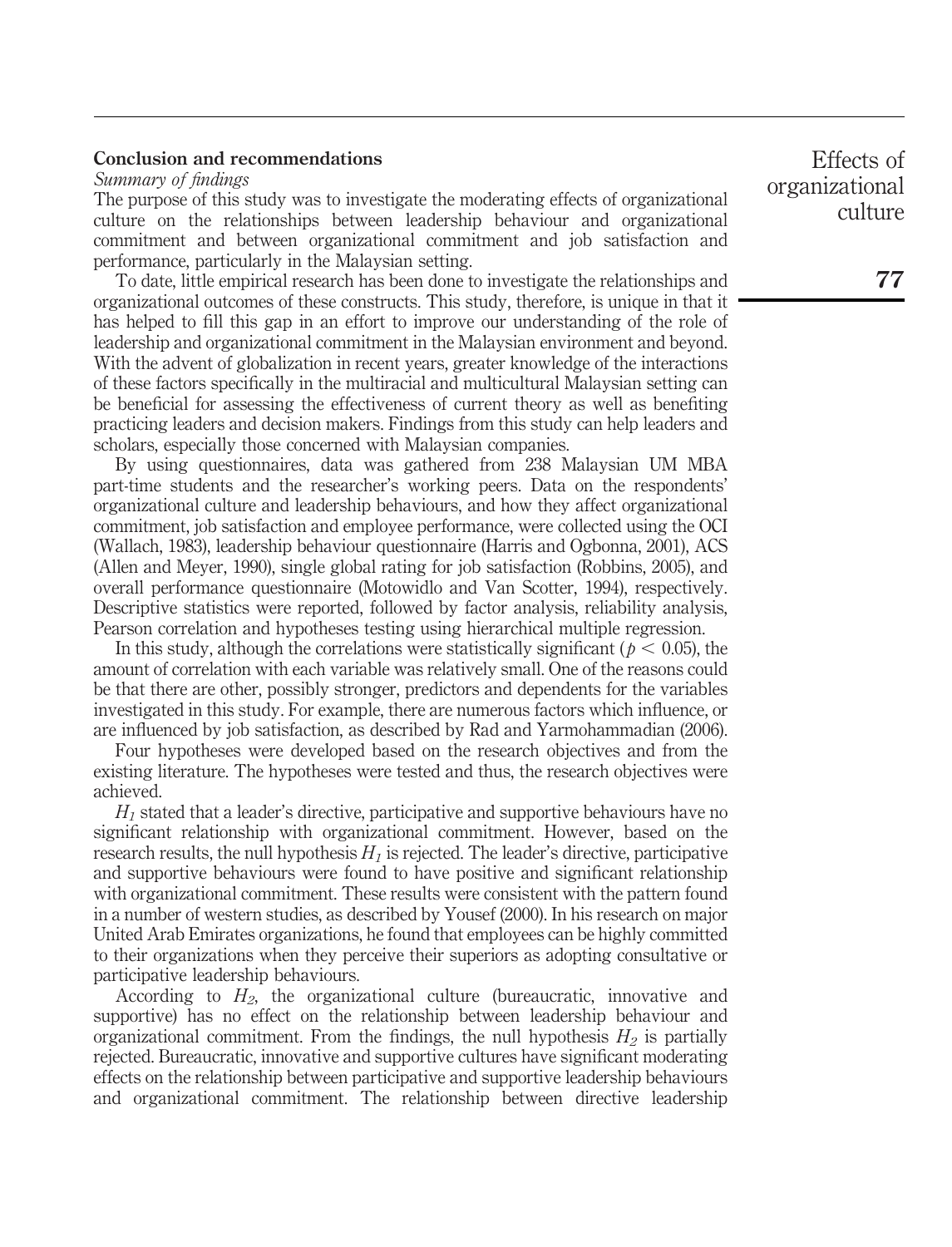behaviour and organizational commitment is significantly moderated by both innovative and supportive cultures; however, bureaucratic culture did not significantly moderate this relationship. This finding is somewhat reflected in previous western studies, where innovative and supportive cultures were found to exert stronger influence or even enhance employees' commitment than a bureaucratic culture (Brewer, 1993; Brewer, 1994; Kratrina, 1990; Wallach, 1983).

According to  $H_3$ , organizational commitment is posited to have no significant relationship with job satisfaction and job performance. Following the data analysis, the null hypothesis  $H_3$  is partially rejected. Organizational commitment has a negative significant relationship with job satisfaction, but has an insignificant relationship with employee performance. This is contrary to findings from western studies with regards to the association between organizational commitment and job satisfaction. For instance, Mathieu and Zajac (1990) found that commitment is positively related with job satisfaction, but this was not observed in this study. On the other hand, this study's findings agree to Lee and Mowday's (1989), where there is negligible relationship between commitment and employee performance. This difference could be explained by the demographics of the study sample – young, highly-educated workers who may be satisfied with their work per se but not committed to their organization. Their performance could be influenced by other factors aside from commitment alone.

 $H_4$  stated that organizational culture (bureaucratic, innovative and supportive) has no effect on the relationship between organization commitment and job satisfaction and job performance. From the analysis, it is concluded that the null hypothesis  $H_4$  is partially rejected. Only supportive culture has a significant moderating effect on the relationship between organizational commitment and job satisfaction. Bureaucratic and innovative cultures did not significantly influence the relationship between organizational commitment with job satisfaction. In addition, all three types of organizational cultures did not moderate the relationship between organizational commitment and employee performance. This finding is somewhat in agreement with previous western studies, where supportive cultures were predominantly associated with higher levels of job satisfaction and performance, while bureaucratic cultures did the opposite (Brewer and Clippard, 2002; Krausz et al., 1995; London and Larsen, 1999; Silverthorne, 2004; Trice and Beyer, 1993).

There exists very few published research work of similar nature conducted in Malaysia. Findings from this study did not agree with Samad (2005)'s, in that organizational commitment was found to be negatively related to job satisfaction and unrelated to employee performance. Hence, the sampled Malaysian employees who feel attached and involved in their companies did not feel more satisfied with their jobs, and did not perform better either.

Although no direct comparisons could be made against findings from Rashid et al. (2003)'s study, it can be loosely concluded that a bureaucratic environment does not affect organizational commitment and other consequents such as satisfaction and performance in the Malaysian setting. Rashid et al. (2003) found that a consensual (supportive) culture positively influenced affective commitment, whereas an entrepreneurial (innovative) culture did otherwise. Such findings were not observed in this study, however.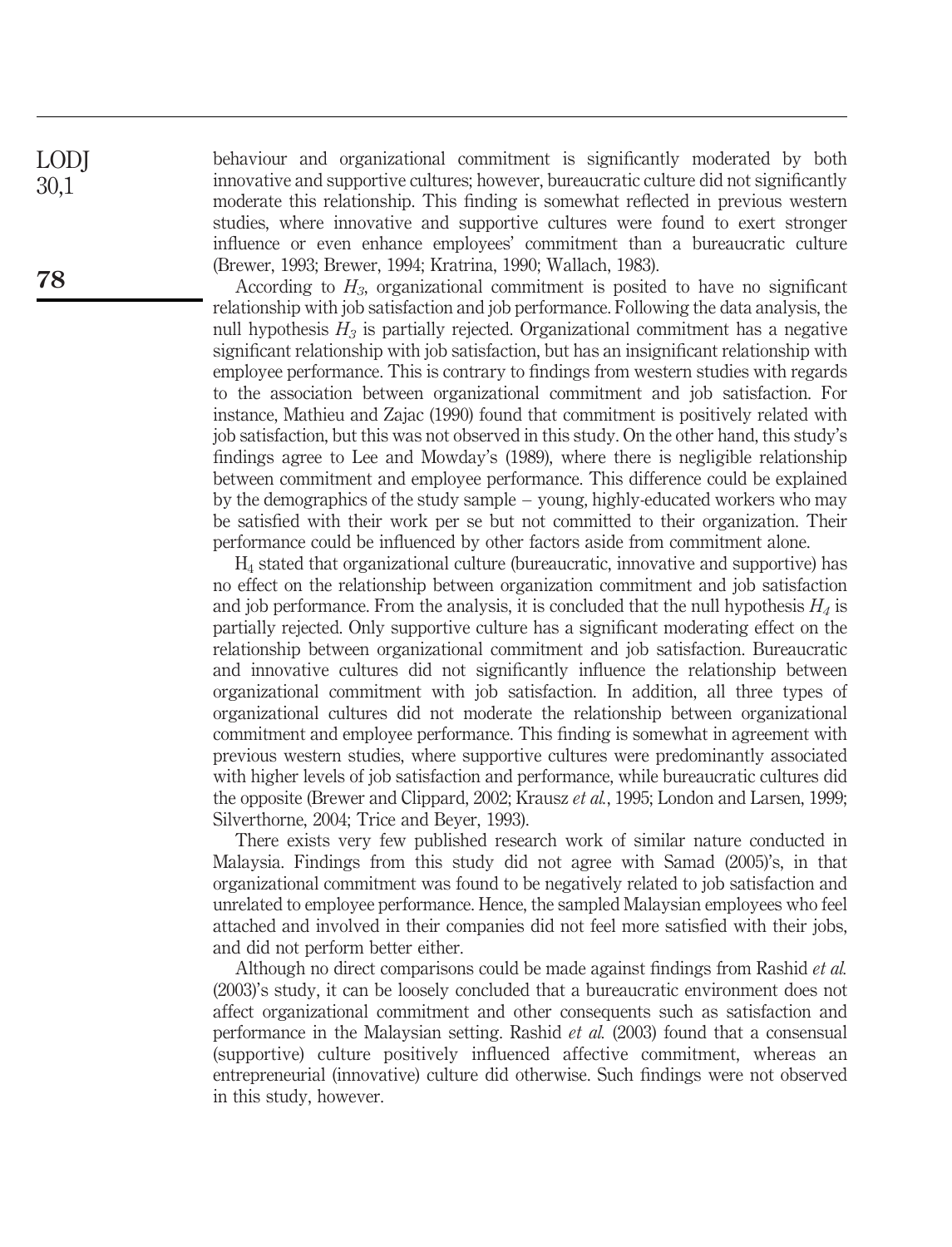## Suggestions for future research

Sampling was one of the limitations identified in this study. The fact that convenience sampling was used meant that results were not immediately transferable to the general working population. In addition, the sample subjects in this study were mostly young executives in the urban Klang Valley area, who worked less than three years in their companies, and were mostly from the private sector; thus, findings could not be generalized. Therefore, future research could look into extending the study population to include collect input from more experienced business managers and leaders who have better insight of the workings of the corporation. If samples were drawn from a wider range of demographics, then the results may become more meaningful. Moreover, if adequate population data can be obtained, probability sampling methods can be used.

Future research could explore the differences in response towards the investigated variables among different groups of people of varied backgrounds and demographics. For example, comparisons can be made between workers from different industries, ethnicities, or countries.

Another possible future direction is to use a more differentiated measure of job satisfaction, such as the Job Descriptive Index or Overall Job Satisfaction questionnaires, provided the benefits of using such lengthier measures outweigh the disadvantages. Such measures can provide a more detailed analysis on the facets of job satisfaction that are affected by organizational behaviour variables.

#### Implications

There can be a number of implications for Malaysian corporate leaders, managers and supervisors from this study. Leaders need to realize the impact of their personal leadership styles upon their employees' commitment to the workplace, and that the success of their endeavours is dependent on the shared values and norms within the organization. Hence, to enhance their effectiveness, leaders could consider changing their leadership style to synergize with the organization's culture, or initiate changes to the culture itself. In addition, this further reaffirms the use of the contingency approach in conceptualizing leadership styles and behaviours.

For example, in Malaysia there are many bureaucratic organizations such as government institutions, large manufacturing plants, and traditional family-owned companies. In these organizations, directive leadership is still quite prevalent where supervisors continue to direct and plan work for employees, and rigid rules and policies are enforced. Such organizations continue to thrive today as demonstrated by years of continued financial success. Working conditions in such bureaucratic cultures may not immediately favour supportive leadership styles; where efficiency and strict adherence to rules are valued, a manager adopting a softer, caring approach risks losing respect from older employees, and gaining lazy workers who take advantage of the open, friendly atmosphere. Therefore, the supportive manager needs to change his leading style, perhaps by adopting a more directive leadership approach.

Malaysian leaders should also realize that contrary to common belief, committed employees may not automatically equate to satisfied and high-performing workers in the organization, even if a favourable environment exists for the employees. There could be other, more significant underlying reasons for an employee's commitment, which could subsequently affect other critical bottom-lines, such as absenteeism,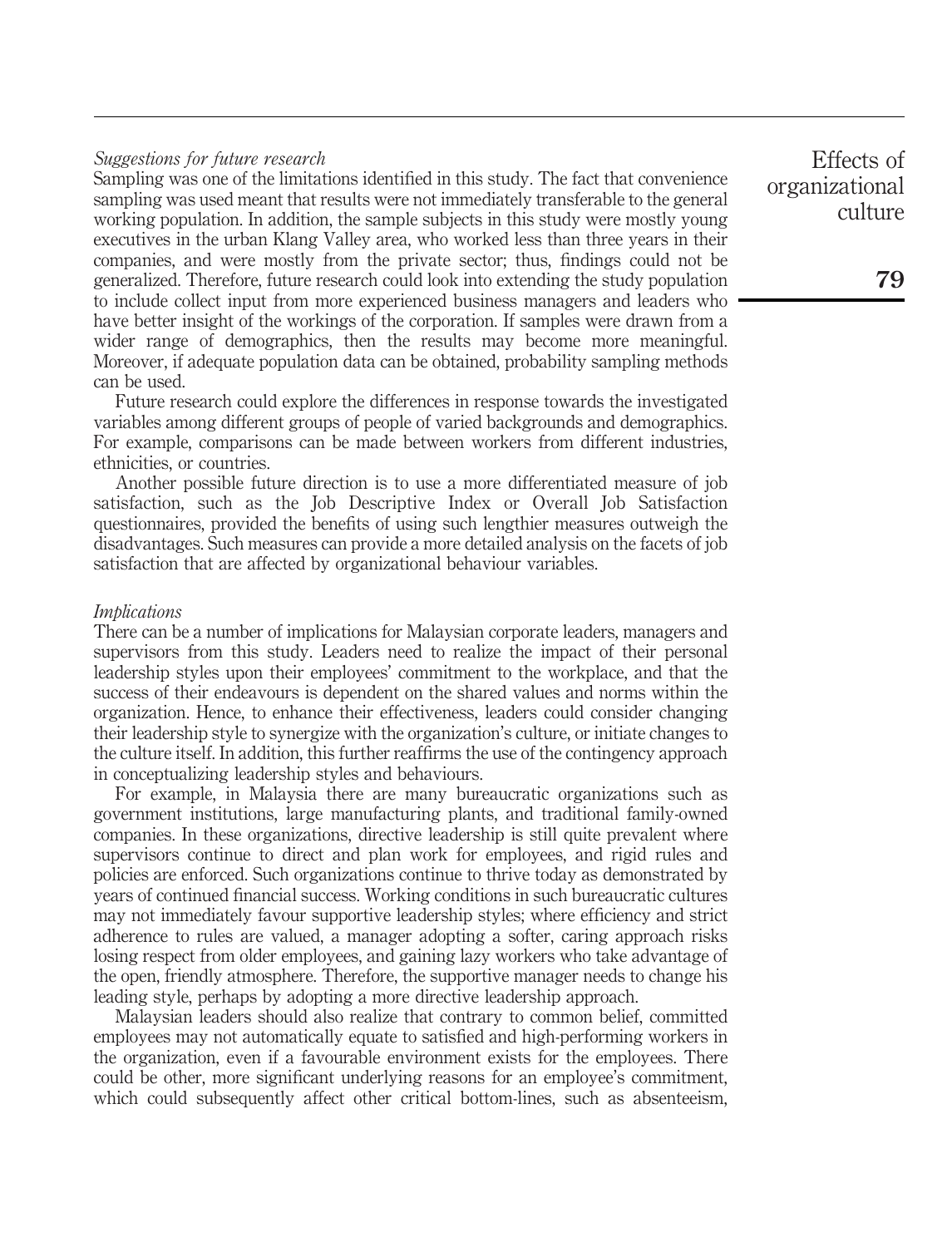turnover, profitability and productivity. Leaders need to investigate and find out what exactly keeps their employees happy and working hard.

> As an example, in Malaysia the sales and marketing divisions of many fast-moving industries, such as telecommunications, electronics, consumer goods and healthcare products, employ young people who are enthusiastic, driven and possess high-performing qualities. They are committed to their organizations, often bearing hopes of finding an ideal working environment, rewarding salary package and promotion opportunities, and an exciting job. However, it is also true that turnover among new recruits in sales teams and marketing departments in such industries is high, and targets are not always met. Managers should perhaps look into what affects their subordinates' job satisfaction and performance, such as too much stress or inadequate training.

### References

- Ahmad, K. (2001), "Corporate leadership and workplace motivation in Malaysia", International Journal of Commerce & Management, Vol. 11 No. 1, pp. 82-101.
- Al-Gattan, A.R. (1983), "The path-goal theory of leadership: an empirical and longitudinal analysis", unpublished doctoral dissertation, Arizona State University, Tempe, AZ.
- Al-Meer, A.R.A. (1989), "Organizational commitment: a comparison of Westerners, Asians, and Saudis", International Studies of Management & Organization, Vol. 19 No. 2, pp. 74-84.
- Allen, N. and Meyer, J. (1990), "The measurement and antecedents of affective, normative and continuance commitment to the organization", Journal of Occupational Psychology, Vol. 63, pp. 1-18.
- Appelbaum, S., Bartolomucci, N., Beaumier, E., Boulanger, J., Corrigan, R., Dore, I., Girard, C. and Serroni, C. (2004), "Organizational citizenship behaviour: a case study of culture, leadership and trust", Management Decision, Vol. 42 Nos 1/2, pp. 13-40.
- Barnes, J.H., Daswar, A.K. and Gilbert, F.W. (1994), "Number of factors obtained by chance: a situation study", in Wilson, K.J. and Black, W. (Eds), Developments in Marketing Science, Vol. XVII, Academy of Marketing Science, Nashville, TN.
- Baugh, S.G. and Roberts, R.M. (1994), "Professional and organizational commitment among engineers: conflicting or complementary?", IEEE Transactions on Engineering Management, Vol. 41 No. 2, pp. 108-14.
- Begley, T.M. and Czajka, J.M. (1993), "Panel analysis of the moderating effects of commitment on job satisfaction, intent to quit, and health following organizational change", *Journal of* Applied Psychology, Vol. 78 No. 4, pp. 552-6.
- Benkhoff, B. (1997), "Disentangling organizational commitment: the changes of the OCQ for research and policy", Personnel Review, Vol. 26 No. 1, pp. 114-20.
- Bhuian, S.N. and Islam, M.S. (1996), "Continuance commitment and extrinsic job satisfaction among a novel multicultural expatriate workforce", The Mid-Atlantic Journal of Business, Vol. 32 No. 1, pp. 35-46.
- Blau, G. (1985), "The measurement and prediction of career commitment", Journal of Occupational Psychology, Vol. 58, pp. 277-88.
- Brett, J.F., Cron, W.L. and Slocum, J.W. Jr (1995), "Economic dependency on work: a moderator of the relationship between organizational commitment and performance", Academy of Management Journal, Vol. 38 No. 1, pp. 261-71.
- Brewer, A. (1993), Managing for Employee Commitment, Longman, London.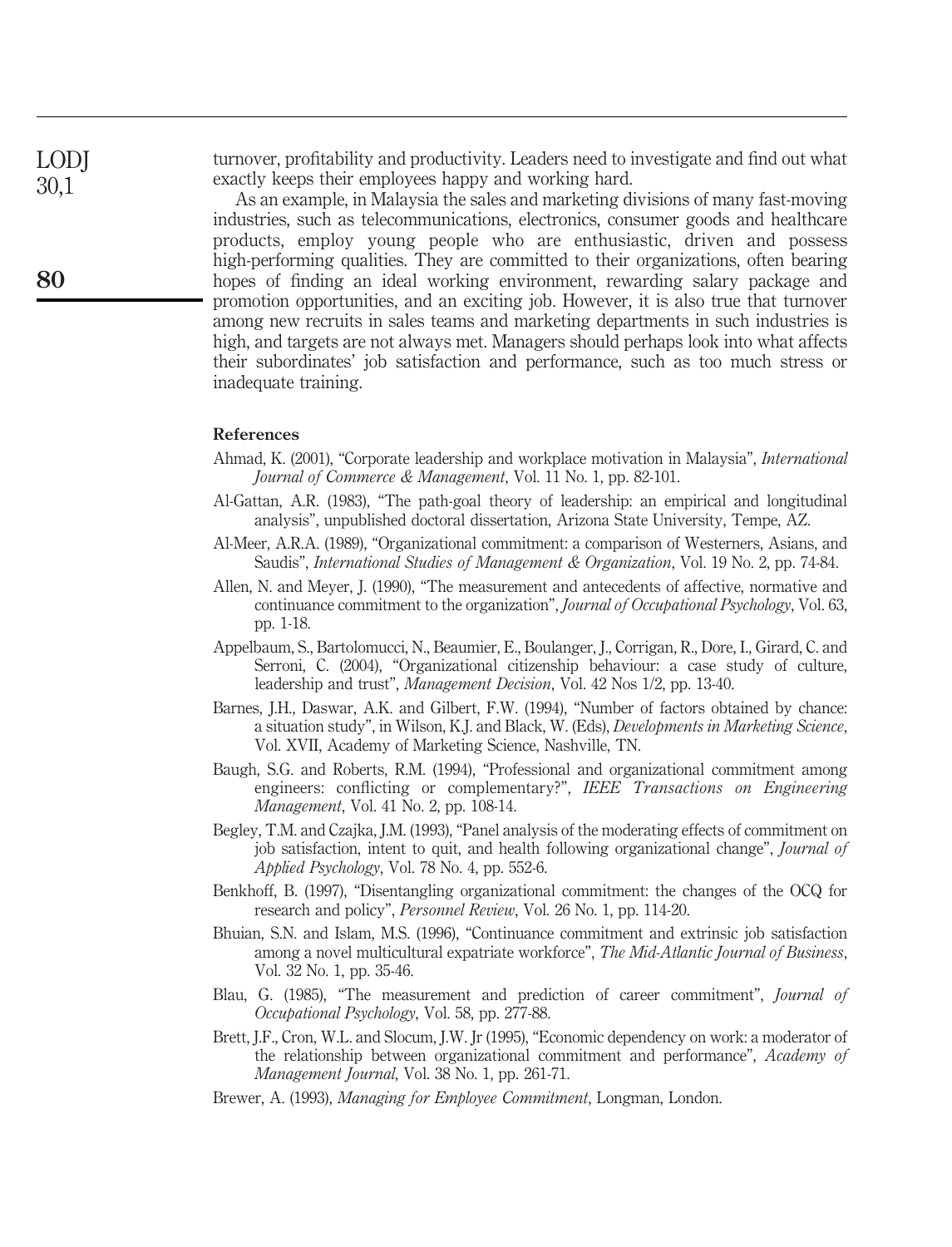Brewer, A. (1994), *The Responsive Employee*, Allen & Unwin, Sydney.

- Brewer, E.W. and Clippard, L.F. (2002), "Burnout and job satisfaction among Student Support Services personnel", Human Resource Development Quarterly, Vol. 13 No. 2, pp. 169-86.
- Brunetto, Y. and Farr-Wharton, R. (2003), "The commitment and satisfaction of lower-ranked police officers: lessons for management", Policing: An International Journal of Police Strategies & Management, Vol. 26 No. 1, pp. 43-63.
- Cameron, K.S. and Freeman, S.J. (1991), "Cultural congruence, strength, and type: relationships to effectiveness", Research in Organizational Change and Development, Vol. 5, pp. 23-58.
- Caykoylu, S., Egri, C.P. and Havlovic, S. (2007), "Organizational commitment across different employee groups", *The Business Review*, Vol. 8 No. 1, pp. 191-7.
- Chang, T.Z., Polsa, P. and Chen, S.J. (2003), "Manufacturer channel management behaviour and retailers' performance: an empirical investigation of automotive channel", Supply Chain Management, Vol. 8 No. 2, pp. 132-9.
- Chen, Y.J. (2007), "Relationships among service orientation, job satisfaction, and organizational commitment in the international tourist hotel industry", Journal of American Academy of Business, Vol. 11 No. 2, pp. 71-82.
- Churchill, G.A. (1991), Marketing Research: Methodological Foundations, The Dryden Press, London.
- Coakes, S.J., Steed, L. and Dzidic, P. (2006), SPSS version 13.0 for Windows: Analysis without Anguish, John Wiley & Sons Australia Ltd, North Ryde.
- Daft, R.L. (2005), The Leadership Experience, 3rd ed., Thomson-Southwestern, Vancouver.
- DeCotiis, T. and Summers, T. (1987), "A path analysis of a model of the antecedents and consequences of organizational commitment", Human Relations, Vol. 40 No. 7, pp. 445-70.
- Deal, T.E. and Kennedy, A.A. (1982), Corporate Cultures, Addison-Wesley, Reading, MA.
- Downey, H.K., Sheridan, J.E. and Slocum, J.W. Jr (1975), "Analysis of relationships among leader behaviour, subordinate job performance and satisfaction: a path-goal approach", Academy of Management Journal, Vol. 18 No. 2, pp. 253-62.
- Dunham, R.B., Grube, J.A. and Castenada, M.B. (1994), "Organizational commitment: the utility of an integrative definition", Journal of Applied Psychology, Vol. 79 No. 3, pp. 370-80.
- Earle, V. (1996), "Motivational leadership", Executive Excellence, Vol. 13 No. 11, pp. 16-17.
- Fleishman, E.A. (1957), "A leadership behaviour description for industry", in Stogdill, R.M. and Coons, A.E. (Eds), Leader Behavior: Its Description and Measurement, The Ohio State University Bureau of Business Research, Columbus, OH.
- Goffee, R. and Jones, G. (1998), The Character of a Corporation: How Your Company's Culture Can Make or Break Your Business, HarperBusiness, London.
- Goffin, R.D. and Gellatly, I.E. (2001), "A multi-rater assessment of organizational commitment: are self-report measures biased?", Journal of Organizational Behavior, Vol. 22 No. 4, pp. 437-51.
- Goulet, L.R. and Singh, P. (2002), "Career commitment: a re-examination and an extension", Journal of Vocational Behaviour, Vol. 61, pp. 73-91.
- Gregersen, H.B. and Black, J.S. (1992), "Antecedents to commitment to a parent company and a foreign operation", Academy of Managerial Journal, Vol. 35 No. 1, pp. 65-90.
- Hackett, R.D., Lapierre, L.M. and Hausdorf, P.A. (2001), "Understanding the links between work commitment constructs", Journal of Vocational Behaviours, Vol. 58, pp. 392-413.
- Harris, L.C. and Ogbonna, E. (2001), "Leadership style and market orientation: an empirical study", European Journal of Marketing, Vol. 35 Nos 5/6, pp. 744-64.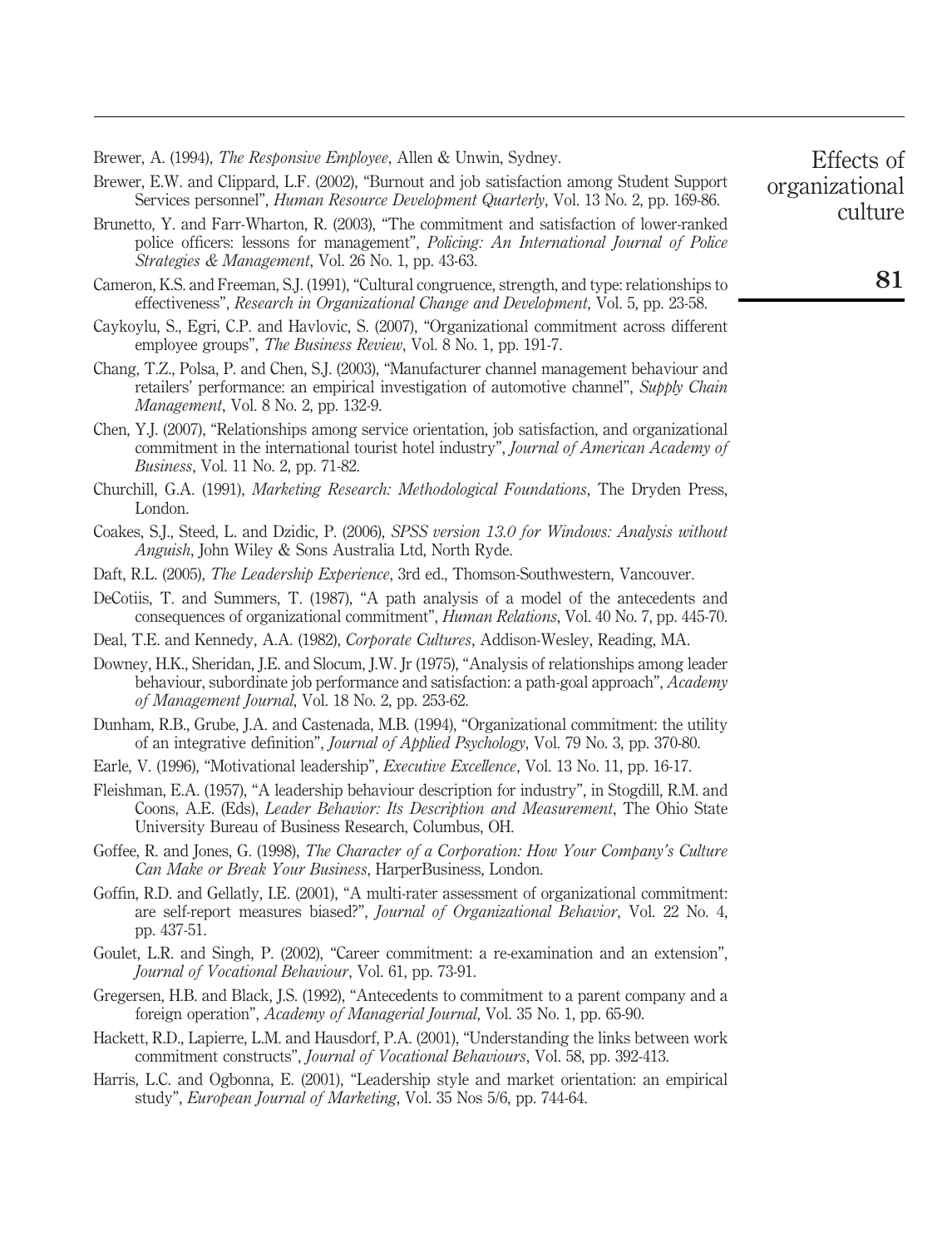| <b>LOD</b><br>30,1 | Hickman, C. and Silva, M. (1984), Creating Excellence: Managing Culture and Change in the New<br>Age, New American Library, New York, NY.                                                                                                                                                |
|--------------------|------------------------------------------------------------------------------------------------------------------------------------------------------------------------------------------------------------------------------------------------------------------------------------------|
|                    | House, R.J. (1971), "A path-goal theory of leader effectiveness", Administrative Science Quarterly,<br>Vol. 16, pp. 321-38.                                                                                                                                                              |
| 82                 | House, R.J. and Dessler, G. (1974), "The path-goal theory of leadership: some <i>post hoc</i> and a priori<br>tests", in Hunt, J.G. and Larson, L.L. (Eds), Contingency Approaches to Leadership,<br>Southern Illinois University Press, Carbondale, IL.                                 |
|                    | Iverson, R.D. and Roy, P. (1994), "A causal model of behavioural commitment: evidence from a<br>study of Australian blue-collar employees", Journal of Management, Vol. 20 No. 1,<br>pp. 15-41.                                                                                          |
|                    | Jernigan, I.E., Beggs, J.M. and Kohut, G.F. (2002), "Dimensions of work satisfaction as predictors<br>of commitment type", Journal of Managerial Psychology, Vol. 17 No. 7, pp. 564-79.                                                                                                  |
|                    | Kahai, S.S., Sosik, J.J. and Avolio, B.J. (1997), "Effects of leadership style and problem structure<br>on work group process and outcomes in an electronic meeting system environment",<br>Personnel Psychology, Vol. 50 No. 1, pp. 121-46.                                             |
|                    | Kalleberg, A.L. and Marden, P.V. (1995), "Organizational commitment and job performance in<br>the US labor force", <i>Research in the Sociology of Work</i> , Vol. 5, pp. 235-57.                                                                                                        |
|                    | Kim, S. (2002), "Participative management and job satisfaction: lessons for management<br>leadership", <i>Public Administration Review</i> , Vol. 62 No. 2, pp. 231-41.                                                                                                                  |
|                    | Kirchmeyer, C. (1995), "Managing the work-nonwork boundary: an assessment of organizational<br>responses", Human Relations, Vol. 48 No. 5, pp. 515-36.                                                                                                                                   |
|                    | Ko, J.W., Price, J.L. and Mueller, C.W. (1997), "Assessment of Meyer and Allen's 3 Component<br>Model of Organizational Commitment in South Korea", Journal of Applied Psychology,<br>Vol. 82 No. 6, pp. 961-73.                                                                         |
|                    | Kratrina, S. (1990), "Organizational culture and head nurse leadership: the relationship to nurses'<br>job satisfaction and turnover in hospital settings", unpublished PhD thesis, College of<br>Education, Georgia State University, Atlanta, GA.                                      |
|                    | Krausz, M., Koslowsky, M., Shalon, N. and Elyakim, N. (1995), "Predictors of intention to leave<br>the ward, the hospital and the nursing profession: a longitudinal study", Journal of<br>Organizational Behaviour, Vol. 16, pp. 277-88.                                                |
|                    | Lee, T.W. and Mowday, R.T. (1989), "Voluntarily leaving an organization: an empitical<br>investigation of Steers and Mowday's Model of Turnover", Academy of Management<br>Journal, Vol. 30, pp. 721-43.                                                                                 |
|                    | Leong, C.S., Furnham, A. and Cooper, C.L. (1996), "The moderating effect of organizational<br>commitment on the occupational stress outcome relationship", <i>Human Relations</i> , Vol. 49<br>No. 10, pp. 1345-63.                                                                      |
|                    | Leong, S.M., Randoll, D.N. and Cote, J.A. (1994), "Exploring the organizational<br>commitment-performance", Journal of Business Research, Vol. 29 No. 1, pp. 57-63.                                                                                                                      |
|                    | Li, Y.C. (2004), "Examining the effect of organization culture and leadership behaviours on<br>organizational commitment, job satisfaction, and job performance at small and<br>middle-sized firms of Taiwan", Journal of American Academy of Business, Vol. 5 Nos<br>$1/2$ , pp. 432-8. |
|                    | Lim, B. (1995), "Examining the organizational culture and organizational performance link",<br>Leadership & Organization Development Journal, Vol. 16, pp. 16-21.                                                                                                                        |
|                    | Liu, C.M. (2007), "The early employment influences of sales representatives on the development<br>of organizational commitment", <i>Employee Relations</i> , Vol. 29 No. 1, pp. 5-15.                                                                                                    |
|                    |                                                                                                                                                                                                                                                                                          |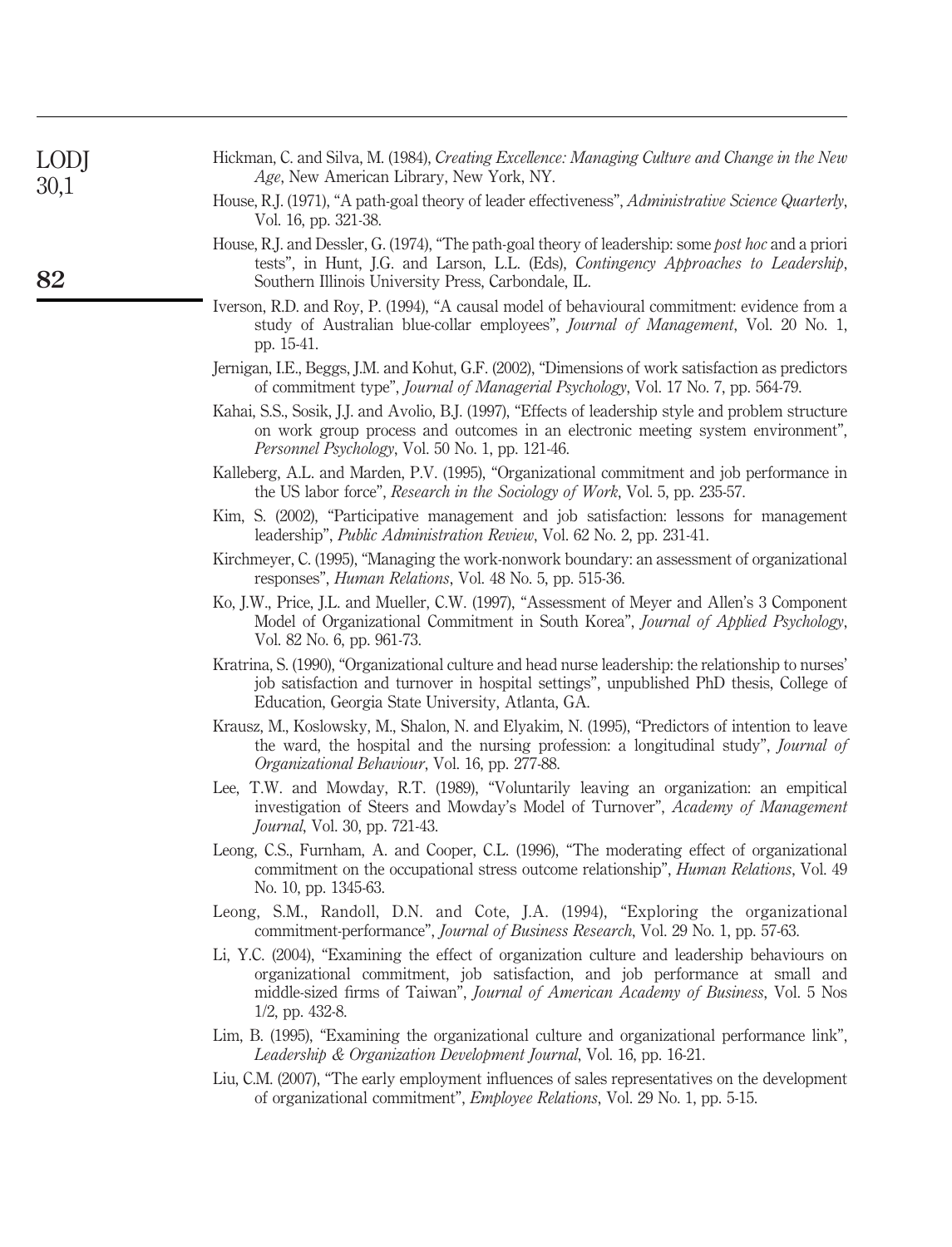- Lok, P. and Crawford, J. (2001), "Antecedents of organizational commitment and the mediating role of job satisfaction", Journal of Managerial Psychology, Vol. 16 Nos 7/8, pp. 594-613.
- Lok, P. and Crawford, J. (2004), "The effect of organizational culture and leadership style on job satisfaction and organizational commitment: a cross-national comparison", *Journal of* Management Development, Vol. 23 No. 4, pp. 321-38.
- London, M. and Larsen, H. (1999), "Relationships between feedback and self-development", Group and Organization Management, Vol. 24 No. 1, pp. 5-27.
- McCaul, H.S., Hinsz, V.B. and McCaul, K.D. (1995), "Assessing organizational commitment: an employee's global attitude towards the organization", Journal of Applied Behavioural Science, Vol. 31 No. 1, pp. 80-90.
- Madsen, S.R., Miller, D. and John, C.R. (2005), "Readiness for organizational change: do organizational commitment and social relationships in the workplace make a difference?", Human Resource Development Quarterly, Vol. 16 No. 2, pp. 213-33.
- Malhotra, N.K. (1993), Marketing Research: An Applied Orientation, Prentice-Hall International, London.
- Mathieu, J. and Hamel, D. (1989), "A cause model of the antecedents of organizational commitment among professionals and non-professionals", Journal of Vocational Behaviour, Vol. 34, pp. 299-317.
- Mathieu, J. and Zajac, D. (1990), "A review of meta-analysis of the antecedents, correlates and consequences of organizational commitment", Psychological Bulletin, Vol. 108 No. 2, pp. 171-94.
- Mehta, R., Dubinsky, A.J. and Anderson, R.E. (2003), "Leadership style, motivation and performance in international marketing channels: an empirical investigation of the USA, Finland and Poland", European Journal of Marketing, Vol. 37 Nos 1/2, pp. 50-85.
- Mehta, R., Larsen, T. and Rosenbloom, B. (1990), "The influence of leadership style on co-operation in channels of distribution", International Journal of Physical Distribution & Logistics Management, Vol. 26 No. 6, p. 32.
- Meyer, J.P., Paunonen, S.V., Gellatly, I.R., Goffin, R.D. and Jackson, D.N. (1989), "Organizational commitment and job performance: it's the nature of the commitment that counts", *Journal* of Applied Psychology, Vol. 74 No. 1, pp. 152-6.
- Michaels, P. (1994), "An expanded conceptual framework on organizational commitment and job satisfaction for salesforce management", Journal of Business and Society, Vol. 7 No. 1, pp. 42-67.
- Motowidlo, S.J. and Van Scotter, J.R. (1994), "Evidence that task performance should be distinguished from contextual performance", Journal of Applied Psychology, Vol. 79, pp. 475-80.
- Mottaz, C. (1988), "Determinants of organizational commitments", Human Relations, Vol. 41 No. 6, pp. 467-82.
- Mowday, R.T., Porter, L.M. and Dubin, R. (1974), "Unit performance, situational factors and employee attitudes in spatially separated work units", Organizational Behaviour and Human Performance, Vol. 12, pp. 231-48.
- Mowday, R.T., Porter, L.M. and Steers, R.M. (1982), Employee-Organization Linkages: The Psychology of Commitment, Absenteeism and Turnover, Academic Press, New York, NY.
- Mowday, R.T., Steers, R.M. and Porter, L.W. (1979), "The measurement of organizational commitment", Journal of Vocational Behaviour, Vol. 14, pp. 224-47.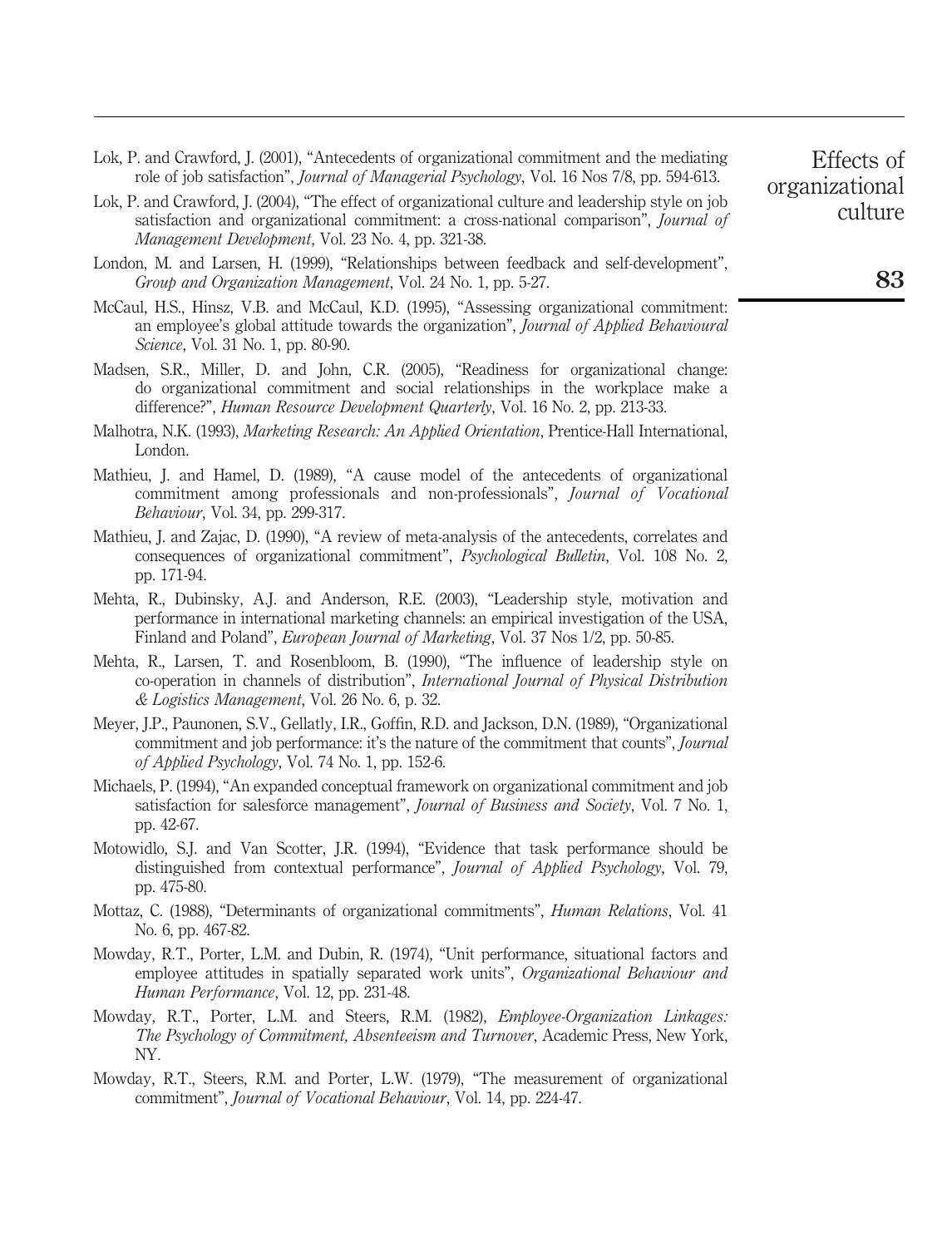|             | Poh, F.F. (2002), "The relationship between employee intention to leave and job satisfaction and<br>organizational commitment", MBA dissertation, Faculty of Business and Accountancy,<br>Universiti Malaya, Kuala Lumpur.          |
|-------------|-------------------------------------------------------------------------------------------------------------------------------------------------------------------------------------------------------------------------------------|
| $\mathbf 1$ | Pool, S.W. (1997), "The relationship of job satisfaction with substitutes of leadership, leadership<br>behaviour, and work motivation", <i>The Journal of Psychology</i> , Vol. 13 No. 3, pp. 271-83.                               |
|             | Porter, L.W., Steers, R.M., Mowday, R.T. and Boulian, P.V. (1974), "Organisational commitment,<br>job satisfaction and turnover among psychiatric technicians", Journal of Applied<br><i>Psychology</i> , Vol. 59 No. 5, pp. 603-9. |
|             | Price, J. and Mueller, C. (1981), Professional Turnover: The Case of Nurses, Medical and Scientific<br>Books, New York, NY.                                                                                                         |
|             | Putti, J.M., Aryee, S. and Phua, J. (1990), "Communication relationship satisfaction and<br>organizational commitment", Group & Organization Studies, Vol. 15 No. 1, pp. 44-52.                                                     |
|             | Quinn, R.E. and Cameron, K. (1983), "Organizational life cycles and sifting criteria of<br>effectiveness: some preliminary evidence", Management Science, Vol. 29, pp. 33-51.                                                       |
|             | Quinn, R.E. and Rohrbaugh, J. (1983), "A spatial model of effectiveness criteria: towards a<br>competing values approach to organizational analysis", Management Science, Vol. 29,<br>pp. 363-77.                                   |
|             | Rad, A.M.M. and Yarmohammadian, M.H. (2006), "A study of relationship between managers'<br>leadership style and employees' job satisfaction", <i>Leadership in Health Services</i> , Vol. 19<br>No. 2, pp. 11-28.                   |
|             | Randall, D.M., Fedor, D.B. and Longenecker, C.O. (1990), "The behavioral expression of<br>organizational commitment", Journal of Vocational Behavior, Vol. 36 No. 2, pp. 210-24.                                                    |
|             | Rashid, M.Z.A., Sambasivan, M. and Johari, J. (2003), "The influence of corporate culture and<br>organizational commitment on performance", Journal of Management Development, Vol. 22<br>No. 8, pp. 708-28.                        |
|             | Rashid, M.Z.A., Sambasivan, M. and Rahman, A.A. (2004), "The influence of organizational<br>culture on attitudes toward organizational change", Leadership & Organization<br>Development Journal, Vol. 25 No. 2, pp. 161-79.        |
|             | Robbins, S.P. (2005), Organizational Behavior, 11th ed., Pearson Prentice-Hall, Englewood Cliffs,<br>NJ.                                                                                                                            |
|             | Russ, F.A. and McNeilly, K.M. (1995), "Links among satisfaction, commitment, and turnover<br>intentions: the moderating effect of experience, gender and performance", Journal of<br>Business Research, Vol. 34 No. 1, pp. 57-65.   |
|             | Samad, S. (2005), "Unraveling the organizational commitment and job performance relationship:<br>exploring the moderating effect of job satisfaction", The Business Review, Vol. 4 No. 2,<br>pp. 79-84.                             |
|             | Savery, L.K. (1994), "Attitudes to work: the influence of perceived style of leadership on a group<br>of workers", Leadership & Organization Development Journal, Vol. 15 No. 4, pp. 12-18.                                         |
|             | Scarpello, V. and Campbell, J.P. (1983), "Job satisfaction: are all the parts there?", Personal<br>Psychology, Vol. 36, pp. 557-600.                                                                                                |
|             | Schein, E. (1985), "How culture forms, develops and changes", in Kilman, P.H., Saxton, M.J. and<br>Serpa, R. (Eds), Gaining Control of the Corporate Culture, Jossey-Bass, San Francisco, CA.                                       |
|             |                                                                                                                                                                                                                                     |
|             |                                                                                                                                                                                                                                     |
|             |                                                                                                                                                                                                                                     |

Peters, T. and Waterman, R. (1982), In Search of Excellence, Harper & Row, New York, NY.

- Poh, F.F. (2002), "The relationship between employee intention to leave and job satisfaction and organizational commitment", MBA dissertation, Faculty of Business and Accountancy,
- Pool, S.W. (1997), "The relationship of job satisfaction with substitutes of leadership, leadership
- Porter, L.W., Steers, R.M., Mowday, R.T. and Boulian, P.V. (1974), "Organisational commitment, job satisfaction and turnover among psychiatric technicians", *Journal of Applied*
- 
- 
- 
- competing values approach to organizational analysis", Management Science, Vol. 29,
- leadership style and employees' job satisfaction", *Leadership in Health Services*, Vol. 19
- 
- Rashid, M.Z.A., Sambasivan, M. and Johari, J. (2003), "The influence of corporate culture and organizational commitment on performance", Journal of Management Development, Vol. 22
- culture on attitudes toward organizational change", Leadership & Organization
- 
- intentions: the moderating effect of experience, gender and performance", *Journal of*
- Samad, S. (2005), "Unraveling the organizational commitment and job performance relationship: exploring the moderating effect of job satisfaction", *The Business Review*, Vol. 4 No. 2,
- Savery, L.K. (1994), "Attitudes to work: the influence of perceived style of leadership on a group
- Scarpello, V. and Campbell, J.P. (1983), "Job satisfaction: are all the parts there?", Personal
- Serpa, R. (Eds), *Gaining Control of the Corporate Culture*, Jossey-Bass, San Francisco, CA.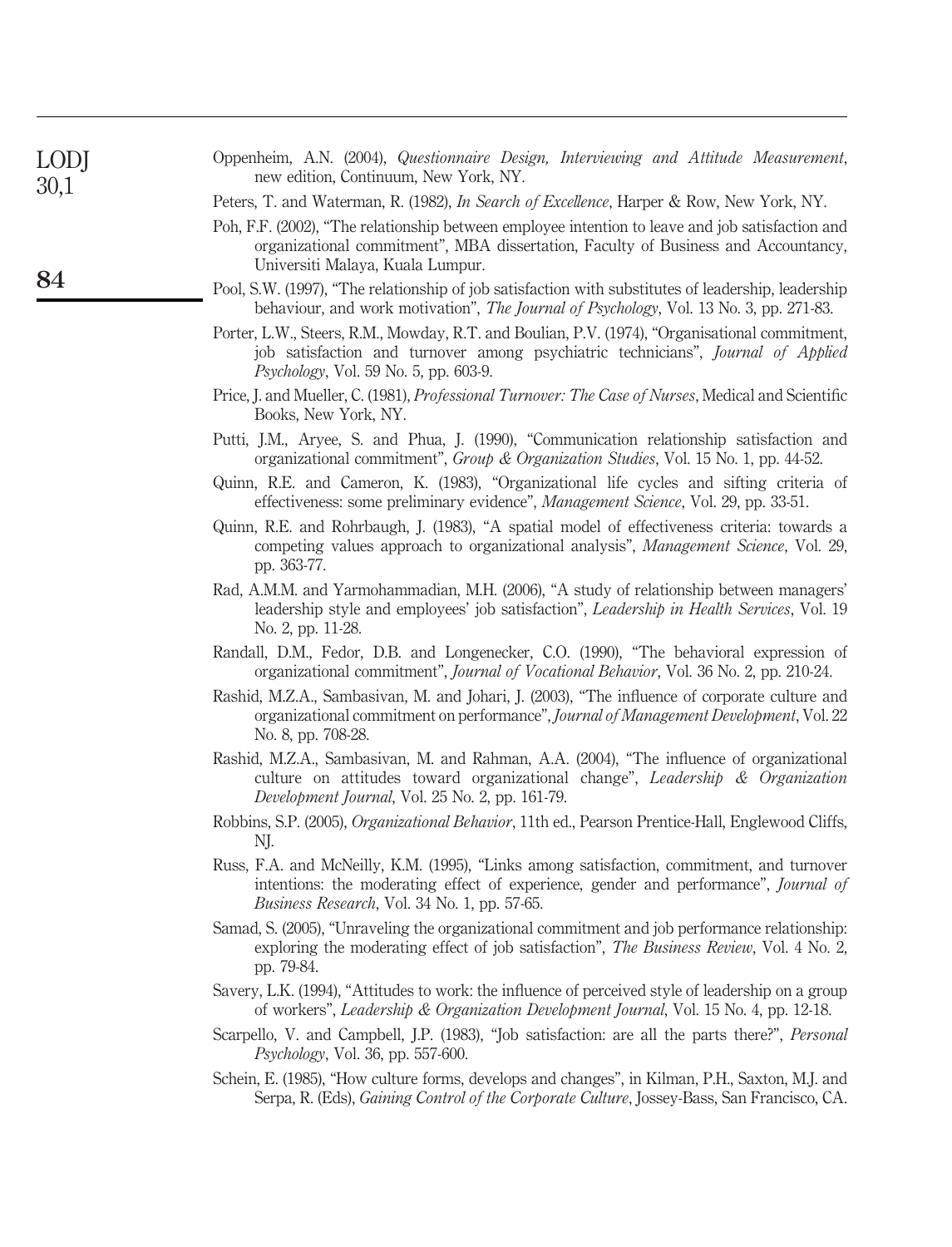|  |                       |  | Sergiovanni, T. and Corbally, J. (1984), <i>Leadership and Organizational Culture</i> , University of |  |  |
|--|-----------------------|--|-------------------------------------------------------------------------------------------------------|--|--|
|  | Chicago, Chicago, IL. |  |                                                                                                       |  |  |

- Shadur, M.A., Kienzle, R. and Rodwell, J.J. (1999), "The relationship between organizational climate and employee perceptions of involvement: the importance of support", Group & Organization Management, Vol. 24 No. 4, pp. 479-503.
- Silverthorne, C. (2001), "A test of the path-goal leadership theory in Taiwan", Leadership & Organization Development Journal, Vol. 22 No. 4, pp. 151-8.
- Silverthorne, C. (2004), "The impact of organizational culture and person-organization fit on organizational commitment and job satisfaction in Taiwan", Leadership & Organization Development Journal, Vol. 25 No. 7, pp. 592-9.
- Smircich, L. (1983), "Concepts of culture and organizational effectiveness", Administrative Science Quarterly, Vol. 28 No. 3, pp. 339-58.
- Smith, P.B. and Peterson, M.F. (1988), Leadership, Organizations and Culture: An Event Management Model, Sage, London.
- Stevens, J.M., Beyer, J.M. and Trice, H.M. (1978), "Assessing personal role and organizational predictors of managerial commitment", Academy of Management Journal, Vol. 21, pp. 380-96.
- Stogdill, R.M. (1963), Manual for Leadership Description Questionnaire Form XII, The Ohio State University Bureau of Business Research, Columbus, OH.
- Tabachnick, B.G. and Fidell, L.S. (1983), Using Multivariate Statistics, Harper & Row, New York, NY.
- Tan, W.L. (2005), "A partial test of path-goal theory of leadership in the domain of Malaysia", MBA dissertation, Faculty of Business and Accountancy, Universiti Malaya.
- Taunton, R., Kramptiz, S. and Wood, C. (1989), "Manager impact on retention of hospital staff Part 1", Journal of Nursing Administration, Vol. 19 No. 3, pp. 14-19.
- Tichy, N. and Cohen, E. (1997), The Leadership Engine, HarperBusiness, New York, NY.
- Trice, H. and Beyer, J.M. (1993), The Cultures of Work Organization, Prentice-Hall, Englewood Cliffs, NJ.
- Wallach, E.J. (1983), "Individuals and organizations: the cultural match", Training and Development Journal, Vol. 37, pp. 29-36.
- Wanous, J., Reicher, A.E. and Hudy, M. (1987), "Overall job satisfaction: how good are single-item measures?", Journal of Applied Psychology, Vol. 82, pp. 247-52.
- Ward, E.A. and Davis, E. (1995), "The effect of benefit satisfaction on organization commitment", Compensation & Benefits Management, Vol. 11 No. 3, pp. 35-40.
- Williams, L.J. and Hazer, J.T. (1986), "Antecedents and consequences of satisfaction and commitment in turnover models: a re-analysis using latent variable structural equation methods", Journal of Applied Psychology, Vol. 71 No. 2, pp. 219-31.
- Wright, T.A. (1997), "Job performance and organizational commitment", Perceptual and Motor Skills, Vol. 85 No. 2, pp. 447-50.
- Young, M. and Dulewicz, V. (2007), "Relationships between emotional and congruent self-awareness and performance in the British Royal Navy", Journal of Managerial Psychology, Vol. 22 No. 5, pp. 465-78.
- Yousef, D.A. (2000), "Organizational commitment: a mediator of the relationships of leadership behaviour with job satisfaction and performance in a non-western country", Journal of Managerial Psychology, Vol. 15 No. 1, pp. 6-28.

85